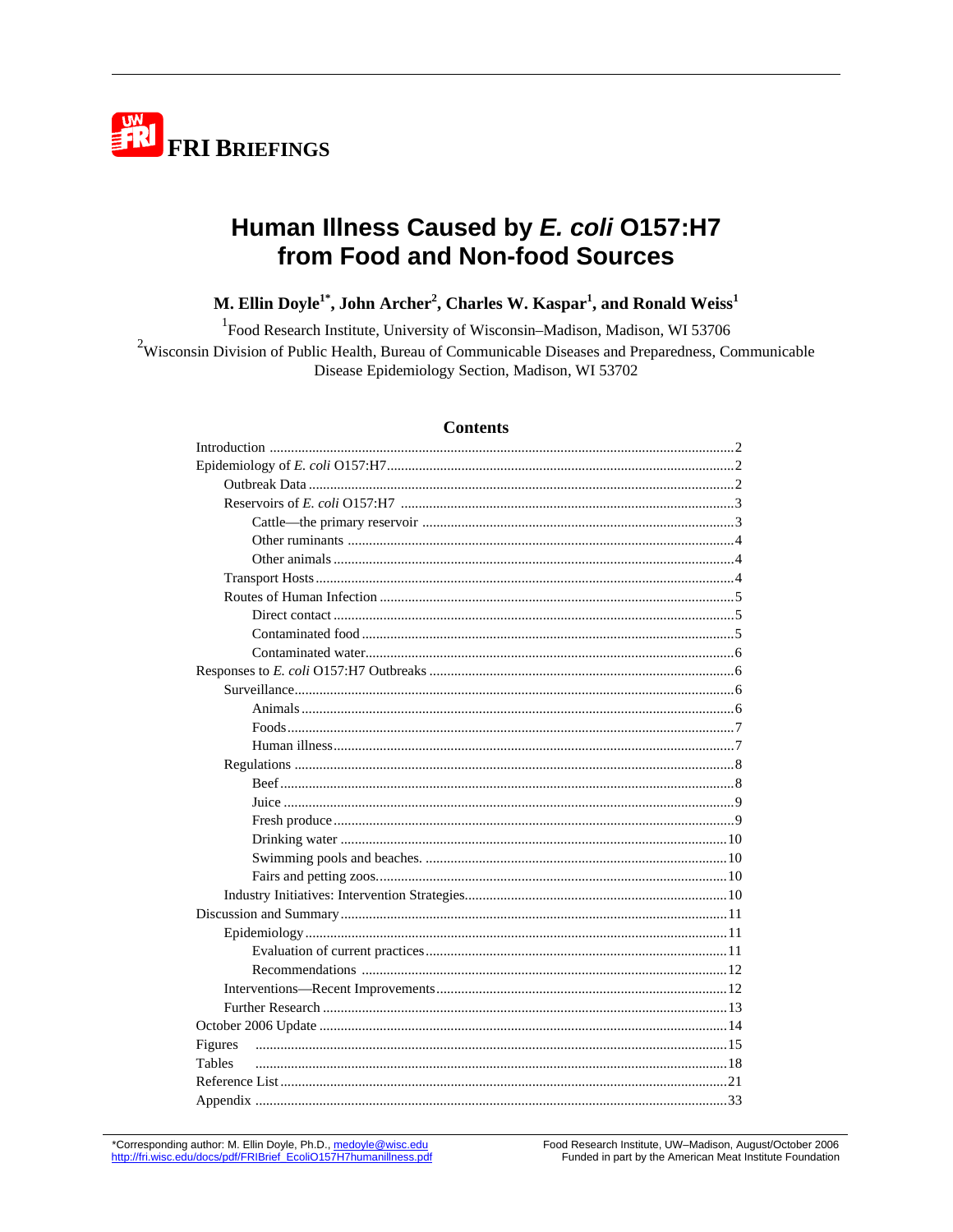# **INTRODUCTION**

*E. coli* O157:H7 was first identified as a possible human pathogen in 1975 in a California patient with bloody diarrhea and was first associated with a foodborne (ground beef) outbreak of disease in 1982 (*299;353*). This serotype (defined by its O and H surface antigens) and some non-O157 serotypes of *E. coli* produce verocytotoxins, also called Shiga-like toxins because of their similarity to toxins produced by *Shigella dysenteriae*. These *E. coli* are called VTEC (verocytotoxin-producing *E. coli*), STEC (Shiga-toxin producing *E. coli*), and also EHEC (enterohemorrhagic *E. coli*) because of the symptoms they produce. Serotypes of VTEC bacteria may include different strains that differ in some virulence factors or other characteristics such as motility and sorbitol fermentation. It has been estimated that *E. coli* O157:H7 causes about 73,500 cases of illness and 60 deaths annually in the U.S. while non-O157 VTEC serotypes cause about 37,000 cases annually (*73;254*).

Epidemiological studies of foodborne outbreaks have indicated that fewer than 40 cells of *E. coli* O157:H7 can cause illness in some people (*162;328;335*). Waterborne outbreaks, involving both drinking water and pools and lakes, also indicate a very low infectious dose because of the great dilution factor in large quantities of water. Depending on their age, immune status, general health, dose of bacteria, and virulence factors in the bacteria, persons exposed to VTEC may experience mild diarrhea, severe bloody diarrhea, hemorrhagic colitis, or hemolytic uremic syndrome (HUS) with kidney failure. Some cases, usually among young children and older people, are fatal. Children <5.5 years of age are more likely to develop HUS and some studies have indicated that antibiotics or antimotility agents increase risk for HUS (*53;101*). Other recent studies indicated that correlations of HUS with antibiotic use were not very strong (*304;339*). Patients with higher temperatures, higher white blood cell counts, and a longer periods of diarrhea appear to be more likely to develop HUS (*181;339*).

Although this literature review is focused on epidemiology of *E. coli* O157:H7, which is the primary serotype causing outbreaks of VTEC in the U.S., more than 200 different serotypes of *E. coli* produce shiga-like toxins and many have been implicated in outbreaks and cases of HUS in the U.S. and other countries (*73;196;251*). Verotoxinproducing *E. coli* can be sorted into 4 clonal groups according to different virulence factors and other characteristics that are encoded by genes on their chromosomes, plasmids, and phages. Many of these genes, including those encoding Shiga toxins, were

apparently acquired from other organisms while some other functions, such as motility and sorbitol fermentation, were lost during the evolution of *E. coli* O157:H7 from avirulent ancestors. [Some recent European isolates of *E. coli* O157:H7 have been found to ferment sorbitol (*43*).] Approximately 25% of the *E. coli* O157:H7 genome is derived from bacteriophages indicating that these viruses were very important in the horizontal transfer of genes (*80;213; 344;355*). VTEC bacteria continue to evolve even during the course of infections as strains isolated from stool samples early in infection sometimes differ from those isolated later (*195;240;355*). Analyses by CDC indicate that 10.8% of *E. coli* O157:H7 tested in 2003 have become resistant to one or more antibiotics (*85*).

Non-O157:H7 strains vary in their ability to cause severe human illness and outbreaks but there is evidence that many are associated with cattle and other ruminants as is *E. coli* O157:H7 (*295*). During 2004, 110 non-O157 VTEC infections were identified in the ten states surveyed by FoodNet with serogroups O111, O103, and O26 most frequently detected (*84*). Outbreaks in the U.S. include: a 1994 outbreak in Montana associated with milk (serogroup O104) (*245*), a 1999 outbreak in Connecticut associated with lake water (serogroup O121) (*235*), a 1999 outbreak in Texas associated with a salad (serogroup O111) (*72*), a 2000 outbreak in Washington associated with punch (serogroup O103), a 2001 outbreak in South Dakota in a day care (serogroup O111), and a 2001 outbreak in Minnesota associated with lake water (serogroup O26) (*243*). In Australia, *E. coli* O157:H7 is not as commonly isolated in cases of bloody diarrhea and HUS as are other serotypes. Serogroup O111 was identified in a 1995 outbreak associated with sausage (*271*) and a 2003 outbreak thought to result from person to person transfer (*106*). Other Australian outbreaks most likely resulting from contact with cattle were caused by serotype O86:H27 (*247*) and O48:H21 (*154*). Non-O157 VTEC have also caused outbreaks in several European countries and Argentina (*10;155;192;257;310;354*).

# **EPIDEMIOLOGY OF** *E. coli* **O157:H7**

### **Outbreak Data**

*E. coli* O157:H7 has been isolated from ill people around the world. It tends to be reported more often from more developed countries but this may be an artifact caused by the paucity of sophisticated diagnostic laboratories in developing countries. Appendix 1 lists, chronologically, published details of 207 reported outbreaks of *E. coli* O157:H7.

Corresponding author: M. Ellin Doyle, Ph.D., medoyle@wisc.edu Food Research Institute, UW-Madison, August/October 2006 http://fri.wisc.edu/docs/pdf/FRIBrief\_EcoliO157H7humanillness.pdf Funded in part by the American Meat Institute Foundation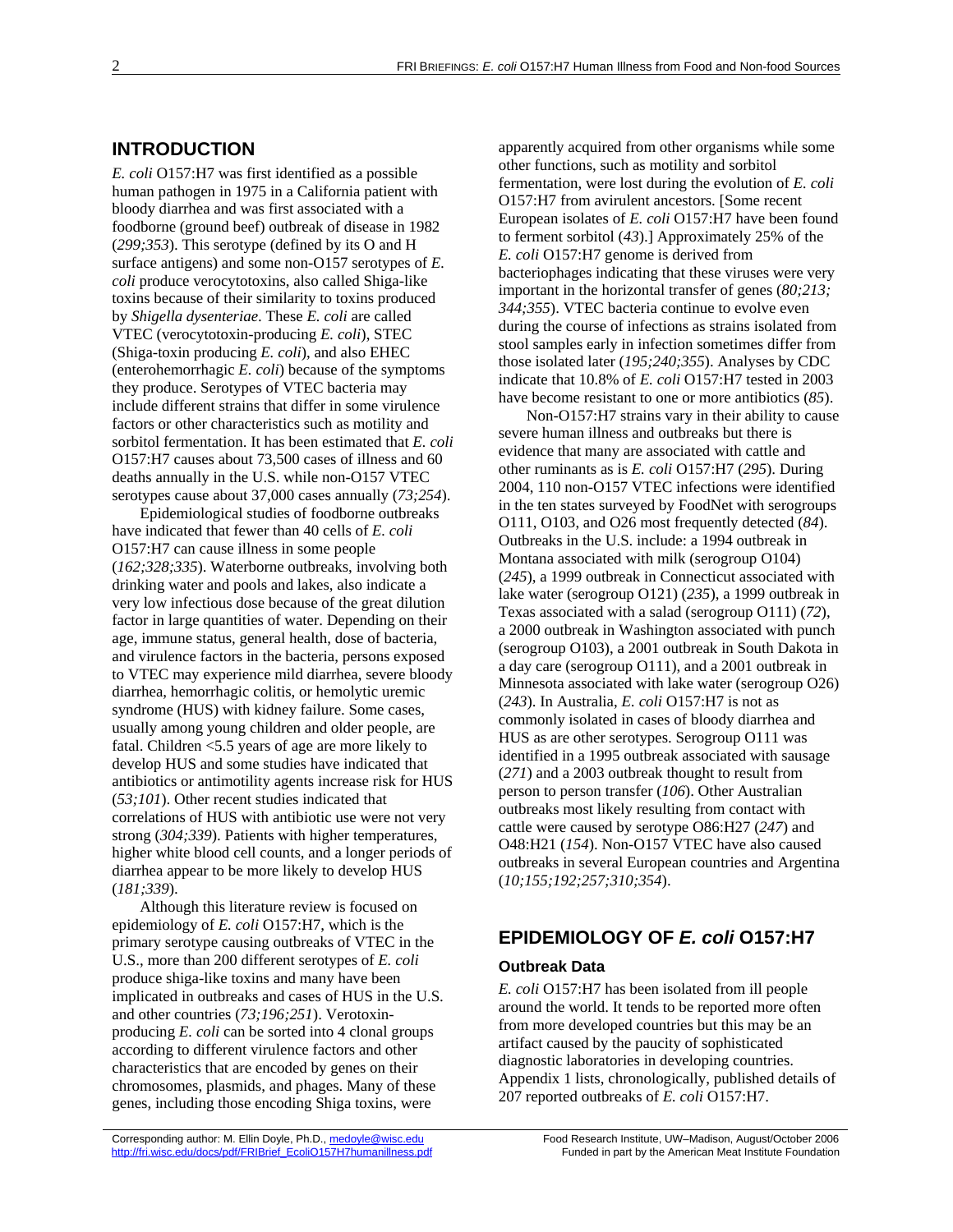Undoubtedly, other outbreaks have occurred but details have not been published in accessible journals. A review of data on outbreaks of infectious intestinal disease in the UK from 1992 to 2003 pointed out that there were 1763 outbreaks reported to authorities but only 55 of these were presented in peer-reviewed journals. Of 45 VTEC outbreaks reported to National Surveillance Program, only 7 were described in the literature (*261*).

FoodNet data indicate that *E. coli* O157:H7 causes significantly more cases of sporadic infections than cases linked to an outbreak (*84*). For example, in 2004, only 9% of 402 confirmed cases of infection with *E. coli* O157:H7 were associated with outbreaks (www.cdc.gov/foodnet/annual/2004/report.pdf). Sporadic infections appear to be associated with some of the same factors that cause outbreaks: undercooked hamburgers and exposure to farms and cattle. Some sporadic infections are also associated with use of immunosuppressive medications and dining at table service restaurants (*197*).

Vehicles of infection, suspected or confirmed, have been identified for most outbreaks listed in the appendix. Figures 1 and 2 depict the relative importance of different vehicles in terms of number of outbreaks and cases. Table 1 lists outbreaks with >100 cases. Of the eight largest outbreaks, four were associated with meat, three with drinking water, and the largest outbreak to date, in Japan, was associated with radish sprouts shipped from one farm.

Importance of different vehicles of infection has changed somewhat over time. Table 2 lists the first recognized outbreaks for different vehicles of infection starting with the first outbreak in 1982 linked to ground beef. Figure 3 shows this data on a timeline. During the 1980s most outbreaks of *E. coli* O157:H7 were associated with inadequately cooked hamburgers and unpasteurized milk (*80;176;178;305*). Some later outbreaks have been traced to other dairy products such as cheese and yogurt (*24;172;248*). In most cases, dairy products were made from unpasteurized milk (*121*); in others, there was a problem with postpasteurization contamination (*342*).

Increasingly, contaminated water has been reported as a source of human infection. This includes drinking water sources contaminated with animal feces and also contaminated lake and pool water used for swimming and playing (*112*). Fruits and vegetables have also been cited as vehicles for human infection with *E. coli* O157:H7. They have presumably been exposed to untreated manure in the environment or else foods have been washed or irrigated with contaminated water. In a 2005 letter, FDA stated that it was aware of 18 outbreaks of *E. coli* O157:H7 associated with lettuce and one associated with spinach in the U.S. since 1995.

(www.cfsan.fda.gov/~dms/prodltr2.html) A large outbreak in Japan, affecting more than 12,000 persons, was associated with contaminated radish sprouts (*145;241*), and other outbreaks have been associated with contaminated fruit juices, melon, and salad greens (*3;59;105;162;294*).

More recently a number of outbreaks have occurred among children visiting farms and petting zoos where they come into direct contact with animals carrying *E. coli* O157:H7 and their environment (*158*). Outbreaks at county fairs may also result from airborne dispersion of bacteria in buildings used to show animals (*57;345*). Finally, direct person-toperson infection occurs particularly among children and their caregivers, such as in day care facilities and also within families (*205;357*).

### **Reservoirs of** *E. coli* **O157:H7**

Understanding the epidemiology of this organism requires a knowledge of where these bacteria live and grow in nature (their reservoir) and of how humans come into contact them. Ruminants have been identified as the major reservoir of *E. coli* O157:H7, with cattle as the most important source of human infections. Other ruminants known to harbor these bacteria include sheep, goats, and deer. STEC bacteria are occasionally isolated from other animals but it is believed that the bacteria are present as transients and that the animals acquired these bacteria from meat, foods, or water contaminated by fecal material from ruminants (*80*). STEC bacteria usually do not cause illness in animals—with a few exceptions such as diarrhea in calves (*194*).

### Cattle—the primary reservoir

Cattle are probably the most important ultimate source of infections for humans. Of the outbreaks listed in Appendix 1, 64 appear to be associated directly with cattle. These include 32 associated with beef, 10 with "meat," and 22 with dairy products from cows. In addition there were 15 outbreaks associated with contact with animals at farms or petting zoos and 5 outbreaks linked to exposure to mud, dust or other environmental sources around farm fields and buildings where farm animals are shown. (Some of these animal-associated outbreaks may have been due to infected sheep or goats.) Many other outbreaks associated with contaminated water and fresh produce may be indirectly associated with cattle.

VTEC have been detected in calves, dairy cows and beef cattle worldwide. Prevalence of these bacteria in cattle and their excreta appears to vary seasonally as well as with the age of the animals and other factors but is generally <10%. Examination of naturally and experimentally infected calves and cattle demonstrated that most *E. coli* O157:H7 adhere to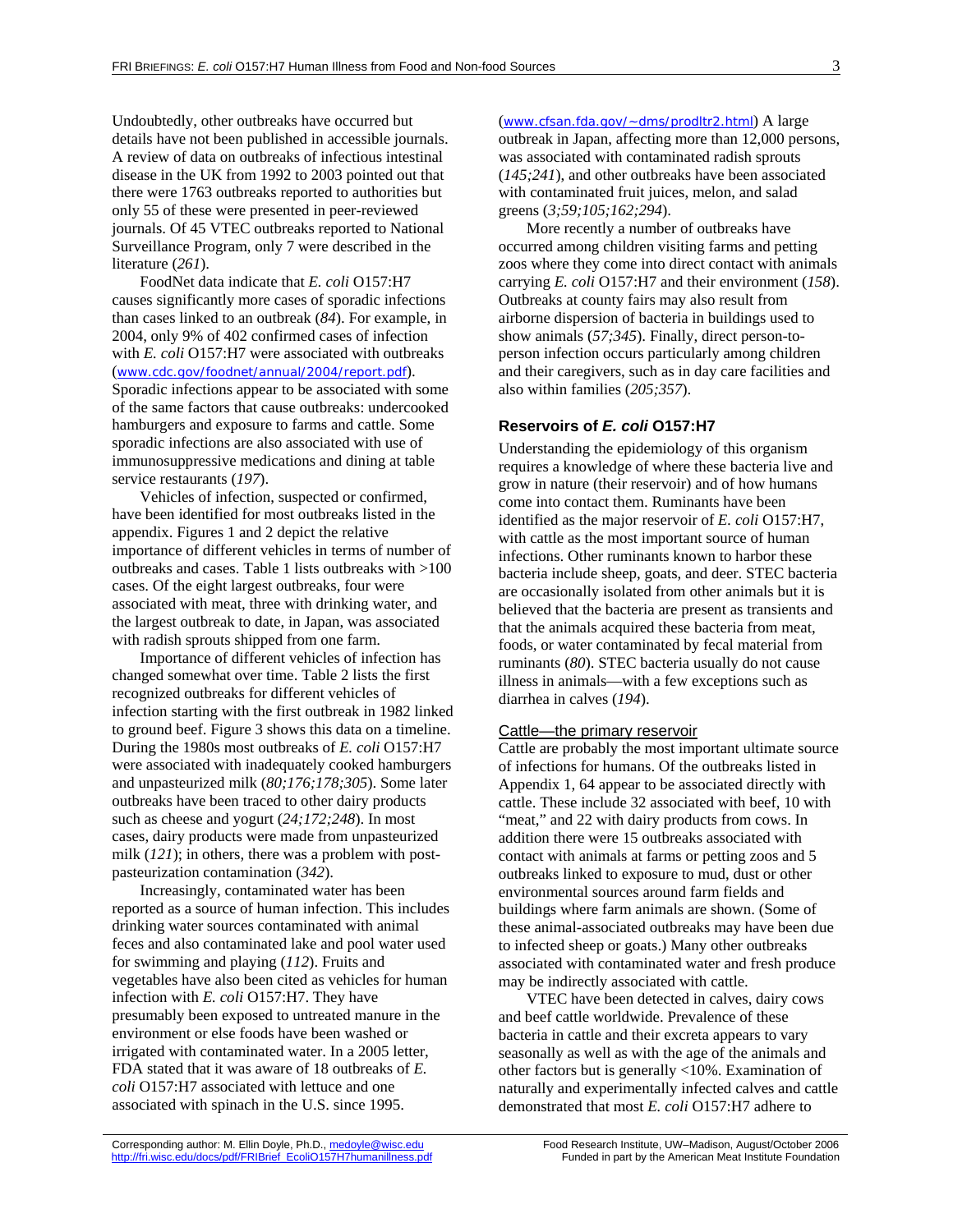mucosal epithelium in a short 5 cm long region just proximal from the recto-anal junction. As a result, *E. coli* O157:H7 is present predominantly on the surface of the cow pats (*223;255*).

Evidence has accumulated indicating that some infected animals may shed *E. coli* at much higher levels than others. Analyses of 440 *E. coli*-positive fecal pats in Scotland revealed that *E. coli* O157:H7 levels ranged from <100 cfu/g (in about 75% of pats) to a high of about  $9 \times 10^5$  cfu/g in the most contaminated pat. Data on cattle from more than 900 farms suggested that the 20% of animals that are most infectious are responsible for approximately 80% of transmission of this pathogen on the farms. It is not presently known if these "super-shedders" are genetically more hospitable to *E. coli* O157:H7 (*232;233*). Generally, shedding of *E. coli* O157:H7 is higher during warm months and higher in calves just after weaning than earlier or later in life (*80;149*).

#### Other ruminants

**Sheep** are another significant source of *E. coli* O157:H7 for human infection and these bacteria have been detected in meat (*48;93;94*) and in animals from several countries (*62–64;90;166;167;179;199;236; 259*). Monitoring of a flock of sheep for 16 months revealed that the animals shed *E. coli* O157:H7 only during the summer, several different strains were shed by sheep in a flock at a single time, and the strains shed by different sheep changed over time (*209*). Diet may affect shedding of *E. coli* (*208*). Sheep may shed as many as  $10^4$  cfu of *E. coli* O157:H7 per gram feces (*265*) and these bacteria were found to survive for 15 weeks in manure in a field associated with an outbreak of *E. coli* O157:H7 among scouts at a camp (*264*). Infected lambs may have been associated with outbreaks involving visits to farms or petting zoos.

**Goats** are another reservoir of *E. coli* O157:H7 and other verotoxin producing *E. coli* (*63;124;199*) and outbreaks of human disease have been linked to cheese made from unpasteurized goats' milk (*135*) and to petting zoos with goats (*116;166*). Following an oral dose of *E. coli* O157:H7, attaching and effacing lesions, similar to those seen in cattle, develop in the colon and recto-anal junction of goats (*210*).

**Deer** are present in significant numbers in some environments also used by cattle, sheep and goats. Since they are also ruminants, deer may serve as a reservoir for *E. coli* O157:H7 and their droppings may contaminate some fresh fruits and vegetables such as apples (*105;139*). Numerous studies in the U.S. and abroad have documented the presence of *E. coli* O157:H7 and other verotoxin-producing *E. coli* in wild deer (*46;129;139;211;296;298;307;349*). *E. coli* O157:H7 has also been detected in some farmed deer

(*91*) and in raw deer meat (*253;336*). Several cases of human infection with *E. coli* O157:H7 have been traced to contaminated deer meat (*202;288*).

### Other animals

*E. coli* O157:H7 has been detected in numerous other animals but none of them are considered a significant source of human infection. In one case, a farmer handling a horse infected with *E. coli* O157:H7 subsequently developed an infection with the same bacterial strain (*89*). VTEC bacteria have been detected in several domestic and wild animals including horses (*50;161;280*), dogs (*62;63;161;198*), rats (*102;103*), an opossum (*297*) and cats (*62*) and in a few zoo animals including monkeys and lemurs (*50*) and an orangutan (*64*).

**Swine** have been found, in several studies, to be infected with *E. coli* O157:H7 but usually only a small percentage (0.4–14%) of animals test positive (*62;63;68;95;168;191;198;198;199;203;269;313; 369*). Experimentally infected pigs shed these bacteria in their feces for at least two months (*108*).

**Rabbits**, both wild individuals and animals being raised commercially on some farms, were reported to harbor enterohemorrhagic *E. coli* (*150;214;286*). Fecal pellets collected in the summer from wild rabbits on four of six UK farms that harbored VTECshedding cattle tested positive for VTEC, including *E. coli* O157:H7. Rabbit fecal pellets collected in winter tested negative (*309*).

**Poultry** meat sometimes has *E. coli* O157:H7 on its surface and these bacteria do persist in the ceca of experimentally infected chicks for as long as 11 months (*80;312;326*). It was recently reported that 26 of 720 cloacal swab samples from living layer hens in Italian intensive management layer hen farms tested positive for *E. coli* O157:H7 (*123*). There are a few reports of the isolation of *E. coli* O157:H7 in chicken feces (*281;313*) and turkey feces (*168*).

**Shellfish** in contaminated waters are known to concentrate some pathogens such as *Cryptosporidium*. *E. coli* can be detected in sewage and the possibility exists that pathogenic strains such as *E. coli* O157:H7 could be present in water contaminated by sanitary sewer overflow or runoff from farm fields. Although there has been one recent report of several strains of STEC, including *E. coli* O157:H7, isolated from shellfish collected from coastal areas of France (*156*), it appears that *E. coli* O157:H7 does not significantly contaminate shellfish as yet (*227*).

### **Transport Hosts**

**Birds** are thought to be possible transport hosts for *E. coli* O157:H7. Some wild birds harbor these bacteria, and pigeons, for example, might spread these bacteria around a farm environment. *E. coli* O157:H7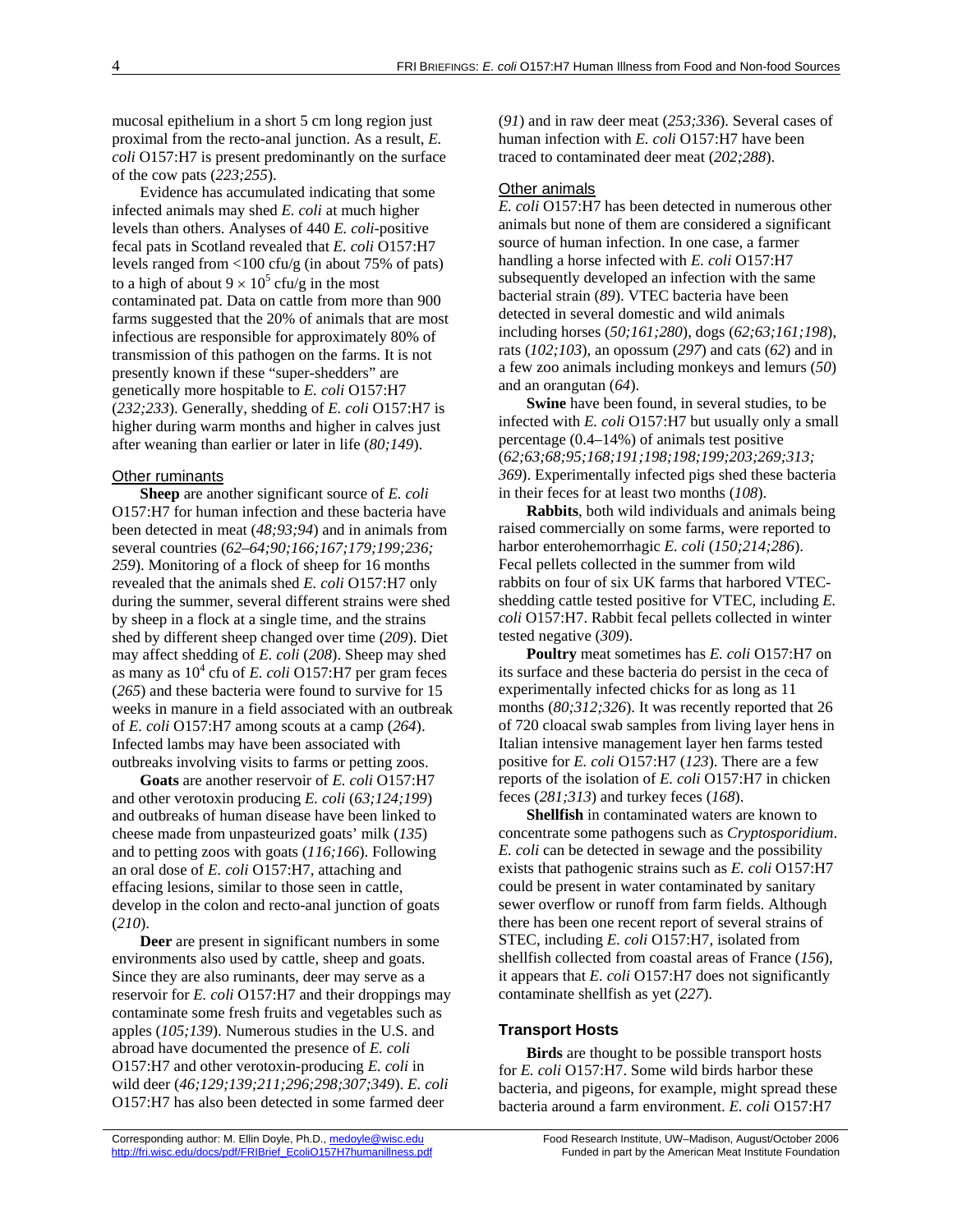has been isolated from gulls (*347*), a rook (relative of crows) (*133*), and pigeons (*159;246;311;316*). Experimentally infected pigeons continue to shed these bacteria for about two weeks (*103*). However, a recent study in Colorado suggests that pigeons may not be a major route of transmission of *E. coli* O157:H7. None of the *E. coli* isolated from 406 pigeon samples collected at dairies produced shigalike toxins (*276*).

**Flies and beetles**, including houseflies and filth flies of several species (*7;161;199;249;289;316;332*) and dung beetles (*362*), collected on farms with animals shedding *E. coli* O157:H7, contain detectable levels of these bacteria. These insects frequent fecal deposits and may be able to transfer these bacteria to foods, feed and water. In experiments with houseflies, *E. coli* O157:H7 survived and replicated in the mouthparts and crop of the flies for up to 4 days (*204;308*).

**Fruit flies** collected from a compost pile of decaying apples and peaches contaminated with *E. coli* contained these bacteria both internally and externally and were able to transfer them to wounds in uncontaminated apples. *E. coli* O157:H7 can grow rapidly in apple wounds. Fruit flies could contribute to widespread contamination of wounded apples that may be processed into cider (*186*).

**Slugs** are known vegetarian pests that frequently traverse leafy vegetables and may be present on these foods when harvested. Slugs ingest bacteria from the environment and also accumulate bacteria in the mucus surrounding their bodies. Some common gray field slugs collected on a farm in Scotland were found to carry the same pathogenic strain of *E. coli* as detected in feces from sheep grazing there. Slugs may travel 12 m or more per night so there is a potential for slugs to carry *E. coli* O157:H7 from manure to vegetables (*325*).

### **Routes of Human Infection**

Various routes for human infection with *E. coli* O157:H7 were reviewed in a recent article on the epidemiology of outbreaks of this bacterium in the U.S. (1982–2002) (*291*). Studies in Canada and France demonstrated that the incidence of HUS and VTEC infection in humans is correlated with indicators of cattle density (*165;343*). *E. coli* O157:H7 in ruminant feces may be directly ingested by persons interacting or working with animals. Fecal material may contaminate meat during slaughter, may enter lakes or drinking water sources by action of rain or wind, and may be deposited on fruits and vegetables inadvertently or by use of manure for fertilization. In addition, some animals may transport these bacteria from a fecal source to drinking water or foods. All of

these routes are variations of a pattern "from turd to tongue" (*278*).

#### Direct contact

*E. coli* O157:H7 shed by infected animals may be spread to many surfaces in enclosures where ruminants are kept including the hides of other animals (*98*). Depending on moisture and humidity, these bacteria may persist on gates, stiles and other farm surfaces for more than four weeks (*356*). *E. coli* O157:H7 survives in cattle feces for up to 18 weeks at 15ºC (*146*). This helps explain why a substantial number of people residing on dairy farms have evidence of current (stool cultures) or past (serologic status) infection with VTEC (*361*). Several outbreaks among children who visited farms or petting zoos resulted from direct exposure to these bacteria followed by inadequate handwashing.

Person-to-person spread of *E. coli* O157:H7 has been the primary mode of infection in many outbreaks in day cares, schools and hospitals, particularly where there have been lapses in hygiene (*55;278;293*). In many other outbreaks, some of the cases who consumed contaminated food or water passed the infection directly to others. Although a majority of children infected with *E. coli* O157:H7 shed these bacteria in their feces for only a few days, in more seriously ill children, cells of *E. coli* O157:H7 may be shed for 20–30 days or longer. VTEC bacteria may be present in stool samples even after children become asymptomatic (*195*).

#### Contaminated food

Beef, lamb, and mutton can be contaminated during slaughter and processing by exposure to feces or hides containing *E. coli* O157:H7. In a recent study in the Midwest, more than 45% of over 330 carcasses tested during July–August contained detectable levels of *E. coli* O157:H7 (*134*). Prevalence of these bacteria on carcasses was 43% at pre-evisceration (immediately after hide removal), 18% at postevisceration (after evisceration, splitting and trimming), and 2% after postprocessing (after antimicrobial treatments including hot water and organic acid washes and steam pasteurization). The initial high level of contamination was greatly reduced during processing, suggesting that sanitary procedures within these plants were effective. However, it was also true that some carcass samples, from lots in which no preslaughter hide or fecal samples contained *E. coli* O157:H7, were found to test positive for these bacteria. This suggests that cross-contamination can occur in processing plants.

Milk from dairy cows, sheep, and goats may be contaminated with *E. coli* and other bacteria from the environment. Proper pasteurization will kill these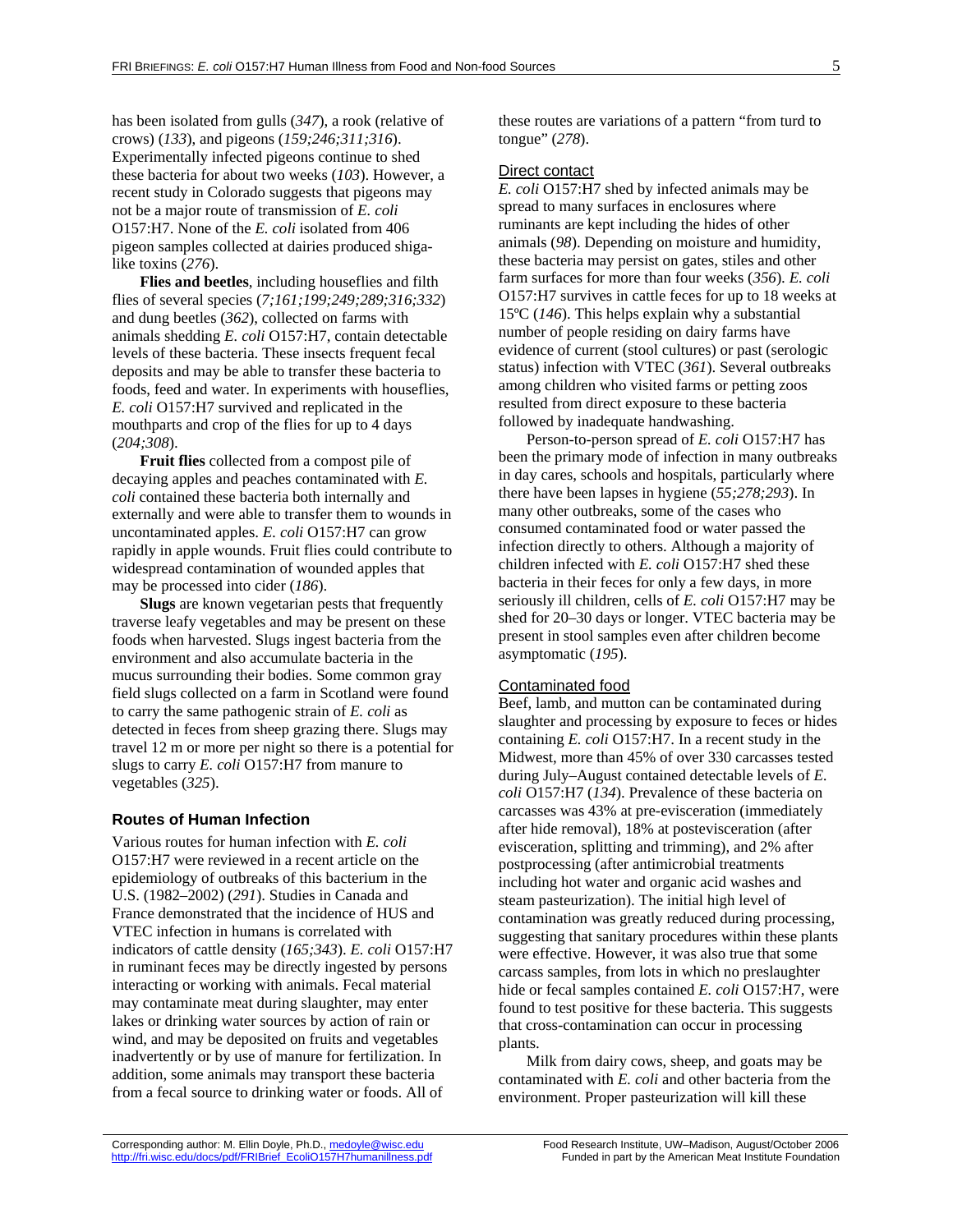bacteria. Outbreaks of *E. coli* O157:H7 due to contaminated dairy products are usually associated with unpasteurized milk but there have been some cases of post-pasteurization contamination.

Manure is a valuable fertilizer for crops but manure containing *E. coli* O157:H7 may be a source of contamination for vegetables or fruits that are not normally cooked before eating. In one study, these bacteria were able to survive for 42 days in manure heaps that were turned and for 90 days in unturned heaps (*141*) while another study found that *E. coli* O157:H7 was undetectable after 4 weeks in biowaste compost piles (*218*). *E. coli* O157:H7 did not grow or survive in dairy wastewater lagoons (*292*) but did survive for more than two months in garden soil treated with contaminated manure (*183;251*).

Field and greenhouse experiments have demonstrated that both *E. coli* O157:H7-contaminated manure and irrigation water may cause contamination of vegetables. Onions and carrots grown in soils treated with contaminated manure or irrigated with contaminated water had detectable levels of *E. coli* O157:H7 on their subterranean parts for 2.5 to 5.5 months (*183*). Lettuce grown in soil amended with contaminated manure did not contain *E. coli* O157:H7 in leaves (*189;190*) but spray irrigation of lettuce with contaminated water deposited *E. coli* O157:H7 on lettuce leaves and these bacteria persisted for up to 30 days (*324*). Experiments with shredded lettuce, carrots, and cucumbers demonstrated that *E. coli* O157:H7 could survive and grow on these vegetables even under modified atmospheres used in commercial packaging (*2*).

Foods can also be contaminated with *E. coli* O157:H7 by cross-contamination during food preparation and by infected workers who don't practice good hygiene. Several restaurant outbreaks in Oregon and Washington in 1993 were associated with a variety of items from the salad bar but not with steak. All the restaurants obtained their beef from the same source, and it was the practice to trim, macerate, and marinate the beef in the same kitchens used for preparation of fruits and vegetables for the salad bar. It appeared that the beef itself was cooked well enough to destroy *E. coli* O157:H7 but that some raw beef was the source of contamination for the fresh produce (*185*).

### Contaminated water

Water used for drinking or recreation has been reported as the vehicle of infection for 49 outbreaks: 6 outbreaks associated with water parks and pools, 18 with lakes, springs, canals, and streams, 10 with well water, 12 with "drinking water," and 3 with tap water. Fecal material from ruminant animals, domestic and/or wild, is the probable source of *E. coli* O157:H7

in lakes, streams, and wells and for some "drinking water" outbreaks. Drinking water from an unchlorinated source was implicated in a large Missouri outbreak (*331*). Infected persons are likely the source of bacteria in the pools and water parks and possibly for some other waterborne outbreaks.

# **RESPONSES TO** *E. coli* **O157:H7 OUTBREAKS**

Today, outbreaks of foodborne disease are featured in almost instant and broad media coverage. This causes anxiety among the general population, lawsuits, and requests for action to protect the health and safety of consumers. The Federal Government through the Centers for Disease Control and Prevention (CDC), United States Department of Agriculture (USDA), Food and Drug Administration (FDA), and the Environmental Protection Agency (EPA) is under pressure and scrutiny and this in turn results in new guidelines, directives, and regulations. State and local public health departments may also be pressured to increase surveillance activities and respond more rapidly to outbreaks. In addition, reports of foodborne disease prompt formation of organizations such as STOP (Safe Tables Our Priority) dedicated to the support of survivors and families of outbreak victims and to dissemination of information on methods for preventing foodborne disease.

### **Surveillance**

#### Animals

There is no regular surveillance program to monitor prevalence of infection with *E. coli* O157:H7 among ruminant animals in the U.S. Some other countries, including Sweden (*8*), Denmark (*256*), and The Netherlands (*313*), have established national monitoring programs to detect VTEC in herds or cattle at slaughter. Some U.S. surveys indicated that prevalence of *E. coli* O157:H7 was 13% in feces of one group of summer feedlot cattle (*217*) and 28% in feedlot cattle presented for slaughter at Midwestern plants (*134*). A recent review reported that the prevalence of *E. coli* O157:H7 in beef cattle ranged from 0.2 to 27.8% in published data. In addition, a number of non-O157 VTEC serotypes have been reported from beef cattle (*177*).

A review of numerous papers on dairy cattle in the U.S., Canada, Europe, Japan, and Brazil indicated that reported prevalence of *E. coli* O157:H7 varied widely. (Sampling and analytical methods also differed among these studies.) While there were many reports of prevalences of <20%, there were several very high rates of 40–70%. Ranges of prevalence rates in the U.S. for cows, heifers, and calves were,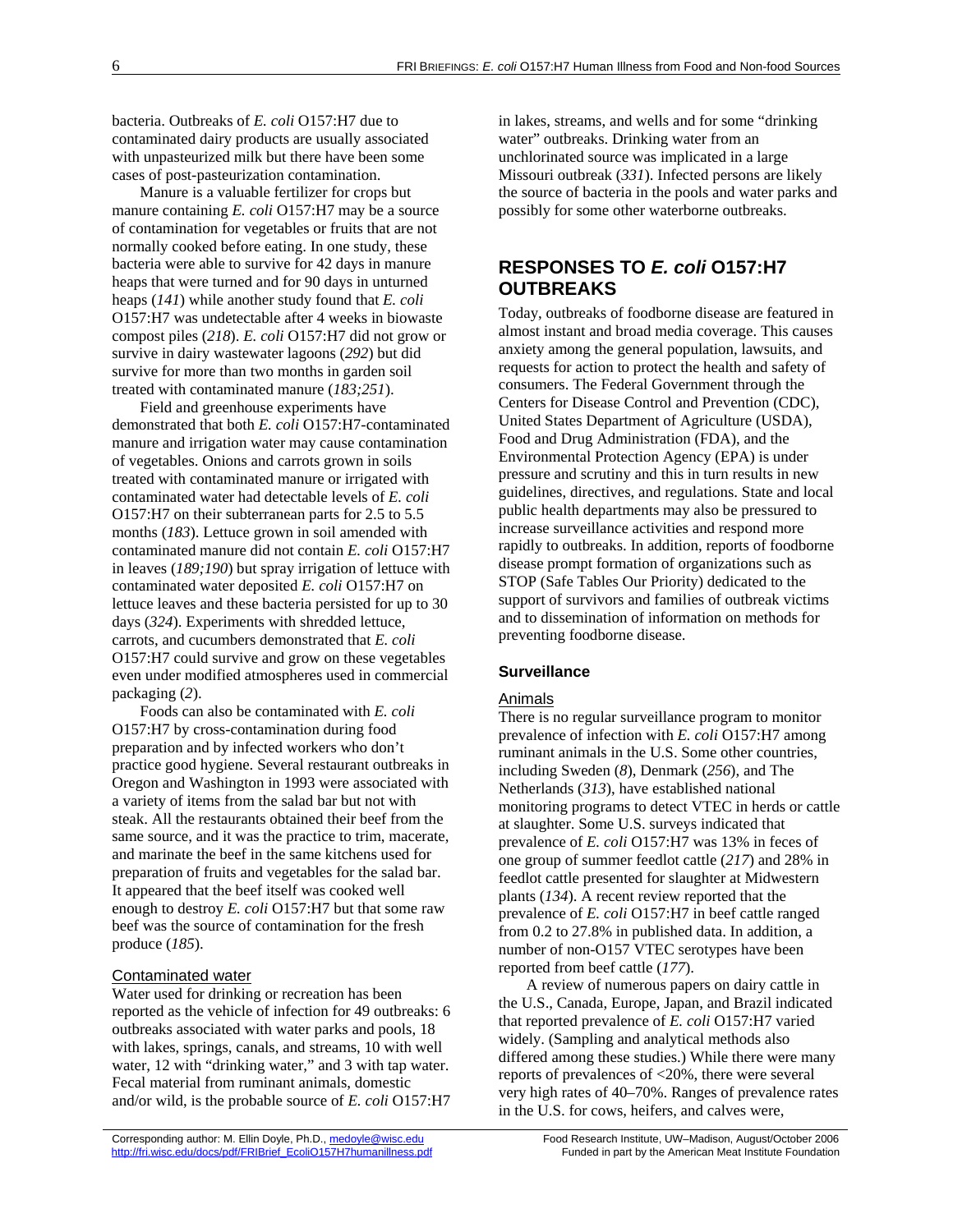respectively, 0.2–8.4%, 1.6–3.0%, and 0.4–40% (*178*). Recent surveys of dairy farms in Minnesota (*99*) indicated that 4.5–5.2% of cows harbored *E. coli* O157:H7 while 6.5% of dairy cattle in Louisiana tested positive for these bacteria (*130*). Downer dairy cattle in Wisconsin were found to be three times as likely as healthy cattle to harbor *E. coli* O157:H7 (*77*).

Many surveys may underestimate the actual carriage of *E. coli* O157:H7 because they are based on analyses of single samples from fecal pats. Rectoanal mucosal swab cultures were found to detect a higher prevalence of infection with *E. coli* O157:H7 (9.5%) than fecal cultures (4.7%) (*157*). A higher prevalence of infection was also observed when fecal pats were sampled in several locations rather than at just one site (*132*).

A survey of fecal samples from livestock at 32 county and state fairs found that some of the animals at 31 fairs were shedding *E. coli* O157:H7. Prevalence among cattle was 11.4% and among sheep and goats was 3.6%. VTEC were also isolated from flies and from environmental samples even after the livestock left the fair (*199*). Nine of 12 county fairs in Minnesota had cattle infected with *E. coli* O157:H7 with 11% of manure samples testing positive (*99*). The relatively high prevalence of *E. coli* O157:H7 in fair animals was surprising because these animals are usually raised individually or in small groups and are washed frequently.

#### Foods

Although *E. coli* O157:H7 has been detected in a variety of foods, there is no regulatory surveillance of foods other than ground beef. FSIS began a microbiological testing program for ground beef in October 1994. A subset of plants and retail outlets that grind beef are selected randomly each month for testing. This sampling and testing program is based on data on outbreaks of foodborne illness and on information from the Office of Public Health Science. Testing results are available on the FSIS website (www.fsis.usda.gov/Science/Ground\_Beef\_E.Coli\_Test ing\_Results/index.asp). Figure 4 shows the number of ground beef samples tested from 2001–2005. Figure 5 shows a dramatic decrease in the number of samples positive for *E. coli* O157:H7 between 2002 and 2003. This is believed to be a result of a 2002 order by FSIS that beef plants reassess their food safety plans. Most plants made major changes to their operations by installing and validating new technologies to control and test for *E. coli* O157:H7.

Results from 2006 testing so far indicate that *E. coli* O157:H7 contamination is continuing to decrease with 14 positive samples detected among 7,295 samples tested. However, a further recall of approximately 900 lb. ground beef reported on August 18 demonstrates that there may still be some issues to be addressed at some plants.

### Human illness

FoodNet (Foodborne Diseases Active Surveillance Network) is a collaborative active surveillance project to track foodborne illness and involves CDC, USDA, FDA, and ten states in the Emerging Infections Program (CA, CO, CT, GA, MD, MN, NM, NY, OR, and TN). FoodNet began collecting information from five sites in 1996 and has now expanded to monitor about 15% of the U.S. population. In the ten states, public health officials frequently contact directors of over 650 laboratories testing stool samples to find new cases of foodborne disease and HUS and report these to CDC. Goals of FoodNet include: determining the burden of foodborne illness in the U. S., monitoring trends in specific foodborne illness, determining specific foods and settings associated with foodborne illness, and developing and assessing interventions to reduce foodborne illness.

Reports of foodborne illness from clinical laboratories are reported by all state health departments to CDC under The National Notifiable Diseases Surveillance System (NNDSS). However, there is some variation among states in the priority and funding given to investigation of foodborne illness and notifiable illnesses and their aggressiveness in tracking down causes of outbreaks and sporadic cases. Many persons with foodborne illness are not seriously ill and do not seek medical care, and it is likely that only a fraction of cases is reported to CDC by passive surveillance systems.

Incidence of *E. coli* O157:H7 infections in the U.S. has declined in recent years according to available surveillance data although there was a slight increase in 2005 (Table 3). According to the latest data from FoodNet (2005), incidence of several other foodborne infections has also decreased, including *Listeria, Campylobacter,* and *Salmonella*. However, incidence of infections with *Vibrio* has increased (*86*). The most dramatic decline in cases, as noted by both FoodNet data and cases included in Notifiable Diseases, was between 2002 and 2003 when there was also a dramatic decrease in positive samples of ground beef detected by FSIS sampling (Figure 6). This trend was also detected in Wisconsin (Figure 7). Enter-Net reports that infections with *E. coli* O157:H7 decreased by 6% between 2000 and 2004 but infections with non-O157 VTEC serotypes has increased. These serogroups are likely underdiagnosed and underreported in most countries, including the U.S. (*140*).

In response to the 1992–1993 Jack in the Box outbreak, scientists at CDC subjected bacterial isolates from several western states to DNA fingerprinting by pulsed-field gel electrophoresis (PFGE) thereby aiding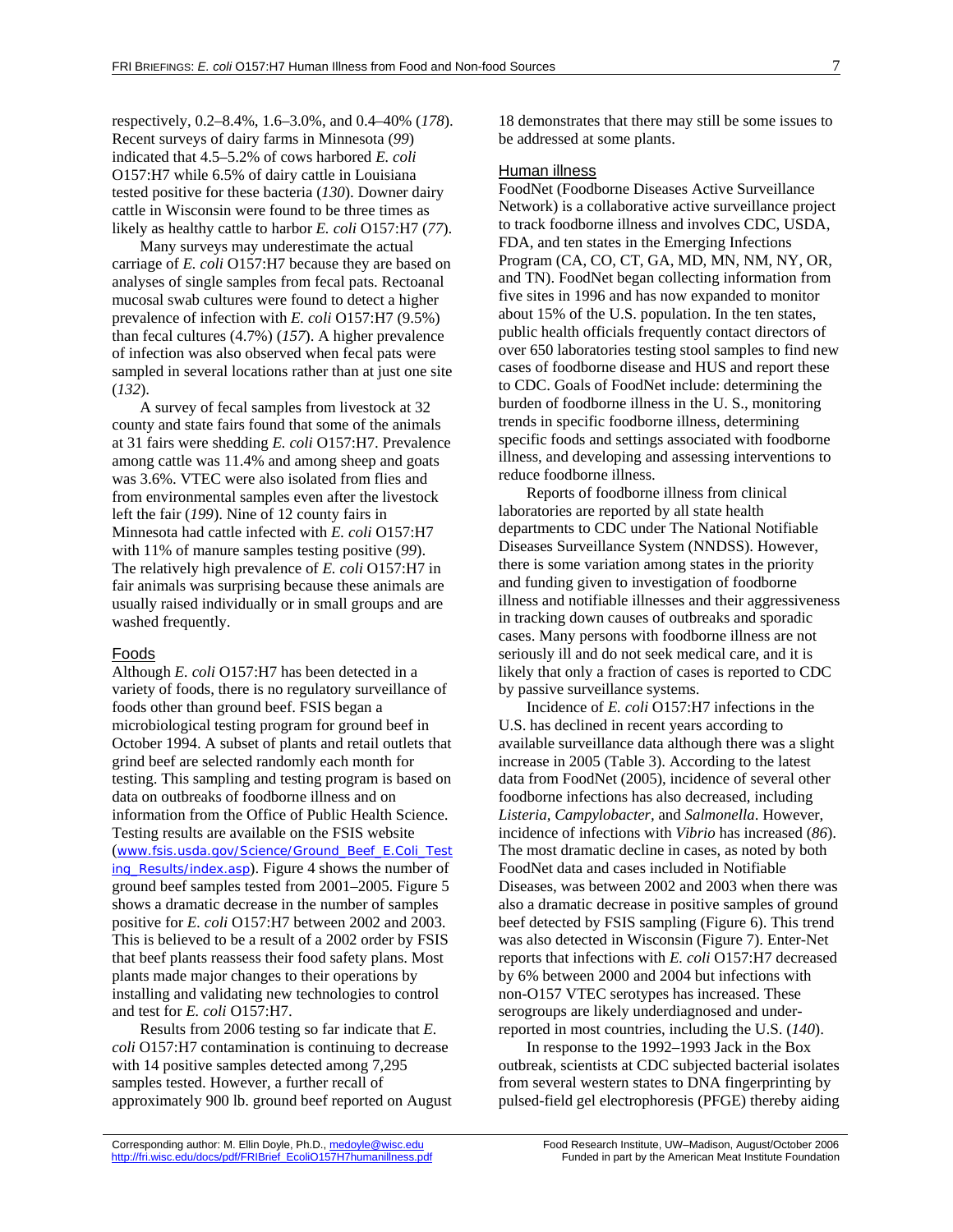in identifying the vehicle of infection and the extent of the outbreak. Prompt recognition of the outbreak probably prevented hundreds of cases of illness. CDC then developed standardized PFGE methods for several foodborne pathogens and created a network of national and state public health and regulatory laboratories that can submit PFGE patterns of bacterial isolates to a central database. In 1998, the inauguration of PulseNet was announced by Vice President Gore, and it has since become instrumental in facilitating early recognition of common source outbreaks (www.cdc.gov/pulsenet/). Database administrators analyze PFGE data submitted by participating laboratories to identify clusters of infection and can electronically alert participants to outbreaks. Epidemiologists throughout the country can also rapidly compare PFGE patterns of local foodborne bacterial pathogens and determine whether there are similar strains causing illness elsewhere (*151;160*).

Regional and national meetings, such as the First Foodborne Epidemiologist Meeting held in 2004, bring together foodborne epidemiologists from throughout the country. These meetings are being held more frequently and serve to educate public health workers on the latest methods and research and allow participants to share information on state programs. State and federal laboratory personnel present PulseNet data on sporadic and outbreak cases of foodborne illness.

# **Regulations**

Federal regulations for various aspects of food handling and processing are promulgated by FDA and USDA while EPA is in charge of clean water regulations. In addition, many state and local agencies have regulations that impact food, drinking water, swimming beaches and pools, and agricultural fairs and petting zoos. Many of these regulations were established after significant human disease outbreaks and deaths and/or broad media coverage highlighted shortcomings in handling of food, water, or animals. Figure 8 depicts a timeline showing the association between significant outbreaks and new regulations.

Public outrage aroused by the book *The Jungle* lead to the passage and implementation of food inspection laws, including the Federal Meat Inspection Act (FMIA) and the Pure Food and Drug Act for nonmeat products in 1906. The Poultry Products Inspection Act (PPIA) was enacted in 1956. FMIA and PPIA require mandatory inspection of livestock before slaughter and mandatory post-mortem inspection of all carcasses, establish sanitary standards for slaughterhouses and meat processing establishments, and authorize USDA to inspect meat processing and slaughtering operations. Only

unadulterated carcasses are approved for further distribution to customers. Meat is considered adulterated "if it bears or contains any poisonous or deleterious substance which may render it injurious to health" or "if it consists in whole or in part of any filthy, putrid, or decomposed substance or is for any other reason unsound, unhealthful, unwholesome, or otherwise unfit for human food"

(www.fda.gov/opacom/laws/meat.htm#SUBCHAPTER \_1).

USDA regulations implementing FMIA and PPIA are found in Title 9 of the Code of Federal Regulations, and FSIS periodically issues Directives that provide instructions for inspectors. In 1967, the Wholesome Meat Act updated FMIA to require inspection of all meat processed and sold within the same state. The Wholesome Poultry Act of 1968 instituted similar requirements for intrastate processing of poultry.

In addition, at least twenty-eight states have their own meat and/or poultry inspection programs covering small and very small establishments. These programs are run cooperatively with FSIS.

### Beef

*E. coli* O157:H7 was first recognized as a foodborne pathogen after a 1982 outbreak affecting 20 people who had consumed undercooked hamburger. During the next 9 years several other outbreaks associated with beef caused illness in 30–70 persons each. Then in 1991 there was a major ground meat-related outbreak in Canada, and in 1992–1993 an outbreak associated with a fast food restaurant affected over 700 people who had eaten undercooked hamburger in the western U.S., with 37 children developing HUS and 4 deaths. This prompted the passage of several regulations by FSIS to improve meat safety (*254*).

- **1994**: Under the authority of the Federal Meat Inspection Act, Michael Taylor of FSIS, in a speech in September, declared *E. coli* O157:H7 to be an adulterant in ground beef. This was challenged in a Texas court but the court decided that USDA had good reason to consider these bacteria as adulterants.
- **1994**: FSIS Directive 7235.1 required the placement of safe handling labels on packages of raw meat and poultry. These labels address storage, cooking, and holding practices to minimize or prevent growth of pathogenic bacteria

(www.fsis.usda.gov/OPPDE/rdad/FSISDirectives/ 7235.1.pdf).

 **1994**: FSIS Notice 50-94 instituted testing of raw ground beef for *E. coli* O157:H7. This notice was later replaced in **1998** by Directive10,010.1.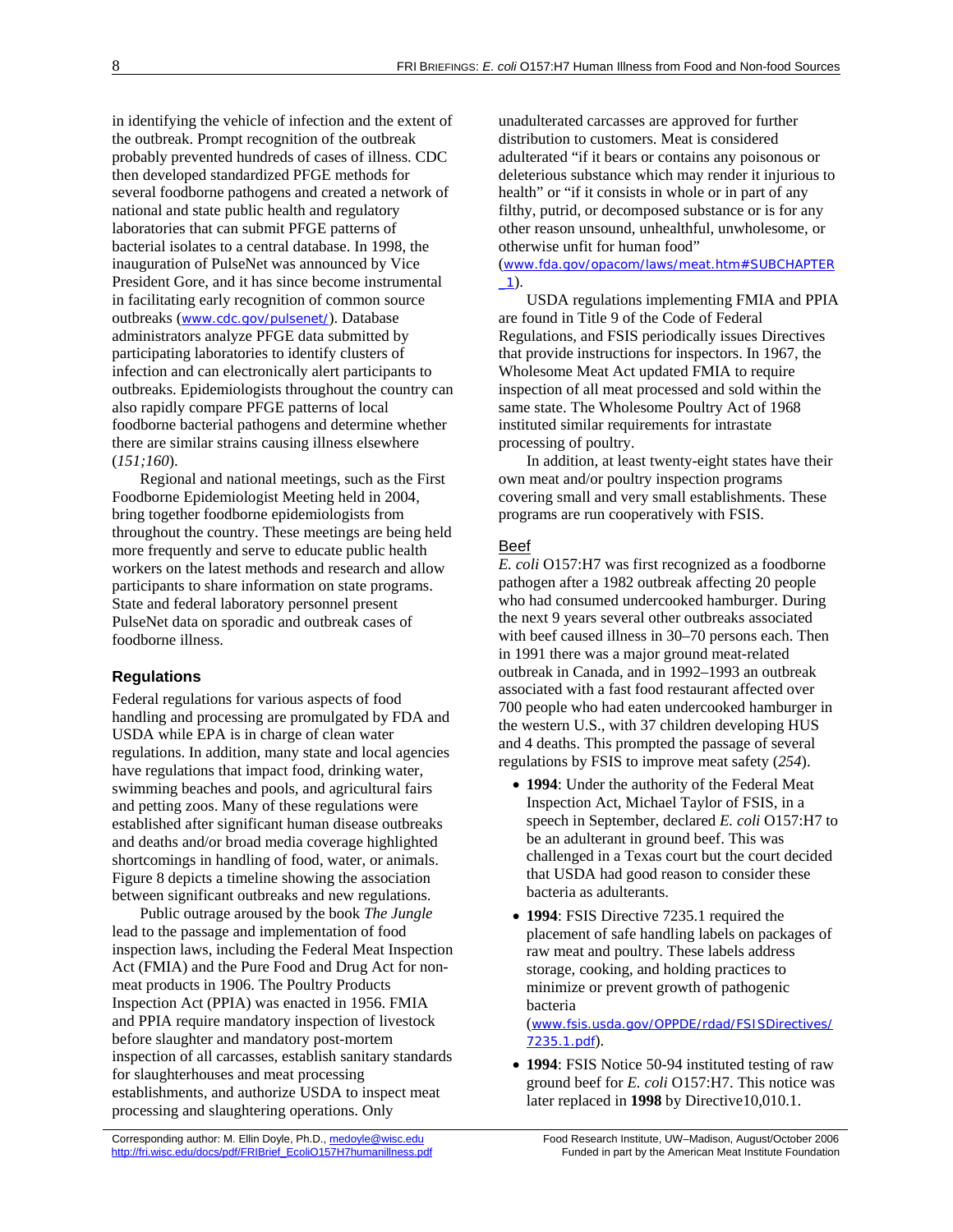**1996**: HACCP (Hazard Analysis and Critical Control Point) systems were mandated as a systematic procedure for determining critical points during processing when meat could be contaminated and instituting appropriate controls to prevent contamination. This rule establishes a testing program for the pathogen, requires slaughter plants to routinely test carcasses for generic *E. coli*, and requires all plants to incorporate an antimicrobial process and have in place sanitation standard operating procedures (SSOPs)

(www.fsis.usda.gov/OPPDE/rdad/FRPubs/93- 016F.pdf ) (Fed. Register 61(144):38806-38989).

 **1998**: FSIS Directives 6150.1, rev 1 and 6420.1 told inspectors to enforce zero tolerance for visible fecal, ingesta and milk contamination of poultry and livestock carcasses at slaughter. This directive was revised in **2004** to include head, cheek and wesand meats because these may be included in ground beef (www.fsis.usda.gov/OPPDE/rdad/FSISDirectives/

6420.2.pdf).

 **1998**: FSIS Directive10,010.1 revised policy for sample collection and testing to emphasize establishments perceived to be a greater risk. Establishments using validated pathogen reduction interventions on beef carcasses and that had not identified a positive sample within the previous six months would not need to be tested by FSIS

(www.fsis.usda.gov/OPPDE/rdad/FSISDirectives/ 10.010.1.pdf).

- **1998**: Performance standards for lethality and stabilization for cooking of meat were updated (9CFR 318.17).
- **1999**: USDA issued rules allowing irradiation of refrigerated or frozen/uncooked red meat and meat products to destroy pathogenic bacteria including *E. coli* O157:H7 (64 FR 72150) (www.fsis.usda.gov/OPPDE/rdad/FSISDirectives/ 7700.1Rev1.pdf).
- **1999**: Raw ground beef products, including trimmings, would also be considered adulterated if they contain *E. coli* O157:H7 (Fed. Register 64:2803-2805).
- **2002:** FSIS directed producers of ground beef to reassess HACCP plans in light of new epidemiological data on *E. coli* O157:H7, including improvements in analytical tests, data on conditions in feedlot pens as related to shedding of VTEC, and data on contamination of carcasses as related to prevalence of VTEC on hides and in feces. Implementation of critical

controls was required (Fed. Register 67(194):62325).

- **2003**: USDA banned all downer cattle from the human food chain. This was intended to prevent possible transmission of BSE but may also have decreased the prevalence of *E. coli* O157:H7 in meat from culled animals since downer dairy cattle have been shown to have a higher prevalence of *E. coli* O157:H7 (*77*) (www.usda.gov/news/releases/2004/01/0457.ht m).
- 2004: Directive 10.010.1 was revised to require all federally inspected plants that produce raw ground beef products or components be subject to testing for *E. coli* O157:H7. This directive also provided instructions for follow up actions if a sample tested positive and for verifying control of products that are presumptive or proven positive for *E. coli* O157:H7 (www.fsis.usda.gov/OPPDE/rdad/FSISDirectives/

10.010.1.pdf).

- **2005:** Directive 7700.1, FSIS revised and updated instructions regarding irradiation of meat and poultry products in official establishments, including off-site irradiation of product (www.fsis.usda.gov/OPPDE/rdad/FSISDirectives/ 7700.1Rev1.pdf).
- **2006**: Directive 7120.1, Amend 8 provided updated information on safe and suitable ingredients used in the production of meat and poultry products. This includes substances that could be used to destroy bacteria or inhibit their growth.

### Juice

Following a multistate outbreak of disease linked to *E. coli* O157:H7 in unpasteurized apple juice in 1996 (*105*), FDA published a final rule (Federal Register 63(130):37029-37056) requiring a warning label on fruit juices that have not been processed to prevent, reduce, or eliminate pathogenic microorganisms. Following another juice-borne outbreak of *Salmonella* in orange juice in 2000, another final rule published by FDA in 2001 required all juice manufacturers to develop and implement a HACCP plan to prevent contamination of juices with dangerous pathogens. Treatments should reduce pathogen levels by 5 logs (Federal Register 66(13):6138-6201).

### Fresh produce

FDA has published regulations requiring current good manufacturing practices (GMPs) for food processors under its jurisdiction. However, these regulations do not include "*establishments engaged solely in the harvesting, storage, or distribution of one or more*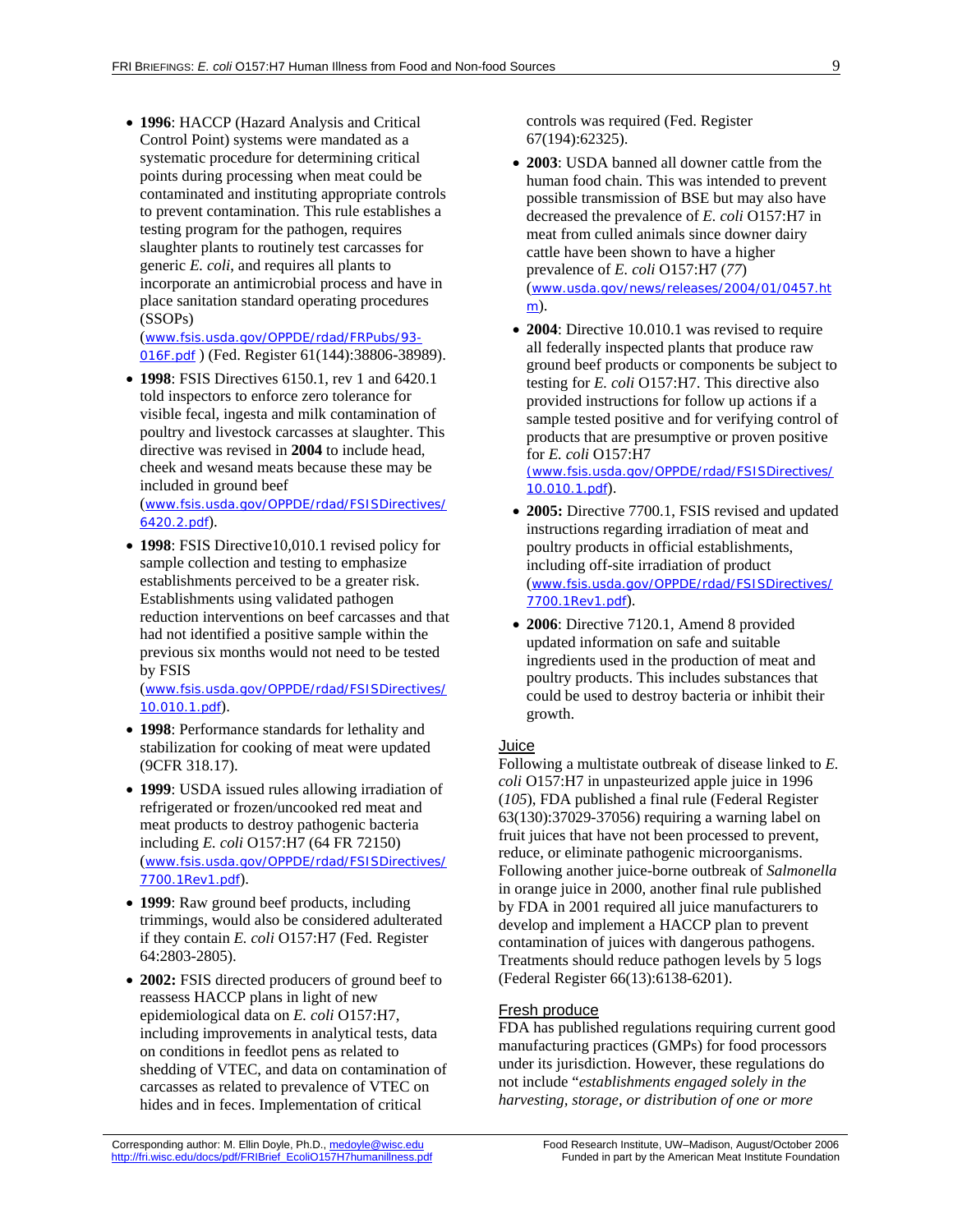*raw agricultural commodities. …FDA will, however, issue special regulations if it is necessary to cover these excluded operations*" (21U.S.C. §321(r)). Despite this exclusion, FDA can still regulate fresh produce as "food" subject to the adulteration provisions of the Food, Drug, and Cosmetic Act. A food shall be deemed to be adulterated "if it has been prepared, packed, or held under insanitary conditions whereby it may have become contaminated with filth, or whereby it may have been rendered injurious to health." Therefore, FDA can take enforcement action against an agricultural producer if it determines that food is being produced under insanitary conditions.

In 1998, FDA issued a "Guide to Minimize Microbial Food Safety Hazards for Fruits and Vegetables" that recommended good agricultural practices and GMPs

#### (www.fda.gov/ohrms/dockets/98fr/97n0451a.pdf).

However, foodborne outbreaks related to fresh produce continued. In a 2005 letter, FDA noted that 8 outbreaks of *E. coli* O157:H7 associated with lettuce and spinach could be traced to Salinas, California. Creeks and rivers in this area test positive for *E. coli* O157:H7 periodically and some areas are highly susceptible to localized flooding. FDA reminded producers that it considers ready-to-eat crops (such as lettuce) to be adulterated if they have been in contact with flood waters due to potential exposure to sewage, animal waste, pathogens, and other contaminants (www.cfsan.fda.gov/~dms/prodltr2.html).

### Drinking water

According to EPA regulations, a system that operates at least 60 days per year and serves 25 people or more or has 15 or more service connections is regulated as a public water system under the Safe Drinking Water Act of 1974. If a system is not a public water system as defined by EPA's regulations, it is not regulated under the Safe Drinking Water Act, although it may be regulated by state or local authorities. Revised National Primary Drinking Water regulations are published in the Code of Federal Regulations (40CFR141.1).

Under the Safe Drinking Water Act, EPA requires public water systems to monitor for coliform bacteria. Systems analyze first for total coliforms, because this test is fast. Any time a sample is positive for total coliforms, the same sample must be analyzed for either fecal coliforms or *E. coli*. Both are indicators of contamination with animal waste or human sewage (www.epa.gov/safewater/sdwa/index.html).

Systems serving 25 to 1,000 people typically take one sample per month. Some states reduce this frequency to quarterly for ground water systems if a recent sanitary survey shows that the system is free of sanitary defects. Systems using surface water, rather

than ground water, are required to take extra steps to protect against bacterial contamination because surface water sources are more vulnerable to such contamination. At a minimum, all systems using surface waters must disinfect. Disinfection, including chlorination, will kill *E. coli* O157:H7.

Bottled water is regulated by FDA as a food. Standards of quality are listed in the Code of Federal Regulations (21CFR165.110); these include allowable limits for turbidity, color, odor, coliforms, radioactivity and for 70 chemicals. Coliform levels should not exceed 4 cfu/100 mL in any single sample. State and local governments also regulate bottled water.

#### Swimming pools and beaches

These are regulated by state and local authorities. Pools and water parks are usually tested regularly for fecal contamination that may result from accidents with young children. Lakes and rivers can also be contaminated by human visitors but are perhaps more at risk of contamination during heavy rains when manure may wash into nearby bodies of water. Water at swimming beaches may not be tested as frequently for coliforms but should be tested when there is likely to be a problem with run off.

### Fairs and petting zoos

These are regulated by state and county agriculture or public health departments. During the past several years, regulations requiring more hand-washing stations, warning signs, disinfecting of handrails, etc., and cleanliness in animal enclosures have been enacted in a number of states, including North Carolina and Washington, that experienced outbreaks of *E. coli* O157:H7 at county fairs. The CDC has published a compendium of standardized recommendations to prevent disease associated with animals in public settings. The single most important recommendation was proper washing of hands (*57*).

### **Industry Initiatives: Intervention Strategies**

The emergence of *E. coli* O157:H7 as an important foodborne pathogen has prompted industry initiatives to reduce contamination and improve food safety. These included the use of better equipment and testing procedures as well as improved management systems (HACCP). From 1996–2000, the Economic Research Service of USDA estimates that the meat and poultry industry spent about \$180 million per year on improvements in food safety. More than \$7 million has been spent since 1994 on applied research related to control of *E. coli* O157:H7. This research led to commercialization of several processes to reduce pathogens on carcasses during processing: (*a*) vacuuming of carcasses with steam or hot water (*126*);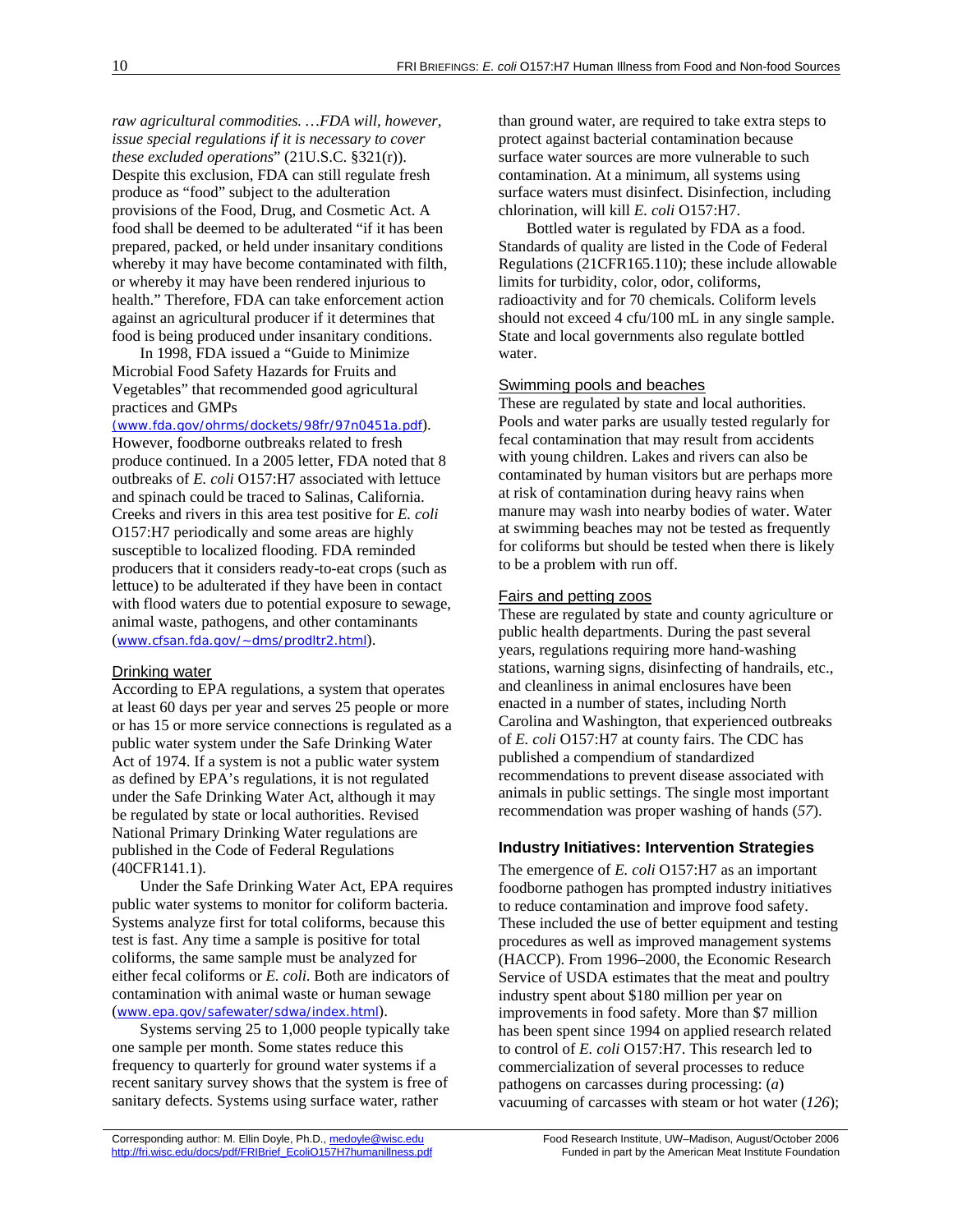(*b*) thermal pasteurization in which carcasses are rinsed with water at 180ºF; and (*c*) rinsing with mild organic acids. Steam pasteurization was found to be particularly effective (*279*). By 1997, the two largest beef packing companies ordered such equipment for all their plants.

Following the large 1992–1993 outbreak in the western U.S. linked to hamburgers, the beef industry created a blue-ribbon task force to develop plans to aggressively address the problem of *E. coli* O157:H7 in cattle and beef. Among the accomplishments of this task force were development and implementation strategies for HACCP programs, safe handling labels on packages of beef, and steam vacuuming technology. The Beef Industry Food Safety Council was formed in 1997 to address the problem of foodborne pathogens in beef. This council facilitates research activities and develops and implements education programs for both consumers and the industry.

Because it is not readily apparent to consumers whether meat or produce is contaminated with *E. coli* or other bacteria, if a significant outbreak of foodborne disease is associated with a particular company, results can be economically devastating. One of the most well known cases was Hudson Foods which went out of business after its hamburger was implicated in an outbreak and 25 million pounds of product had to be recalled. The industry has instituted a 100% test and hold program for any product that will be ground. Product from positive lots is diverted to cooking using a validated thermal process or else the product is destroyed. It should be noted that this testing, because of sampling limitations, will not detect all lots that contain *E. coli* O157:H7. However, improvements in cleaning carcasses and testing programs have greatly reduced positive samples of ground beef detected by FSIS in recent years (Figure 5).

Demands by large meat and poultry buyers and many foreign buyers have driven some improvements in food safety practices. After the 1992–1993 outbreak, Jack in the Box canceled all its current contracts with hamburger suppliers and required superior food safety controls including more stringent testing and strict temperature control from its future suppliers. Safer hamburgers were produced using this Bacterial Pathogen Sampling and Testing Program. Many other major meat buyers, including McDonald's, Burger King, Kroger and other fast food and grocery chains, have also mandated their own safety standards in contracts with their suppliers. Ground beef manufacturers are using test and hold procedures to ensure the safety of ground that is shipped out to restaurants and consumers.

Fresh salad vegetables have also been implicated as a source of foodborne illness. Following the 1998 Guidance from the FDA

(www.fda.gov/ohrms/dockets/98fr/97n0451.pdf) to producers of fresh fruits and vegetables, a majority of the lettuce/leafy green industry adopted the suggested good agricultural practices (GAPs). In April 2006, representatives of trade associations for growers and marketers of fresh produce published a document to aid their members in implementing safeguards during growing, harvesting, value-added operations, distribution, retail, and food service operations: Commodity Specific Food Safety Guidelines for the Lettuce and Leafy Greens Supply Chain

(www.cfsan.fda.gov/~acrobat/lettsup.pdf).

Restaurants have also established their own procedures for ensuring that meat, particularly hamburger, is well-cooked to destroy bacterial pathogens and to prevent cross-contamination during food preparation. The 2005 FDA Model Food Code also was directed toward a more proactive approach through active managerial control in reducing foodborne illness rather than reacting to reported illnesses and outbreaks. This along with the more strenuous recommendation related to no bare hand contact of foods, single use of gloves, and more enhanced reporting of employee health from the employee and restrictions by employers may also have contributed to improved public health as witnessed by the yearly reduction in outbreaks by enteric bacterial pathogens in the U. S. (CDC, *personal communication*). An important part of this process is education of employees on the importance of cleanliness and proper cooking. Menus contain a warning that the restaurant will not be responsible for illness if patrons request that meat not be fully cooked.

# **DISCUSSION AND SUMMARY**

# **Epidemiology**

### Evaluation of current practices

Active surveillance programs, such as FoodNet, identify a greater proportion of cases of *E. coli* O157:H7 than passive programs. It has been estimated that as many as 4–8 times as many symptomatic cases occur for each case identified by active surveillance (56). Sporadic cases of *E. coli* O157:H7, confirmed in laboratories, have remained stable over several years but incidence varies for different states. Many factors may affect whether cases are ascertained:

• It is not always possible to obtain samples of implicated foods after an outbreak is recognized but greater efforts could probably be made to identify pathogens and food vehicles if more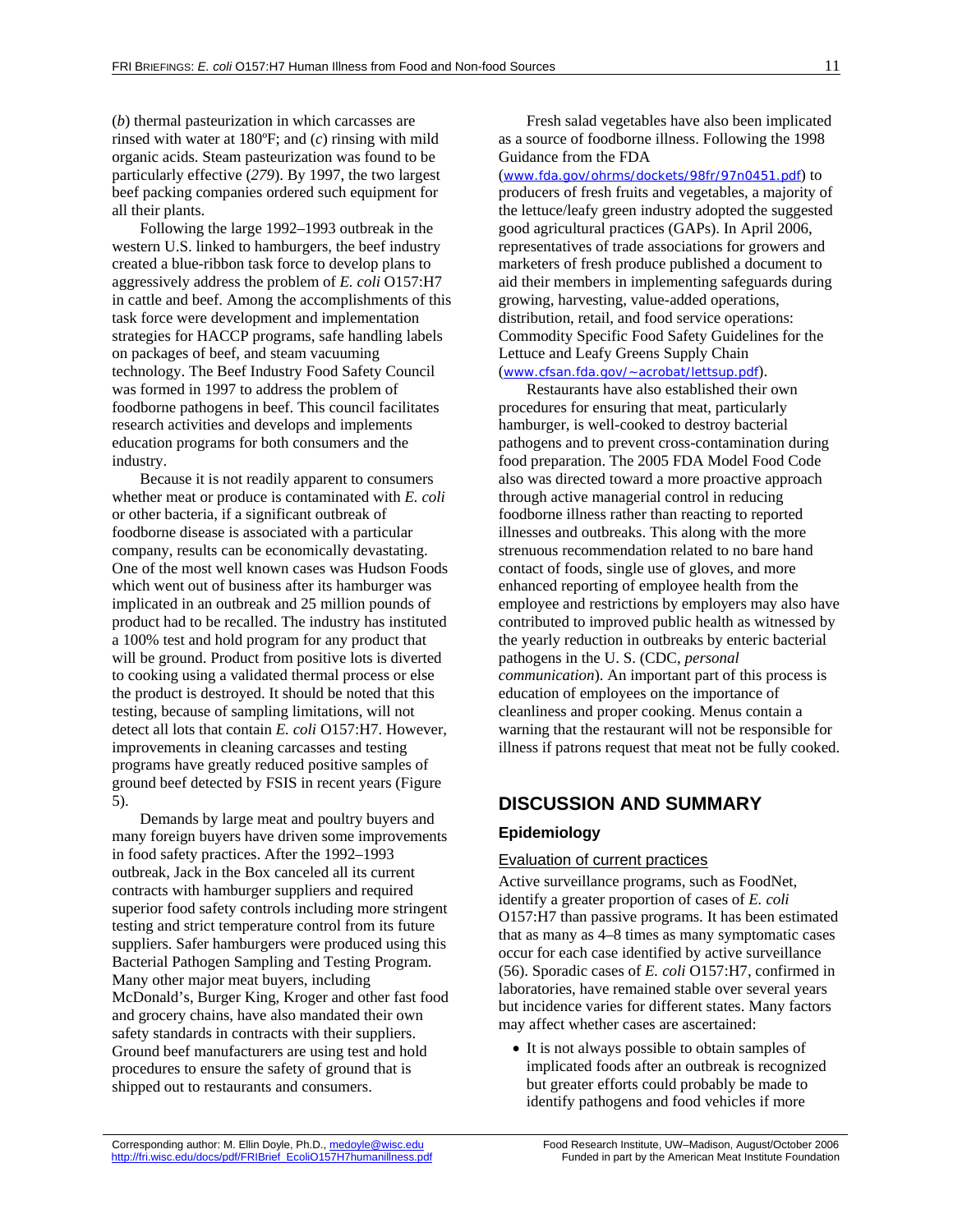resources were put into epidemiological investigations. In Japan, it is the practice to reserve a portion of foods served and store it in the freezer for later analysis, if necessary (*162*).

- Successful investigation of foodborne disease outbreaks requires sufficient resources for collecting and analyzing food and clinical samples. Of 336 foodborne outbreaks reported to FoodNet in 1998–1999, 71% had no identified etiology. Reports on these 237 outbreaks indicated that no stool samples were collected in 156 outbreaks and neither food nor stool samples were analyzed in 130 outbreaks. Causative agents cannot be determined if food and/or clinical samples are not examined.
- Patients may not seek medical attention or doctors may not order analyses of stool samples. For example, the percentage of stool samples with bloody diarrhea that were cultured for *E. coli* O157:H7 was 58% in Georgia and 96% in Connecticut (*56*).
- Not all laboratories routinely culture stool samples for *E. coli* O157:H7 and results are not always reported (*56*). Stool samples from suspected VTEC infections may be cultured for *E. coli* O157:H7 but test negative if a non-O157 serotype is responsible.

Extrapolating from data provided by FoodNet and from data in peer-reviewed articles in the literature can be problematic on two counts. (*a*) FoodNet sites were not chosen to be representative of the U.S. population as a whole A demographic comparison of the population in the FoodNet sites with the total U.S. population reveals a similar composition by age. However, Hispanics are underrepresented in FoodNet populations as are those in lower socio-economic groups (*163*). (*b*) Only a small fraction of outbreaks reported to national surveillance programs are subsequently described in peer-reviewed literature. A review of data on outbreaks of infectious intestinal disease in the UK from 1992 to 2003 pointed out that there were 1763 outbreaks reported to authorities but only 55 were presented in peer-reviewed journals. Of 45 VTEC outbreaks reported to the national surveillance program, only 7 were described in the literature (*261*). Outbreaks reported in the literature tend to be those for which microbiological and epidemiological evidence is strongest or more out of the ordinary. This may skew perceptions on the frequency of different vehicles of infection as the UK study found that reports in the literature overemphasized the importance of milk/milk products, deserts, and miscellaneous foods and underestimated importance of meat, fish, poultry and eggs.

In addition, if incidence reports are not adjusted for outbreaks, then data may also be misleading. For example, in one day care outbreak in Minnesota, 43 cases were confirmed but most of these were identified because all children and staff at the day care were cultured and many would probably not have been identified if the outbreak hadn't occurred (*56*).

### Recommendations:

- Greater uniformity is needed in statewide investigations and reporting of foodborne illness. Public health systems in some states, such as Minnesota, are very well organized and all specimens are sent to state labs for analysis. Other states with different priorities are less aggressive and rigorous in testing samples and conducting investigations. They should be encouraged to improve funding for public health and to adopt and incorporate better epidemiological procedures and improved laboratory methods.
- Federal grants could be targeted to improving laboratory facilities and training for state epidemiologists, as needed. Greater participation by all states will aid in the rapid identification of multistate outbreaks. (Improving laboratory facilities and expertise at state levels can be considered part of Homeland Security preparations to detect possible outbreaks associated with biological or chemical weapons.)

### **Interventions—Recent Improvements**

Interventions undertaken during recent years by numerous organization concerned with food production and food safety have led to a decline in outbreaks and cases of *E. coli* O157:H7 (Figures 6 and 7). These include:

- Increased emphasis on HACCP and pathogen control by industry and government. This includes improvements at slaughter and processing plants (hide washing, steam vacuuming, hot water and antimicrobial rinses, hold and test programs), at restaurants (proper cooking of hamburger, more care about crosscontamination, notes on menus), and improvements at packing plants and retail stores.
- Increased educational efforts targeted at doctors (1999, American Medical Association Program), workers, and consumers. Numerous web sites and publications maintained by academic institutions, industry trade groups, state and local health departments, and the federal government (e.g. www.fightbac.org/, originally launched in 1996) have made the public more aware of the potential hazard of undercooked hamburger and the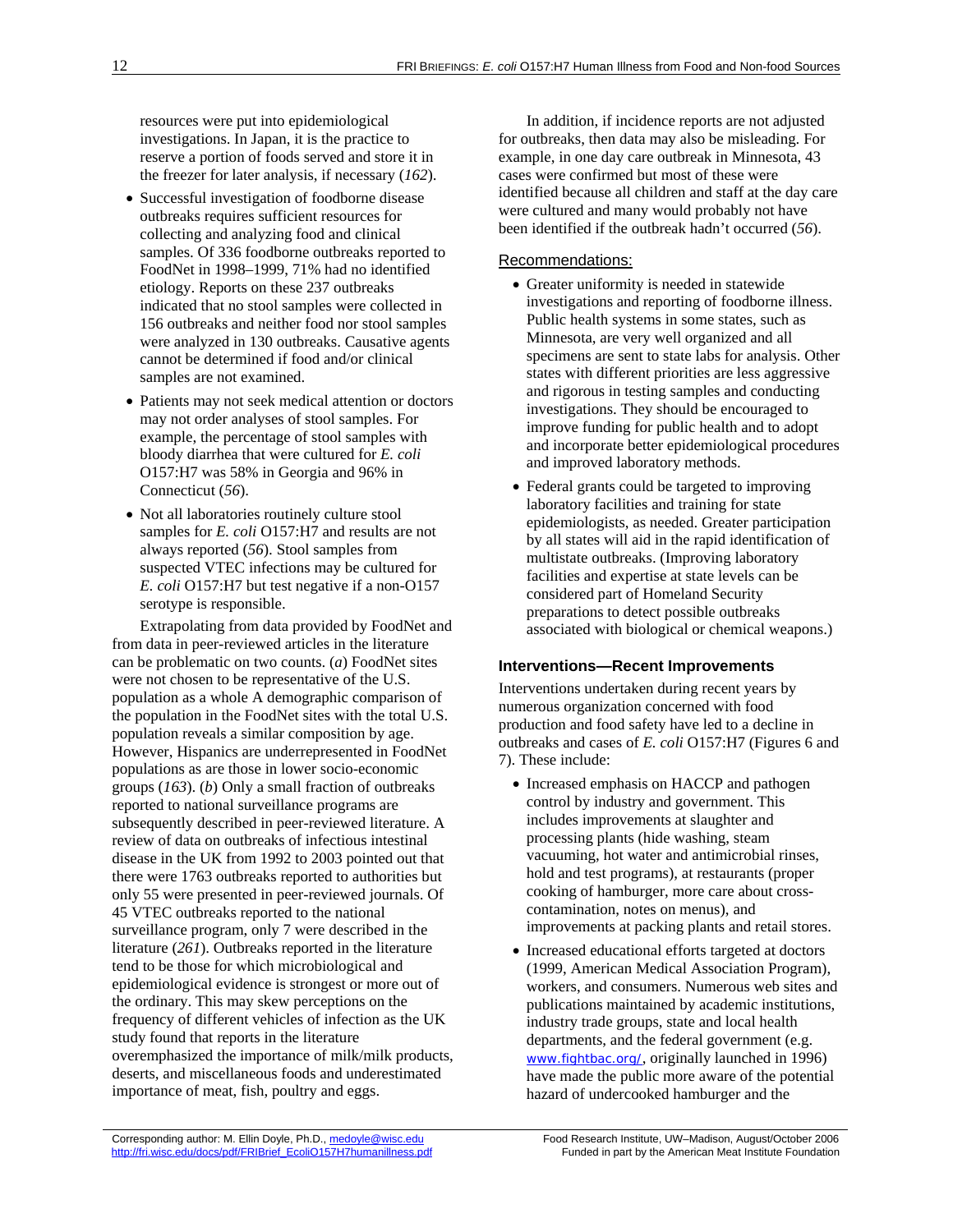importance of hand washing. Articles in the popular press also reinforce these concepts. Increasingly, agricultural fairs and petting zoos have been posting more signs and providing more hand washing facilities.

- Increased cooperation between federal and state agencies with CDC and FDA sharing more PFGE patterns through PulseNet and federal regulators attending more state and regional meetings on epidemiology and foodborne disease.
- Improved training to make FSIS inspectors more knowledgeable about risk-based inspection.
- Litigation surrounding some high profile outbreaks of foodborne disease. While not primarily intended to be an educational tool, publicity surrounding some outbreaks has undoubtedly alerted consumers to important food safety issues.

### **Further Research**

Much of the research on controlling *E. coli* O157:H7 has been devoted to ensuring the safety of meat after slaughter. Yet outbreaks of illness associated with meat and fresh produce still occur, indicating that further efforts need to address preslaughter conditions of cattle (*78;344;371*). Several studies have documented that some individual animals shed very high levels of *E. coli* O157:H7 while fecal material from other animals in the same herd contains much lower concentrations of these bacteria (*223;232;233*). Carcass contamination with *E. coli* O157:H7 is more likely when feces contain higher concentrations of this pathogen (*136;267*). Research to determine why some cattle are "supershedders" and how to identify them would help reduce transmission in herds and carcass contamination. If super-shedding cattle can be identified, then some interventions noted below could be targeted at those animals.

Although it is impossible to completely eliminate pathogenic bacteria from all cattle, some products and procedures are being tested for efficacy in reducing levels of *E. coli* O157:H7 in cattle. Further research is needed to establish parameters that will make these interventions more consistently effective and commercially useful. These include:

**probiotics and competitive exclusion**: Probiotic bacteria are harmless or beneficial and compete with pathogens to reduce or prevent their colonization of the gut. Results have not been consistent in "real world" studies but research should be directed at finding more effective combinations of probiotic microbes (*337;365;367*).

- **antibiotics**: These compounds are used to treat illness in animals and to improve feed efficiency and growth. Neomycin treatment has been shown to significantly decrease fecal shedding of *E. coli* O157:H7 in cattle and might be useful under some conditions (*78*). However, there is a trend to reduce antibiotic use in animals to minimize the potential for inducing drug-resistant pathogenic bacteria. This should be considered in assessing recommendations for future use of antibiotics.
- **bacteriophages**: Phages are viruses that attack bacteria. Some are very specific in regard to the bacteria they destroy. As with probiotics, results in real world studies are not consistent but research should continue (*263;315*). FDA has recently approved the use of certain phages on foods to reduce or prevent growth of pathogens.
- **vaccines**: Virulence factors secreted by the type III system of *E. coli* O157:H7 were found to be effective components of a vaccine that significantly reduced shedding of these bacteria by cattle in a feedlot setting (*284*). Further field tests of different vaccine types should determine whether this is a cost effective way to reduce *E. coli* O157:H7 levels in cattle.
- **chlorate**: Chlorate can be metabolized by *E. coli* O157:H7 to form chlorite but as chlorite accumulates the bacteria die. Some experiments indicate this might be a useful way to reduce carriage of *E. coli* O157:H7 shortly before slaughter (*13;321*).
- **ruminant diet**: In order to improve performance, dairy cattle and finishing beef cattle are often fed high grain diets rather than forage. Some of the starch from grains escapes degradation in the rumen and passes to the colon where it may be fermented by *E. coli*, including VTEC strains. Several studies have demonstrated that feeding barley grain increases shedding of *E. coli* O157:H7 (*76;114*). Other studies have indicated that an abrupt change from finishing grain rations to forage decreases *E. coli* O157:H7 (*78*). Longterm feeding of forage rather than grain does not have a dramatic effect on *E. coli* populations in the gut. However, switching cattle from grain to forage just before slaughter may reduce VTEC populations (*372*).
- **water trough hygiene**: *E. coli* O157:H7 can be present and persist in water troughs on farms and in feedlots (*316;317*). These bacteria can survive in sediments in troughs for as long as eight months and serve as a continuing source of reinfection for a herd (*216*). More data on the effects of frequency of cleaning troughs and on antimicrobials that might be used for cleaning or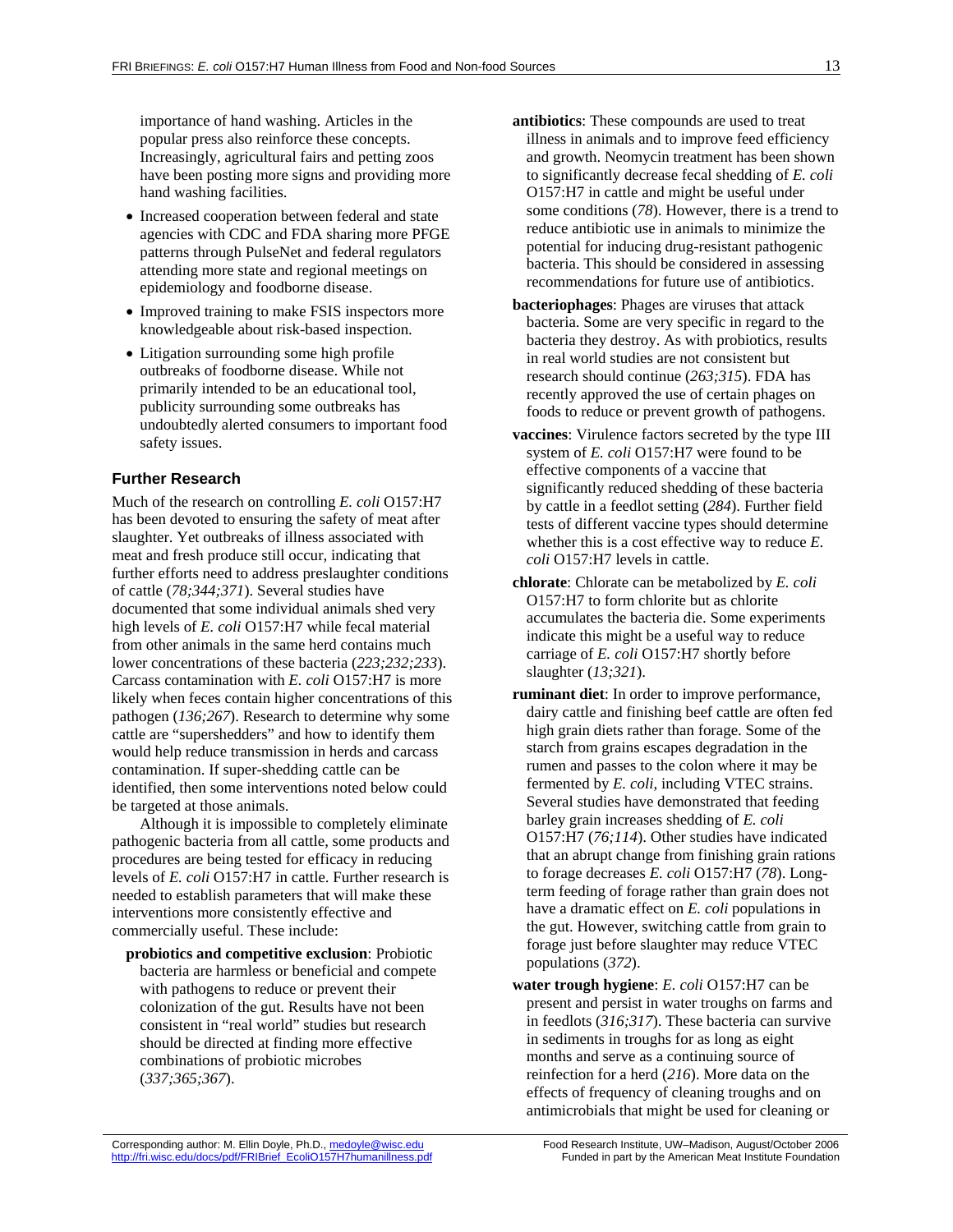added to water could suggest methods for reducing transmission among cattle on farms and in feedlots.

In addition to reducing levels of *E. coli* O157:H7 in cattle, further efforts are needed to ensure safety of fresh produce. It is very difficult to sanitize raw fruits and vegetables after harvest because pathogens may reside in inaccessible parts of the food. Therefore, strategies for prevention of preharvest contamination from manure or runoff from livestock operations is essential and should be further investigated (*60;61*).

Outbreaks at petting zoos and fairs can be decreased by hand washing but animal owners and caretakers should be aware that *E. coli* O157:H7 can survive for weeks in feces if conditions are right (*58*) and can also persist for days on surfaces (*356*). *E. coli* O157:H7 can also survive in bedding, such as wood chips and sawdust, and can even grow in bedding contaminated with urine (*120*). There is some controversy as to whether bedding for animals should be cleaned out daily (with the attendant risk of creating aerosols of the pathogens that may be inhaled or deposited on other surfaces) or whether new clean bedding should be placed on top of the old bedding for several days to cover up and keep the pathogens in place during the fair. Further data on effects of different methods of handling bedding and wastes and on sanitizing surfaces may reduce outbreaks at fairs and petting zoos.

More effective educational efforts may also be useful in minimizing outbreaks at swimming pools, water parks, and beaches.

Disease caused by *E. coli* O157:H7 in humans is still not well understood. Reported data on the use of antibiotics for treatment of infections with *E. coli* O157:H7 is conflicting and should be resolved. As yet there is no good animal model for HUS to test various hypotheses about mechanisms for dispersal of shiga toxins through the body, in particular to the kidney. Mechanisms of action of the toxins, interactions of different virulence factors, and potential for transfer of virulence to other bacteria need to be further delineated.

# **OCTOBER 2006 UPDATE**

A large multistate outbreak of *E. coli* O157:H7 associated with packaged fresh spinach occurred between August 19 and September 5, with 203 cases in the U.S. and 1 case in Canada. Cases were first identified in Wisconsin, and this state has the highest number of cases (50) and one confirmed death associated with the outbreak strain. The *E. coli* O157:H7 strain responsible for this outbreak appears to be unusually virulent, with 104 cases requiring hospitalization and 31 cases of HUS (*373;376*).

*E. coli* O157:H7 has been isolated from open bags of spinach in 10 affected states. This allowed tracing of the spinach to four ranches in the Salinas Valley of California. The outbreak strain of *E. coli* O157:H7 has been isolated from cattle feces and stream water on one ranch (*374*). Samples taken from a wild pig in the area also contained the outbreak strain, and it may be that wild boar trampled fences around the spinach fields and spread the outbreak strain to these fields (*377*).

As noted in a December 2005 FDA letter (http://www.cfsan.fda.gov/~dms/prodltr.html), at least 8 outbreaks of *E. coli* O157:H7 associated with lettuce and spinach in the past ten years have been traced to Salinas, California. This outbreak has resulted in 6 recalls of bagged sinach and salad mixes.

Deposition of *E. coli* O157:H7 on lettuce and spinach leaves may occur from use of contaminated irrigation or washing water or from runoff water flooding the fields. Experiments with shredded lettuce have demonstrated that *E. coli* O157:H7 can survive and grow under modified atmospheres used in commercial packaging (*2*). Recent data indicate that lettuce plants exposed to soil or water (not sprayed on leaves) containing *E. coli* O157:H7 can take up these bacteria which are then present in internal parts of the plant. This would make it impossible to wash off the bacteria (*375*). Further research is needed to better define routes of contamination of fresh produce at farms and packaging facilities and methods to minimize such contamination.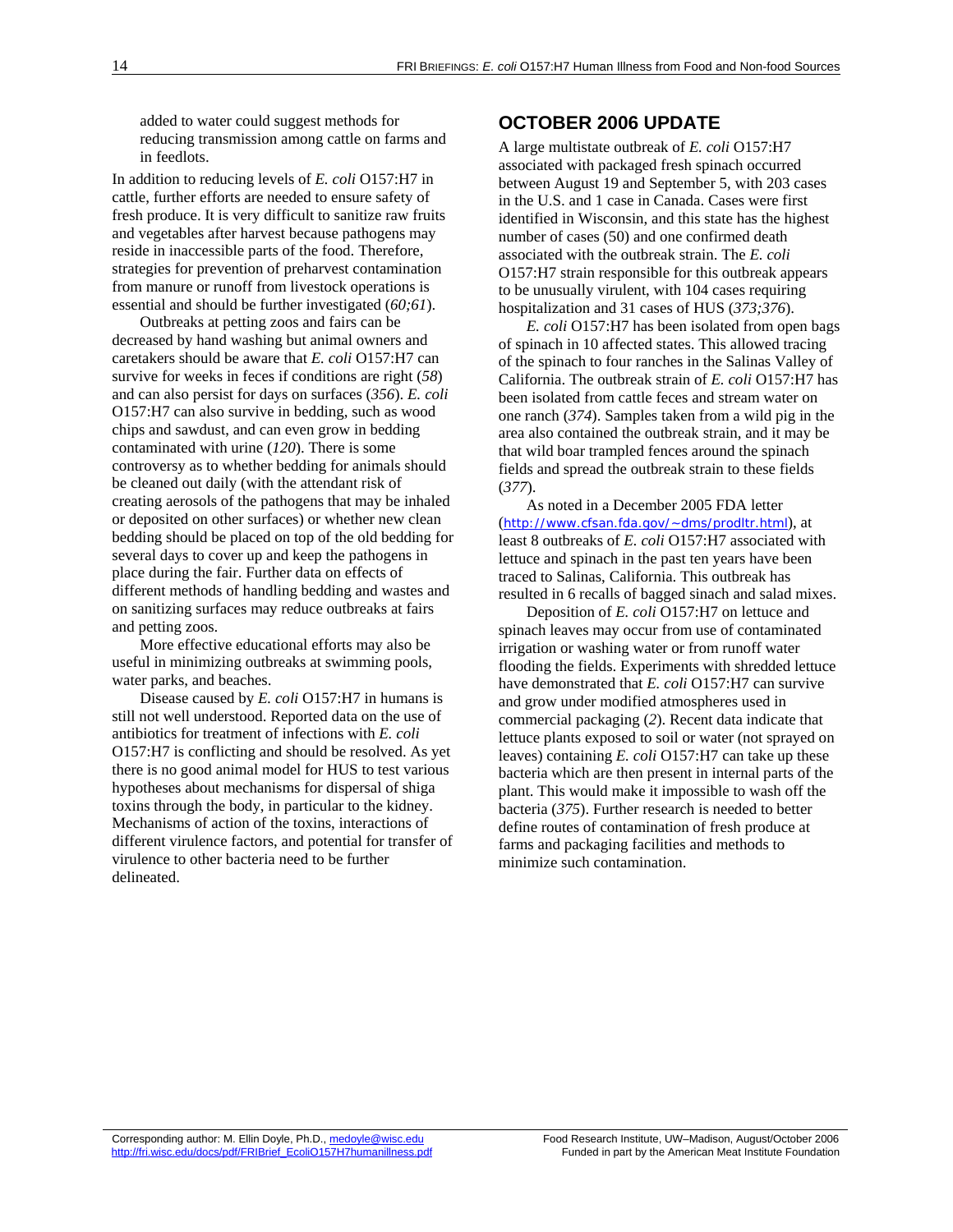

Corresponding author: M. Ellin Doyle, Ph.D., medovle@wisc.edu Food Research Institute, UW–Madison, August/October 2006<br>http://fri.wisc.edu/docs/pdf/FRIBrief\_EcoliO157H7humanillness.pdf Funded in part by the American Meat I http://fri.wisc.edu/docs/pdf/FRIBrief\_EcoliO157H7humanillness.pdf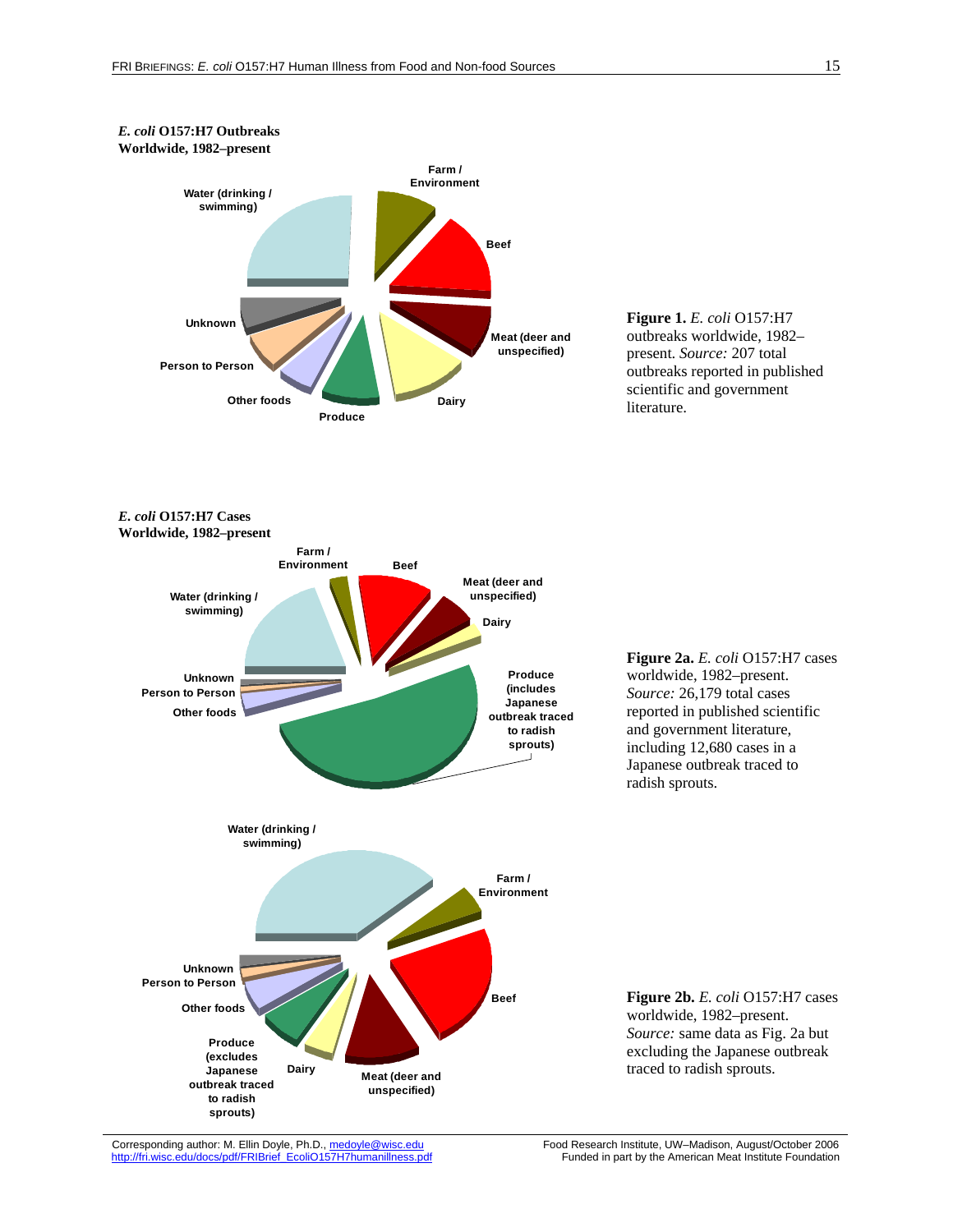

**Figure 3**. Timeline of appearance of different vehicles for human infection with *E. coli* O157:H7.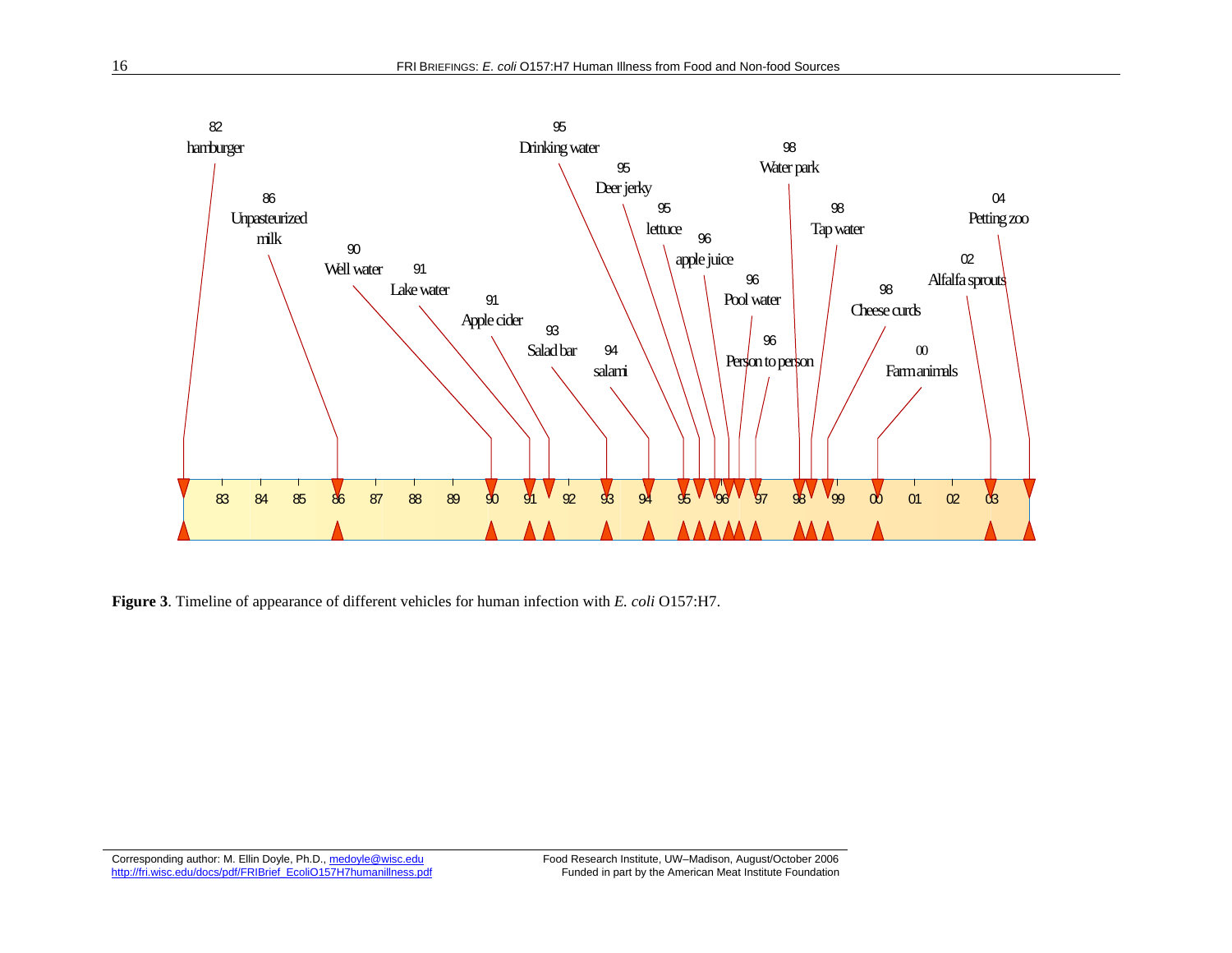





**Figure 4.** FSIS ground beef samples analyzed by year 2001-2005 **Figure 5.** *E. coli* O157:H7 isolates from FSIS sampled ground beef 2001-2005



**Figure 6.** Nationwide *E.coli* O157:H7 cases by year , 2001–2005 **Figure 7.** Wisconsin *E. coli* O157:H7 cases by year, 2001–2005

Corresponding author: M. Ellin Doyle, Ph.D., medovle@wisc.edu Food Research Institute, UW–Madison, August/October 2006<br>http://fri.wisc.edu/docs/pdf/FRIBrief\_EcoliO157H7humanillness.pdf Funded in part by the American Meat I

Funded in part by the American Meat Institute Foundation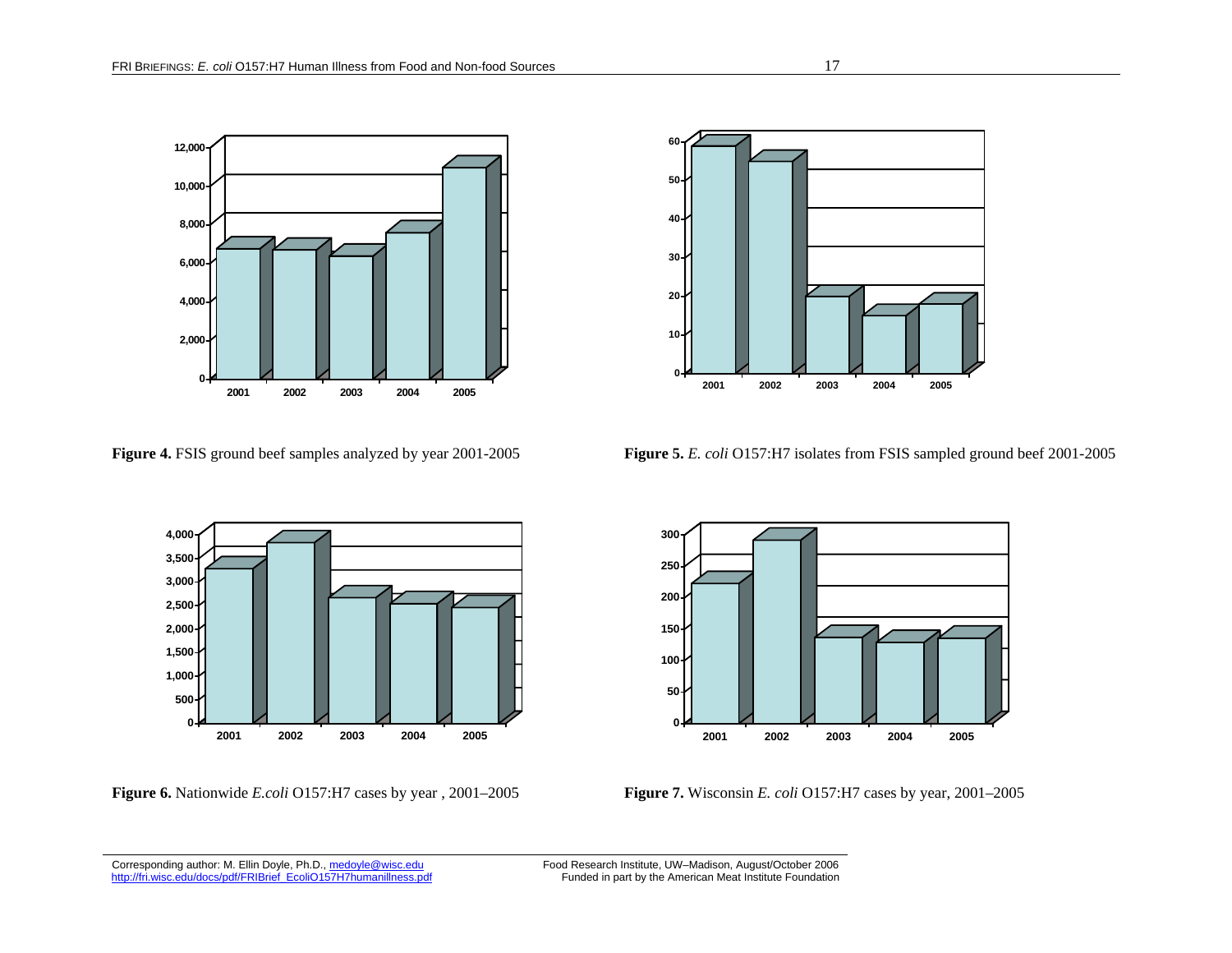

**Figure 8.** Timeline of important U.S. outbreaks and new regulations to control *E. coli* O157:H7.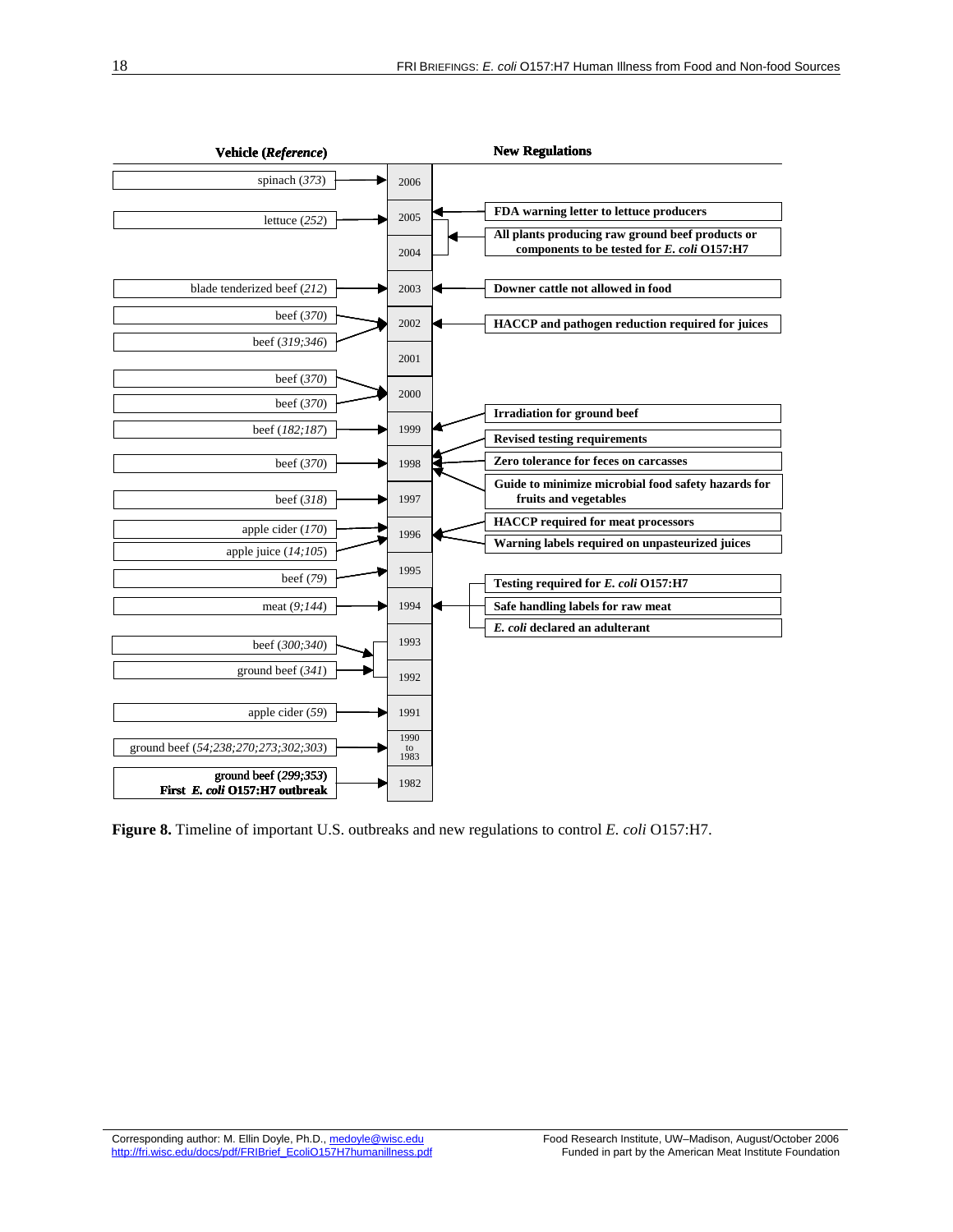| Year    | # Cases | Location; Vehicle                                          | Reference          |
|---------|---------|------------------------------------------------------------|--------------------|
| 1996    | 12,680  | Sakai, Japan; radish sprouts                               | (145;241;363)      |
| 2000    | 2,300   | Canada; drinking water (Walkerton)                         | (175)              |
| 1999    | >1,000  | US; well water (New York)                                  | (97)               |
| 2000    | 788     | US; raw beef, cross contamination of other foods (Sizzler) | (370)              |
| 1992-93 | >700    | US; hamburger at fast food restaurants (Jack in the Box)   | (52; 69; 119; 341) |
| 1995    | 633     | Fife, Scotland; sewage contamination of drinking water     | (193)              |
| 1991    | 521     | Canada; minced beef and caribou                            | (268)              |
| 1996-67 | 512     | Scotland; meat from one shop                               | (109)              |
| 1996    | 503     | Scotland; lunch foods                                      | (277)              |
| 1997    | 332     | UK; restaurant food                                        | (17)               |
| 1999    | 329     | US: IL, KY, MO; beef                                       | (182)              |
| 1990    | 243     | US: MO; well water                                         | (331)              |
| 1999    | 159     | Canada; petting zoo                                        | (283)              |
| 2005    | 157     | UK; sliced cooked meat                                     | (305)              |
| 1998    | 157     | US: WY; tap water                                          | (266)              |
| 1999    | 143     | Canada; salami                                             | (226)              |
| 1999    | 127     | US: NY; well water, total of 781 cases, some C. jejuni     | (258;260)          |
| 2005    | 120     | Sweden; lettuce                                            | (109)              |
| 1999    | 114     | UK; milk, pasteurized                                      | (153)              |
| 1995–96 | 110     | Sweden; unknown                                            | (368)              |
| 2002    | 109     | Canada; salads                                             | (67)               |
| 1997    | 108     | US; alfalfa sprouts                                        | (107)              |
| 2004    | 108     | US: NC; petting zoo                                        | (116)              |
| 2000    | 102     | US: UT; irrigation water used for drinking                 | (215)              |
| 1994    | >100    | Scotland; pasteurized milk                                 | (342)              |

Table 1. Large outbreaks of *E. coli* O157:H7 (>100 cases).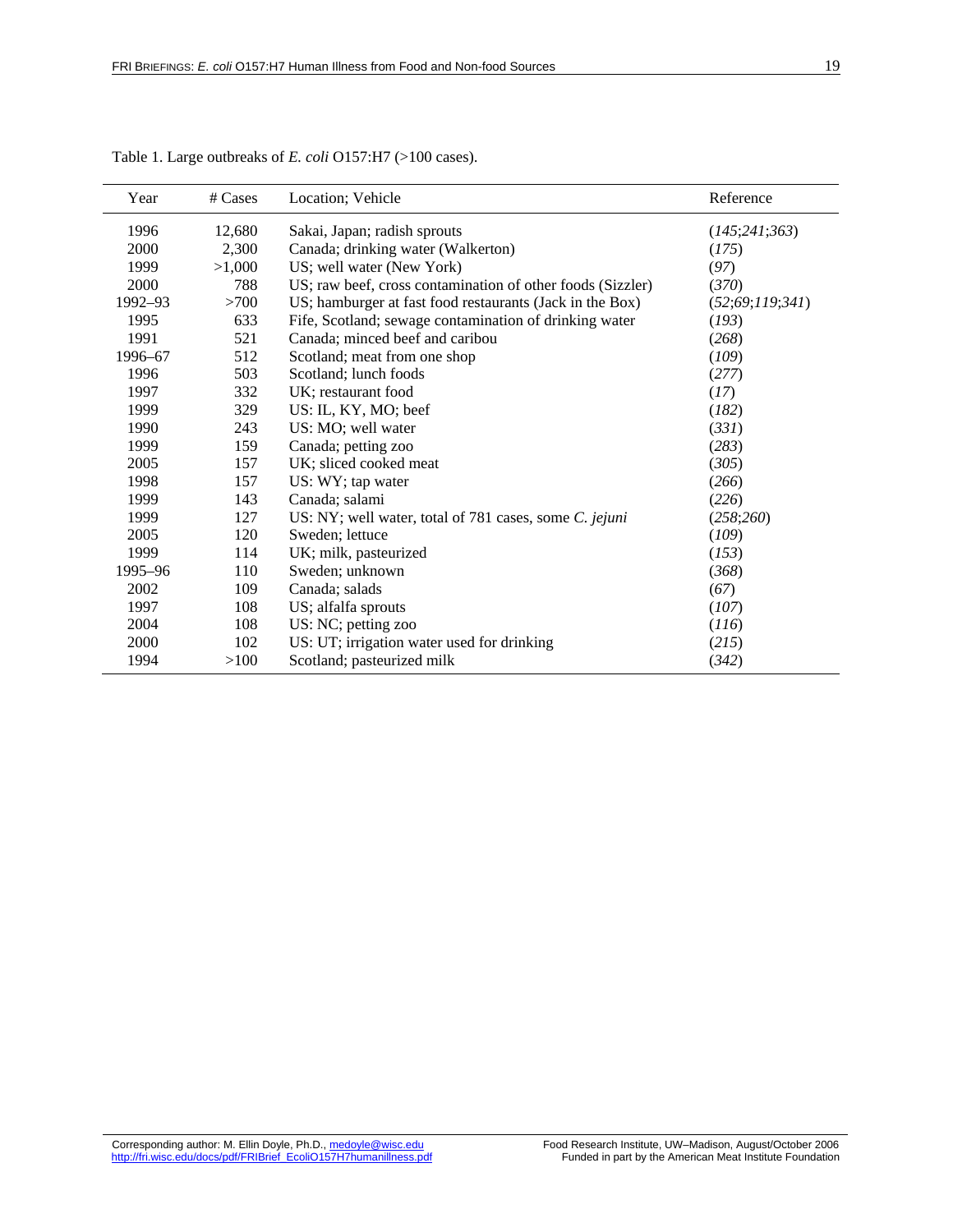| Year    | Vehicle                                          | Location            | Reference  |
|---------|--------------------------------------------------|---------------------|------------|
| 1982    | beef, ground (1 <sup>st</sup> reported outbreak) | <b>US</b>           | (299; 353) |
| 1985    | meat, cooked                                     | Canada              | (81;206)   |
| 1986    | milk cows, unpasteurized                         | US; Canada          | (178; 230) |
| 1988    | beef, roast                                      | US: WI              | (302)      |
| 1989    | water, well                                      | Canada              | (294)      |
| 1990    | food, restaurant                                 | UK                  | (229)      |
| 1990    | person-person transfer                           | Scotland and Israel | (205;219)  |
| 1990    | water, drinking                                  | UK                  | (122)      |
| 1990    | water, tap                                       | Japan               | (5)        |
| 1991    | yogurt                                           | <b>UK</b>           | (248)      |
| 1991    | water, lake                                      | <b>US: OR</b>       | (201)      |
| 1991    | apple cider                                      | US: MA              | (59)       |
| 1992-93 | cheese, cows', unpasteurized                     | France              | (121)      |
| 1992    | water, pool                                      | UK: Scotland        | (71)       |
| 1993    | salads                                           | US: OR, WA          | (184)      |
| 1994    | milk, cows pasteurized                           | UK: Scotland        | (301; 342) |
| 1994    | salami                                           | US: WA, CA          | (9)        |
| 1994    | sandwiches                                       | US: WI              | (370)      |
| 1994    | animals, farm                                    | UK: England         | (320)      |
| 1995    | milk, goats, unpasteurized                       | Czech Republic      | (65)       |
| 1995    | ham. cooked                                      | UK: England         | (359)      |
| 1995    | lettuce                                          | US and Canada       | (3;285)    |
| 1995    | deer jerky, meat                                 | <b>US: OR</b>       | (202; 288) |
| 1995    | potatoes                                         | UK                  | (96)       |
| 1995-96 | sausage                                          | Germany             | (12)       |
| 1996    | apple juice (Odwalla)                            | US and Canada       | (105)      |
| 1996    | food handler                                     | Australia           | (234)      |
| 1996    | meat, butcher shop                               | UK: Scotland        | (109)      |
| 1996    | sprouts, radish                                  | Japan               | (145;241)  |
| 1997    | sprouts, alfalfa                                 | US: MI, VA          | (70;107)   |
| 1997    | environment (farm field)                         | UK                  | (110)      |
| 1997    | cakes, cream filled                              | <b>UK</b>           | (262)      |
| 1998    | cheese curds                                     | US: WI              | (131)      |
| 1998    | cream, unpasteurized                             | <b>UK</b>           | (24)       |
| 1998    | water park                                       | US:GA               | (49)       |
| 1999    | beach                                            | <b>UK</b>           | (31;164)   |
| 1999    | animals, petting zoo                             | Canada              | (283)      |
| 2000    | foods, deli                                      | <b>UK</b>           | (36)       |
| 2000    | water, stream                                    | <b>US: CA</b>       | (215)      |
| 2003    | beef, steak                                      | US: MN              | (212)      |
| 2003    | spinach                                          | US: CA              | (294)      |
| 2004    | cheese, goats'                                   | France              | (135)      |

Table 2. *E. coli* O157:H7: First reports of vehicles/modes of infection.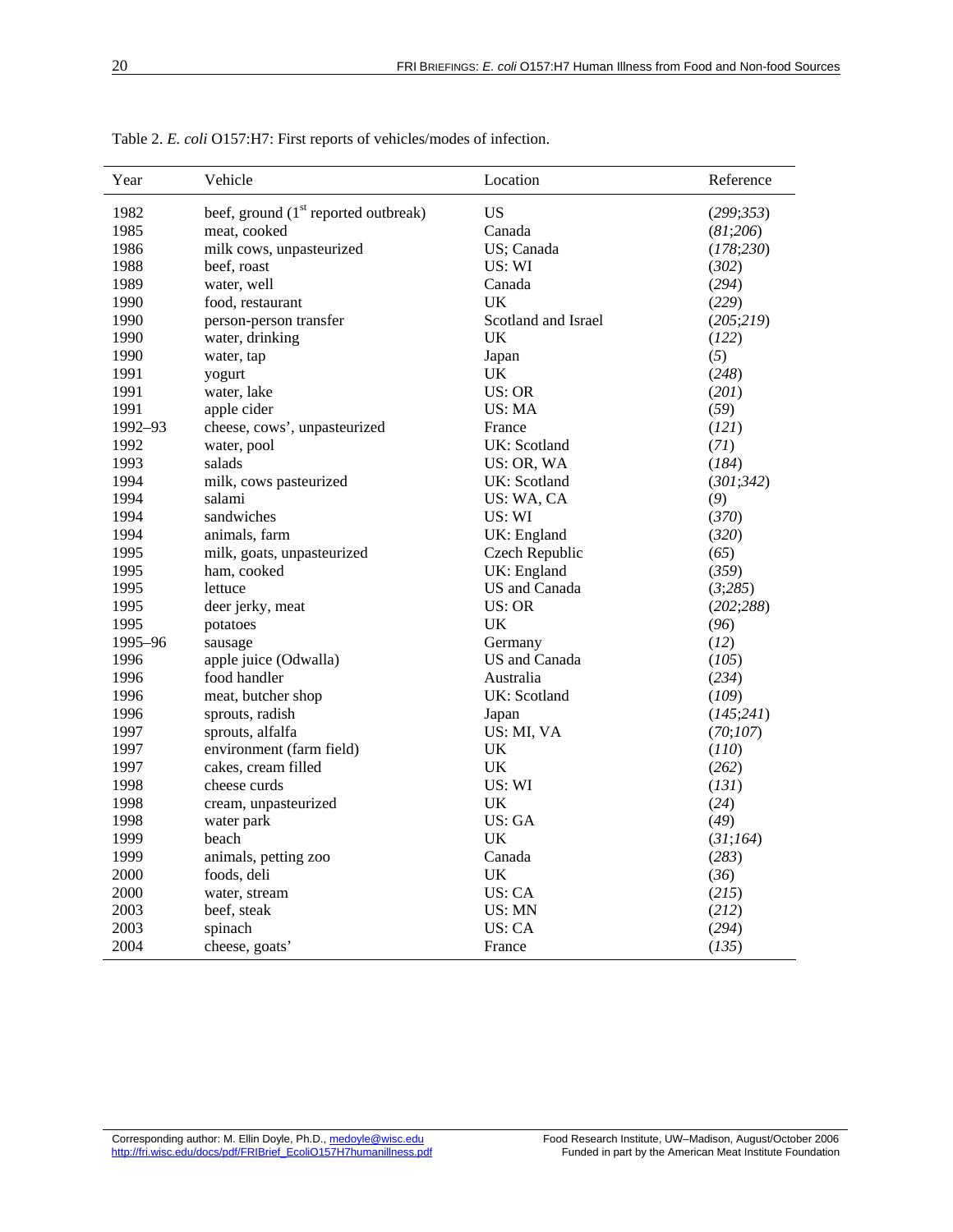|      | Notifiable cases |            | Foodborne Outbreaks |                        |                  | FoodNet Data  |                           |  |
|------|------------------|------------|---------------------|------------------------|------------------|---------------|---------------------------|--|
|      | (87;88)          |            |                     | $(E. \ coli) (82; 83)$ |                  |               | (E. coli O157:H7) (84;86) |  |
| Year | E. coli O157:H7  | $non-O157$ | Outbreaks           | Cases                  | Deaths           | cases/100,000 | relative rates            |  |
| 2006 | $*2,141$         |            |                     |                        |                  |               |                           |  |
| 2005 | 2,621            | 908        |                     |                        |                  | 1.06          |                           |  |
| 2004 | 2,544            | 626        |                     |                        |                  | 0.9           | 0.6                       |  |
| 2003 | 2,671            | 408        |                     |                        |                  | 1.06          | 0.7                       |  |
| 2002 | 3,840            | 254        |                     |                        |                  | 1.68          | 1.05                      |  |
| 2001 | 3,287            | 191        |                     |                        |                  | 1.60          | 0.95                      |  |
| 2000 | 4,528            |            |                     |                        |                  | 2.0           | 1.2                       |  |
| 1999 | 4,513            |            |                     |                        |                  | 2.0           | 1.25                      |  |
| 1998 | 3,161            |            |                     |                        |                  | 2.4           | 1.0                       |  |
| 1997 | 2,555            |            |                     |                        |                  | 2.1           | 1.0                       |  |
| 1996 | 2,741            |            | 11                  | 325                    | $\mathbf{1}$     | 3.0           | 1.0                       |  |
| 1995 | 2,139            |            | 25                  | 393                    | 1                |               |                           |  |
| 1994 | 1,420            |            | 25                  | 902                    | $\boldsymbol{0}$ |               |                           |  |
| 1993 |                  |            | 15                  | 1,340                  | 5                |               |                           |  |
| 1992 |                  |            | 3                   | 19                     | $\boldsymbol{0}$ |               |                           |  |
| 1991 |                  |            | 3                   | 33                     | $\boldsymbol{0}$ |               |                           |  |
| 1990 |                  |            | $\overline{c}$      | 80                     | $\boldsymbol{0}$ |               |                           |  |
| 1989 |                  |            | $\mathbf{1}$        | 3                      | $\boldsymbol{0}$ |               |                           |  |
| 1988 |                  |            | $\overline{2}$      | 109                    | $\mathbf{0}$     |               |                           |  |

### Table 3. Data from surveillance summaries of foodborne and notifiable diseases from CDC.

\*includes all serotypes of VTEC *E. coli* as of October 1, 2006.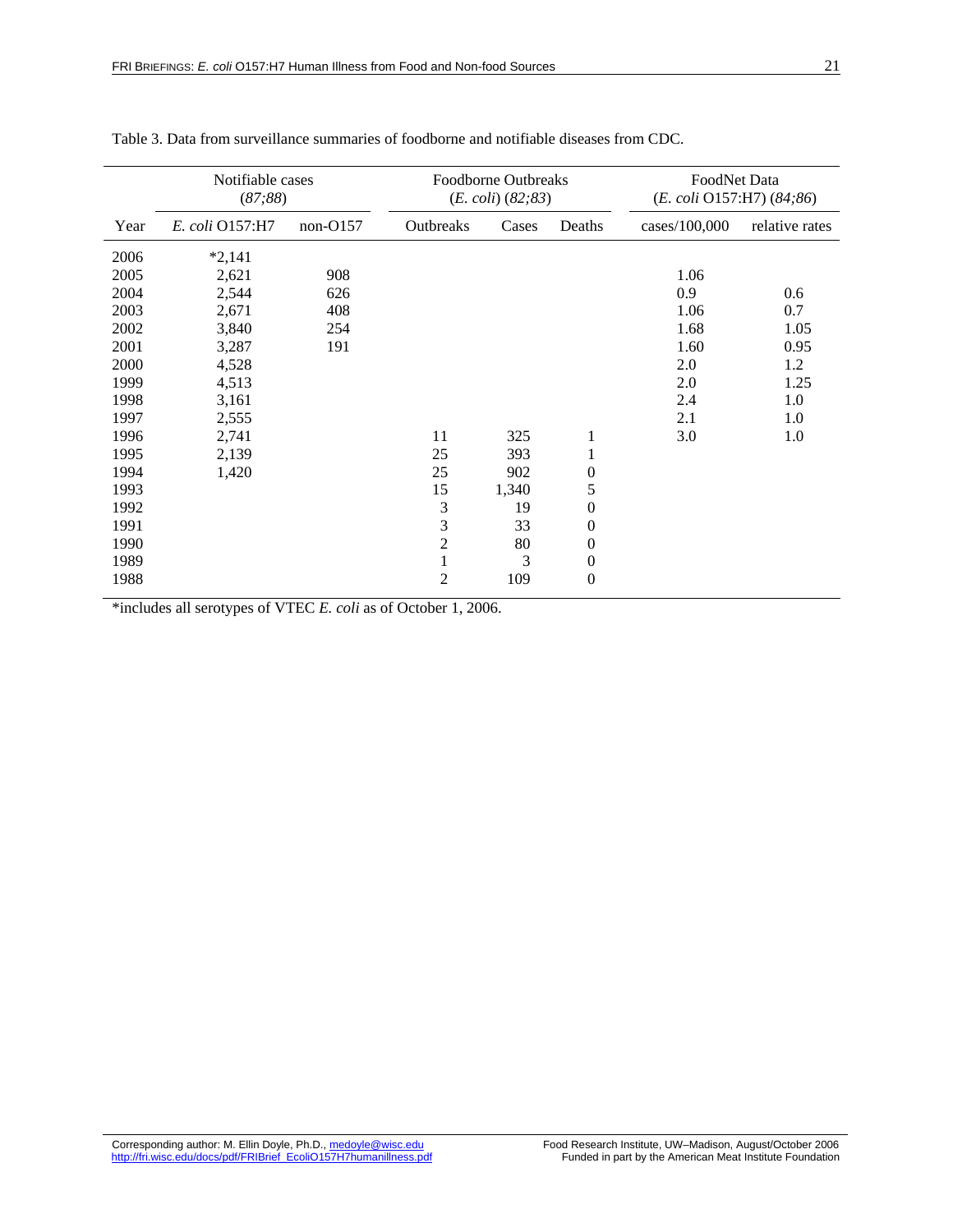#### **Reference List**

- 1. Abbas Z, Balram C, MacDonald BW, Giffin CS, Armini J, and Panaro L. 2005. An investigation of two simultaneous *E. coli* O157:H7 outbreaks in health region 3, New Brunswick, August to September 2003. Can Commun Dis Rep 31(22):229–235.
- 2. Abdul-Raouf UM, Beuchat LR, and Ammar MS. 1993. Survival and growth of *Escherichia coli* O157:H7 on salad vegetables. Appl Environ Microbiol 59:1999–2006.
- 3. Ackers ML, Mahon BE, Leahy E, Goode B, Damrow T, Hayes PS, Bibb WF, Rice DH, Barrett TJ, Hutwagner L, Griffin PM, and Slutsker L. 1998. An outbreak of *Escherichia coli* O157:H7 infections associated with leaf lettuce consumption. J Infect Dis 177:1588–1593.
- 4. Ackman D, Marks S, Mack P, Caldwell M, Root T, and Birkhead G. 1997. Swimming-associated haemorrhagic colitis due to *Escherichia coli* O157:H7 infection—evidence of prolonged contamination of a fresh water lake. Epidemiol Infect 119:1–8.
- 5. Akashi S, Joh K, Tsuji A, Ito H, Hoshi H, Hayakawa T, Ihara J, Abe T, Hatori M, Mori T, and Nakamura T. 1994. A severe outbreak of haemorrhagic colitis and haemolytic uraemic syndrome associated with *Escherichia coli* O157:H7 in Japan. Eur J Pediatr 153:650–655.
- 6. Al-Jader L, Salmon RL, Walker AM, Williams HM, Willshaw GA, and Cheasty T. 1999. Outbreak of *Escherichia coli* O157 in a nursery: lessons for prevention. Arch Dis Child 81:60–63.
- 7. Alam MJ and Zurek L. 2004. Association of *Escherichia coli* O157:H7 with houseflies on a cattle farm. Appl Environ Microbiol 70:7578–7580.
- 8. Albihn A, Eriksson E, Wallen C, and Aspan A. 2003. Verotoxinogenic *Escherichia coli* (VTEC) O157:H7 a nationwide Swedish survey of bovine faeces. Act Vet Scan 44:43–52.
- 9. Alexander ER, Boase J, Davis M, Kirchner L, Osaki C, Tanino T, Samadpour M, Tarr P, Goldoft M, Lankford S, Kobyashi J, Stehrgreen P, Bradley P, Hinton B, Tighe P, Pearson B, Flores GR, Abbott S, Bryant R, Werner SB, and Vugia DJ. 1995. *Escherichia coli* O157:H7 outbreak linked to commercially distributed dry-cured salami—Washington and California, 1994. Morbid Mortal Weekly Rep 44:157– 160.
- 10. Allerberger F, Rossboth D, Dierich MP, Aleksic S, Schmidt H, and Karch H. 1996. Prevalance and clinical manifestations of shiga-toxin producing *Escherichia coli* infections in Austrian children. Eur J Clin Microbiol Infect Dis 15:545–550.
- 11. Allerberger F, Wagner M, Schweiger P, Rammer HP, Resch A, Dierich MP, Friedrich AW, and Karch H. 2001. *Escherichia coli* O157 infections and unpasteurised milk. Euro Surveill 6(10):147–151.
- 12. Ammon A, Petersen LR, and Karch H. 1999. A large outbreak of hemolytic uremic syndrome caused by an unusual sorbitol-fermenting strain of *Escherichia coli* O157:H–. J Infect Dis 179:1274–1277.
- 13. Anderson RC, Carr MA, Miller RK, King DA, Carstens GE, Genovese KJ, Callaway TR, Edrington TS, Jung YS, and McReynolds JL. 2005. Effects of experimental chlorate preparations as feed and water supplements on *Escherichia coli* colonization and contamination of beef cattle and carcasses. Food Microbiol 22:439–447.
- 14. Anonymous. 1996. Outbreak of *Escherichia coli* O157:H7 infections associated with drinking unpasteurized commercial apple juice—British Columbia, California, Colorado, and Washington, October 1996 Morbid Mortal Weekly Rep 45(44)::975.
- 15. Anonymous. 1996. VTEC O157 infection in West Yorkshire associated with the consumption of raw milk. CDR Weekly 6:181.
- 16. Anonymous. 1997. *Escherichia coli* O157 family outbreak in the Highlands. SCIEH Weekly Rep 31:77.
- 17. Anonymous. 1997. *Escherichia coli* O157 outbreak in Lincolnshire. CDR Weekly 7:101.
- 18. Anonymous. 1997. European collaboration identifies an outbreak of *Escherichia coli* O157 infection in visitors to Fuerteventura, Canary Islands. CDR Weekly 7(15):127.
- 19. Anonymous. 1997. Outbreak of *E. coli* infection in a nursing home in Arboath. SCIEH Weekly Rep 31:29.
- 20. Anonymous. 1997. Outbreak of *E. coli* O157 infection associated with a butchers shop in Hawick. SCIEH Weekly Rep 31:51.
- 21. Anonymous. 1997. Two outbreaks of Vero cytotoxin producing *Escherichia coli* O157 infection associated with farms. CDR Weekly 7(30):263, 266.
- 22. Anonymous. 1997. Update on the nosocomial outbreak of *E. coli* O157 at Falkirk and District Royal Infirmary. SCIEH Weekly Rep 31:117.
- 23. Anonymous. 1997. Vero cytotoxin producing *Escherichia coli* O157. CDR Weekly 7:409.
- 24. Anonymous. 1998. Cases of *Escherichia coli* O157 infection associated with unpasteurized cream. CDR Weekly 8:389, 392.
- 25. Anonymous. 1998. *E. coli* O157 contamination of unpasteurised cheese in England. SCIEH Weekly Rep 32:108.
- 26. Anonymous. 1998. Outbreak of Vero cytotoxin producing *Escherichia coli* O157 infection in Dorset. CDR Weekly 8:183, 186.
- 27. Anonymous. 1999. *Escherichia coli* O157 associated with eating unpasteurized cheese—update. CDR Weekly 9:131, 134.
- 28. Anonymous. 1999. Outbreak of VTEC O157 infection at a prison in the Midlands. CDR Weekly 9:281, 284.
- 29. Anonymous. 1999. Sporadic cases of VTEC O157 infection associated with travel to southern Turkey. CDR Weekly 9:443, 446.
- 30. Anonymous. 1999. VTEC O157 infection in three nurseries in Preston. CDR Weekly 9:167, 170.
- 31. Anonymous. 1999. VTEC outbreak linked to beach holidays. CDR Weekly 9:327, 330.
- 32. Anonymous. 2000. *E. coli* O157 infection in Grampian: update 13 June 2000. SCIEH Weekly Rep 34:137.
- 33. Anonymous. 2000. Outbreak of VTEC O157 in South Yorkshire. CDR Weekly 10:359.
- 34. Anonymous. 2000. Outbreaks of *Escherichia coli* O157 infection in two prisons. CDR Weekly 10:375.
- 35. Anonymous. 2000. Outbreaks of VTEC O157 infection linked to consumption of unpasteurised milk. CDR Weekly 10:203, 206.
- 36. Anonymous. 2000. Two outbreaks of VTEC O157 infection in northern England. CDR Weekly 10:229.
- 37. Anonymous. 2001. *E. coli* O157, Inverclyde. SCIEH Weekly Rep 35:153.
- 38. Anonymous. 2001. Outbreak of vero cytotoxin producing *Escherichia coli* O157 infection in a children's nursery in Suffolk. CDR Weekly 11(26) (28 June 2001).
- 39. Anonymous. 2002. *E. coli* O157 outbreak. SCIEH Weekly Rep 36:206, 208.
- 40. Anonymous. 2002. Vero cytotoxic-producing *E. coli* VTEC O157 PT21/28 outbreak associated with a nursery. CDR Weekly 12(50) (12 Dec 2002).
- 41. Anonymous. 2003. Outbreak of verocytotoxin-producing *Escherichia coli* O157 (VTEC O157) and *Campylobacter* spp associated with a campsite in North Wales. CDR Weekly 13(26) (26 June 2003).
- Anonymous. 2004. *E. coli* O157 outbreak in Highland. SCIEH Weekly Rep 38:169.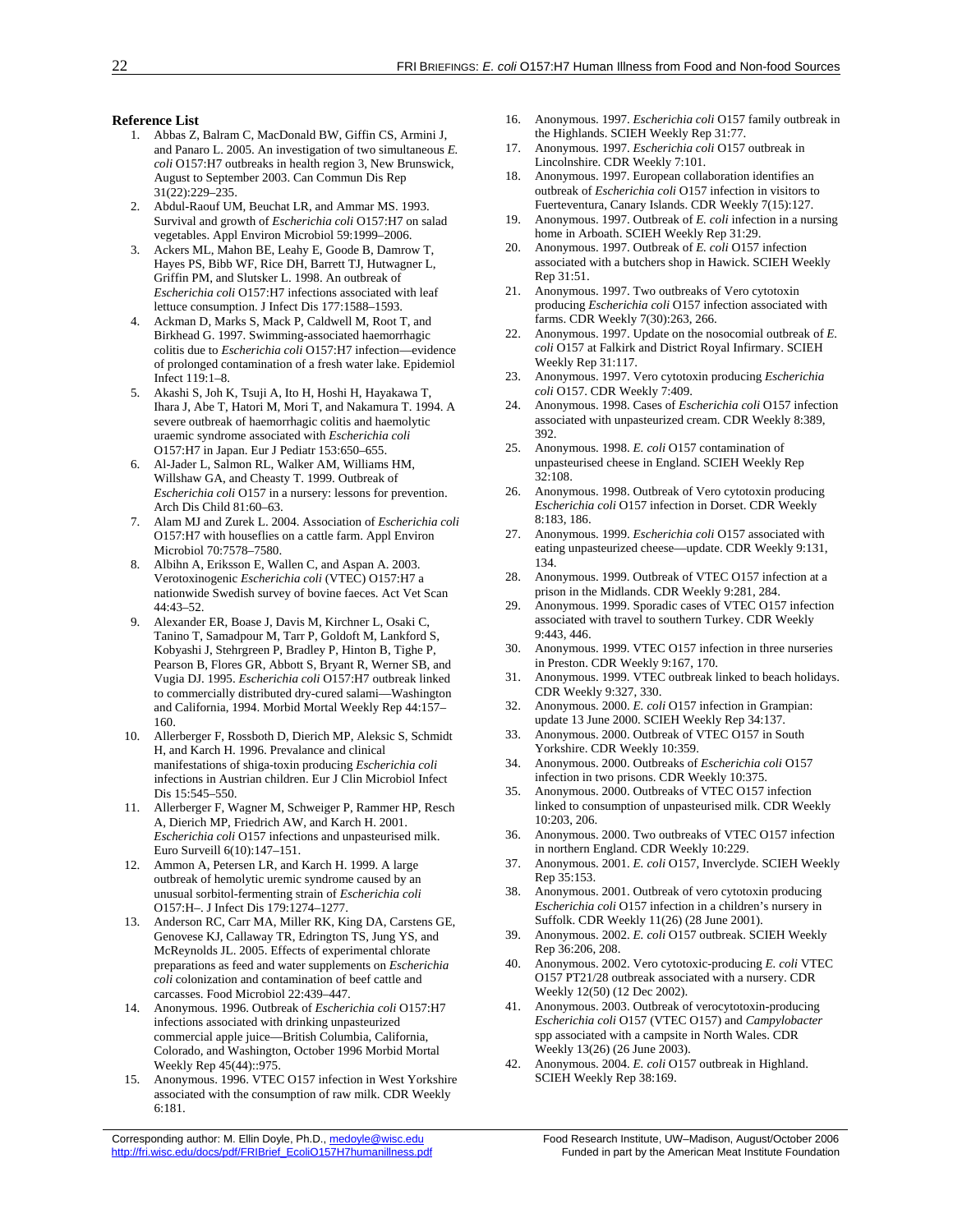- 43. Anonymous. 2006. *E. coli* O157 infections in the UK. Euro Surveill 11(6):E060601.2
	- www.eurosurveillance.org/ew/2006/060601.asp#2.
- 44. Anonymous. 2006. National increase of vero-cytotoxin producing *E. coli* O157 phage type 8- case-control study. CDR Weekly 16(17) (27 April 2006).
- 45. Anonymous. 2006. Outbreak of vero cytotoxin-producing *E. coli* (O157 VTEC) associated with a producing butcher in Leeds. CDR Weekly 16(28) (13 July 2006).
- 46. Asakura H, Makino S, Shirahata T, Tsukamoto T, Kurazono H, Ikeda T, and Takeshi K. 1998. Detection and genetical characterization of shiga toxin-producing *Escherichia coli* from wild deer. Microbial Immunol 42:815–822.
- 47. Banatvala N, Magnano AR, Cartter ML, Barrett TJ, Bibb WF, Vasile LL, Mshar P, Lambertfair MA, Green JH, Bean NH, and Tauxe RV. 1996. Meat grinders and molecular epidemiology—two supermarket outbreaks of *Escherichia coli* O157:H7 infection. J Infect Dis 173:480–483.
- 48. Barlow RS, Gobius KS, and Desmarchelier PM. 2006. Shiga toxin-producing *Escherichia coli* in ground beef and lamb cuts: Results of a one-year study. Int J Food Microbiol  $111(1):1-5.$
- 49. Barwick RS, Levy DA, Craun GF, Beach MJ, and Calderon RL. 2000. Surveillance for waterborne disease outbreaks-United States, 1997–1998. Morbid Mortal Weekly Rep 49:SS04:1–35.
- 50. Bauwens L, De Meurichy W, and Vercammen F. 2000. Isolation of *Escherichia coli* O157 from zoo animals. Vlaams Diergeneeskundig Tijdschr 69:76–79.
- 51. Beecher C. 2005. Shareholder dairy's milk tests positive for *E. coli*. Capital Press.

www.ecolilitigation.com/deecreek008.htm

- 52. Bell BP, Goldoft M, Griffin PM, Davis MA, Gordon DC, Tarr PI, Bartleson CA, Lewis JH, Barrett TJ, Wells JG, and et al. 1994. A multistate outbreak of *Escherichia coli* O157:H7 associated bloody diarrhea and hemolytic uremic syndrome from hamburgers. The Washington experience. J Am Med Assoc 272:1349–1353.
- 53. Bell BP, Griffin PM, Lozano P, Christie DL, Kobayashi JM, and Tarr PI. 1997. Predictors of hemolytic uremic syndrome in children during a large outbreak of *Escherichia coli* O157:H7 infections. Pediatrics 100:E121–E126.
- 54. Belongia EA, MacDonald KL, Parham GL, White KE, Korlath JA, Lobato MN, Strand SM, K. Casale, and Osterholm MT. 1991. An outbreak of *Escherichia coli* O157:H7 colitis associated with consumption of precooked meat patties. J Infect Dis 164:338–343.
- 55. Belongia EA, Osterholm MT, Soler JT, Ammend DA, Braun JE, and MacDonald KL. 1993. Transmission of *Escherichia coli* O157:H7 infection in Minnesota child day-care facilities. J Am Med Assoc 269:883–888.
- 56. Bender JB, Smith KE, McNees AA, Rabatsky-Ehr TR, Segler SD, Hawkins MA, Spina NL, Keene WE, Kennedy MH, Van Gilder TJ, and Hedberg CW. 2004. Factors affecting surveillance data on *Escherichia coli* O157 infections collected from FoodNet sites, 1996–1999. Clin Infect Dis 38:S157–S164.
- 57. Bender JB, N. 2005. Compendium of measures to prevent disease associated with animals in public settings, 2005. Morbid Mortal Weekly Rep 54:1–13.
- 58. Berry ED and Miller DN. 2005. Cattle feedlot soil moisture and manure content: II. Impact on *Escherichia coli* O157. J Environ Qual 34:656–663.
- 59. Besser RE, Lett SM, Weber JT, Doyle MP, Barrett TJ, Wells JG, and Griffin PM. 1993. An outbreak of diarrhea and hemolytic uremic syndrome from *Escherichia coli* O157:H7 in fresh-pressed apple cider. J Am Med Assoc 269:2217– 2220.
- 60. Beuchat LR. 2002. Ecological factors influencing survival and growth of human pathogens on raw fruits and vegetables. Microb Infect 4:413–423.
- 61. Beuchat LR. 2006. Vectors and conditions for preharvest contamination of fruits and vegetables with pathogens capable of causing enteric diseases. Brit Food J 108:38–53.
- 62. Beutin L, Geier D, Steinruck H, Zimmermann S, and Scheutz F. 1993. Prevalence and some properties of verocytotoxin (shiga-like toxin)-producing *Escherichia coli* in seven different species of healthy domestic animals. J Clin Microbiol 31:2483–2488.
- 63. Beutin L, Geier D, Zimmermann S, and Karch H. 1995. Virulence markers of shiga-like toxin-producing *Escherichia coli* strains from healthy domestic animals of different species. J Clin Microbiol 33:631–635.
- 64. Beutin L, Knollmann-Schanbacher G, Rietschel W, and Seeger H. 1996. Animal reservoirs of *Escherichia coli* O157:H7. Vet Rec 139:70–71.
- 65. Bielaszewska M, Janda J, Blahova K, Minarikova H, Jikova E, Karmali MA, Laubova J, Sikulova J, Preston MA, Khakhria R, Karch H, Klazarova H, and Nyc O. 1997. Human *Escherichia coli* O157:H7 infection associated with the consumption of unpasteurized goats milk. Epidemiol Infect 119:299–305.
- 66. Blackburn BG, Craun GF, Yoder JS, Hill V, Calderon RL, Chen N, Lee SH, Levy DA, and Beach MJ. 2004. Surveillance for waterborne disease outbreaks associated with drinking water—United States, 2001–2002. Morbid Mortal Weekly Rep 53(SS08):23–45.
- 67. Bolduc D, Srour LR, Sweet L, Neatby A, Issacs A, and Lim G. 2004. Severe outbreak of *Escherichia coli* O157:H7 in health care institutions in Charlottetown, Prince Edward Island, Fall, 2002. Can Commun Dis Rep 30(9):81–88.
- 68. Borie C, Monreal Z, Guerrero P, Sanchez ML, Martinez J, Arellano C, and Prado V. 1997. Prevalence and characterization of enterohaemorrhagic *Escherichia coli* isolated from healthy cattle and pigs slaughtered in Santiago, Chile. Arch Med Vet 29:205–212.
- 69. Brandt JR, Fouser LS, Watkins SL, Zelikovic I, Tarr PI, Nazar-Stewart V, and Avner ED. 1994. *Escherichia coli* O157:H7-associated hemolytic-uremic syndrome after ingestion of contaminated hamburgers. J Pediatr 125:519– 526.
- 70. Breuer T, Benkel DH, Shapiro RL, Hall WN, Winnett MM, Linn MJ, Neimann J, Barrett TJ, Dietrich S, Downes FP, Toney DM, Pearson JL, Rolka H, Slutsker L, and Griffin PM. 2001. A multistate outbreak of *Escherichia coli* O157:H7 infections linked to alfalfa sprouts grown from contaminated seeds. Emerg Infect Dis 7:977–982.
- 71. Brewster DH, Brown MI, Robertson D, Houghton GL, Bimson J, and Sharp JC. 1994. An outbreak of *Escherichia coli* O157 associated with a children's paddling pool. Epidemiol Infect 112:441–447.
- 72. Brooks JT, Bergmire-Sweat D, Kennedy M, Hendricks K, Garcia M, Marengo L, Wells J, Ying M, Bibb W, Griffin PM, Hoekstra RM, and Friedman CR. 2004. Outbreak of Shiga toxin-producing *Escherichia coli* O111:H8 infections among attendees of a high school cheerleading camp. Clin Infect Dis 38:190–198.
- 73. Brooks JT, Sowers EG, Wells JG, Greene KD, Griffin PM, Hoekstra RM, and Strockbine NA. 2005. Non-O157 shiga toxin-producing *Escherichia coli* infections in the United States, 1983–2002. J Infect Dis 192:1422–1429.
- 74. Bruce MG, Curtis MB, Payne MM, Gautom RK, Thompson EC, Bennett AL, and Kobayashi JI. 2003. Lake-associated outbreak of *Escherichia coli* O157:H7 in Clark County, Washington, August 1999. Arch Pediatr Adoles Med 157:1016–1021.
- 75. Bruneau A, Rodrigue H, Ismäel J, Dion R, and Allard R. 2004. Outbreak of *E. coli* O157:H7 associated with bathing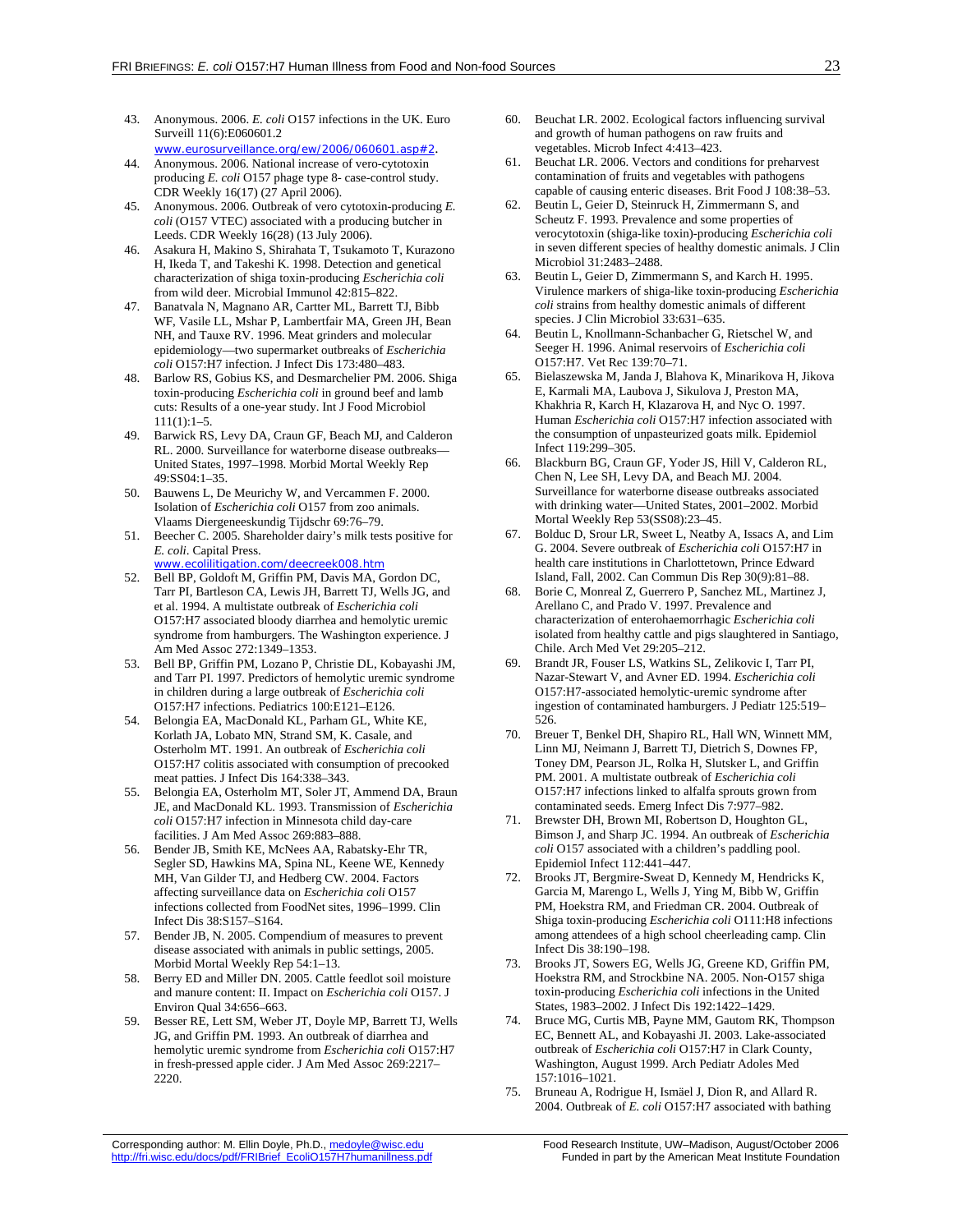at a public beach in the Montreal-Centre region. Can Commun Dis Rep 30(15)133–136.

- 76. Buchko SJ, Holley RA, Olson WO, Gannon VPJ, and Veira DM. 2000. The effect of different grain diets on fecal shedding of *Escherichia coli* O157:H7 by steers. J Food Prot 63:1467–1474.
- 77. Byrne CM, Erol I, Call JE, Kaspar CW, Buege DR, Hiemke CJ, Fedorka-Cray PJ, Benson AK, Wallace FM, and Luchansky JB. 2003. Characterization of *Escherichia coli* O157:H7 from downer and healthy dairy cattle in the upper Midwest region of the United States. Appl Environ Microbiol 69:4683–4688.
- 78. Callaway TR, Anderson RC, Edrington TS, Genovese KJ, Bischoff KM, Poole TL, Jung YS, Harvey RB, and Nisbet DJ. 2004. What are we doing about *Escherichia coli* O157:H7 in cattle? J. Anim Sci 82:E93–E99.
- 79. Cannon M, Thomas H, Sellers W, Bates M, Blake P, Stetler H, Toomey K, Fowler J, Halford S, Young G, Hall S, Erwin P, Boaz V, and Swinger G. 1996. Outbreak of *Escherichia coli* O157:H7 infection—Georgia and Tennessee, June 1995. Morbid Mortal Weekly Rep 45:249–251.
- 80. Caprioli A, Morabito S, Brugere H, and Oswald E. 2005. Enterohaemorrhagic *Escherichia coli*: emerging issues on virulence and modes of transmission. Vet Res 36:289–311.
- 81. Carter AO, Borczyk AA, Carlson JA, Harvey B, Hockin JC, Karmali MA, Krishnan C, Korn DA, and Lior H. 1987. A severe outbreak of *Escherichia coli* O157:H7—associated hemorrhagic colitis in a nursing home. N Engl J Med 317:1496–1500.
- 82. Centers for Disease Control. 1996. Surveillance for Foodborne Disease Outbreaks—United States, 1988–1992. Morbid Mortal Weekly Rep 45:1–67.
- 83. Centers for Disease Control. 2000. Surveillance for foodborne-disease outbreaks—United States, 1993–1997. Morbid Mortal Weekly Rep 49:1–62.
- 84. Centers for Disease Control. 2006. FoodNet Surveillance Report for 2004 (Final Report). 203 p. www.cdc.gov/foodnet/annual/2004/Report.pdf
- 85. Centers for Disease Control. 2006. National antimicrobial resistance monitoring system for enteric bacteria (NARMS): 2003 human isolates final report. 67 p. www.cdc.gov/narms/annual/2003/NARMS2003AnnualR
- eport.pdf<br>86. Centers for Disease Control. 2006. Preliminary FoodNet data on the incidence of infection with pathogens commonly transmitted through food—10 states, United States, 2005. Morbid Mortal Weekly Rep 55:392–395.
- 87. Centers for Disease Control. 2006. Provisional cases of selected notifiable diseases. Morbid Mortal Weekly Rep 55:1083.
- 88. Centers for Disease Control. 2006. Summary of notifiable diseases, United States 1993–2004. www.cdc.gov/mmwr/summary.html
- 89. Chalmers RM, Salmon RL, Willshaw GA, Cheasty T, Looker N, Davies I, and Wray C. 1997. Vero-cytotoxinproducing *Escherichia coli* O157 in a farmer handling horses. Lancet 349:1816.
- 90. Chapman PA. 2000. Sources of *Escherichia coli* O157 and experiences over the past 15 years in Sheffield, UK. J Appl Microbiol 88:51S–60S.
- 91. Chapman PA and Ackroyd HJ. 1997. Farmed deer as a potential source of verocytotoxin-producing *Escherichia coli* O157. Vet Rec 141:314–315.
- 92. Chapman PA, Cornell J, and Green C. 2000. Infection with verocytotoxin-producing *Escherichia coli* O157 during a visit to an inner city open farm. Epidemiol Infect 125:531– 536.
- 93. Chapman PA, Malo ATC, Ellin M, Ashton R, and Harkin MA. 2001. *Escherichia coli* O157 in cattle and sheep at slaughter, on beef and lamb carcasses and in raw beef and
- Corresponding author: M. Ellin Doyle, Ph.D., medoyle@wisc.edu Food Research Institute, UW-Madison, August/October 2006 http://fri.wisc.edu/docs/pdf/FRIBrief\_EcoliO157H7humanillness.pdf Funded in part by the American Meat Institute Foundation

lamb products in South Yorkshire, UK. Int J Food Microbiol 64:139–150.

- 94. Chapman PA, Siddons CA, Malo ATC, and Harkin MA. 1996. Lamb products as a potential source of *E. coli* O157. Vet Rec 139:427–428.
- 95. Chapman PA, Siddons CA, Malo ATC, and Harkin MA. 1997. A 1-year study of *Escherichia coli* O157 in cattle, sheep, pigs and poultry. Epidemiol Infect 119:245–250.
- 96. Chapman PA, Siddons CA, Manning J, and Cheetham C. 1997. An outbreak of infection due to verocytotoxinproducing *Escherichia coli* O157 in four families—the influence of laboratory methods on the outcome of the investigation. Epidemiol Infect 119:113–119.
- 97. Charatan F. 1999. New York outbreak of *E. coli* poisoning affects 1000 and kills two. Brit Med J 319:873.
- 98. Childs KD, Simpson CA, Warren-Serna W, Bellenger G, Centrella B, Bowling RA, Ruby J, Stefanek J, Vote DJ, Choat T, Scanga JA, Sofos JN, Smith GC, and Belk KE. 2006. Molecular characterization of *Escherichia coli* O157:H7 hide contamination routes: Feedlot to harvest. J Food Prot 69:1240–1247.
- 99. Cho S, Bender JB, Diez-Gonzalez F, Fossler CP, Hedberg CW, Kaneene JB, Ruegg PL, Warnick LD, and Wells SJ. 2006. Prevalence and characterization of *Escherichia coli* O157 isolates from Minnesota dairy farms and county fairs. J Food Prot 69:252–259.
- 100. Cieslak PR, Noble SJ, Maxson DJ, Empey LC, Ravenholt O, Legarza G, Tuttle J, Doyle MP, Barrett TJ, Wells JG, Mcnamara AM, and Griffin PM. 1997. Hamburgerassociated *Escherichia coli* O157:H7 infection in Las Vegas—a hidden epidemic. Am J Publ Health 87:176–180.
- 101. Cimolai N, Basalyga S, Mah DG, Morrison BJ, and Carter JE. 1994. A continuing assessment of risk factors for the development of *Escherichia coli* O157:H7-associated hemolytic uremic syndrome. Clin Nephrol 42:85–89.
- Cizek A, Alexa P, Literak I, Hamrik J, Novak P, and Smola J. 1999. Shiga toxin-producing *Escherichia coli* O157 in feedlot cattle and Norwegian rats from a large-scale farm. Lett Appl Microbiol 28:435–439.
- 103. Cizek A, Literak I, and Scheer P. 2000. Survival of *Escherichia coli* O157 in faeces of experimentally infected rats and domestic pigeons. Lett Appl Microbiol 31:349–352.
- 104. Clark A, Morton S, Wright P, Corkish J, Bolton FJ, and Russell J. 1997. A community outbreak of Vero cytotoxin producing *Escherichia coli* O157 infection linked to a small farm dairy. Commun Dis Rep Rev 7:R206–R211.
- 105. Cody SH, Glynn MK, Farrar JA, Cairns KL, Griffin PM, Kobayashi J, Fyfe M, Hoffman R, King AS, Lewis JH, Swaminathan B, Bryant RG, and Vugia DJ. 1999. An outbreak of *Escherichia coli* O157:H7 infection from unpasteurized commercial apple juice. Ann Int Med 130:202–209.
- 106. Combs BG, Wise RP, Tribe IG, Mwanri L, and Raupach JCA. 2003. Investigation of two clusters if shiga toxinproducing *Escherichia coli* cases in South Australia. Commun Dis Intelligence 27:517–519.
- 107. Como-Sabetti K, Reagan S, Allaire S, Parrott K, Simonds CM, Hrabowy S, Ritter B, W. Hall, Altamirano J, Martin R, Downes F, Jennings G, Barrie R, Dorman MF, Keon N, Kucab M, Alshab A, Robinsondunn B, Dietrich S, Moshur L, Reese L, Smith J, Wilcox K, Tilden J, Wojtala G, and et al. 1997. Outbreaks of *Escherichia coli* O157:H7 infection associated with eating alfalfa sprouts—Michigan and Virginia, June–July 1997. Morbid Mortal Weekly Rep 46:741–744.
- 108. Cornick NA and Helgerson AF. 2004. Transmission and infectious dose of *Escherichia coli* O157:H7 in swine. Appl Environ Microbiol 70:5331–5335.
- 109. Cowden JM, Ahmed S, Donaghy M, and Riley A. 2001. Epidemiological investigation of the Central Scotland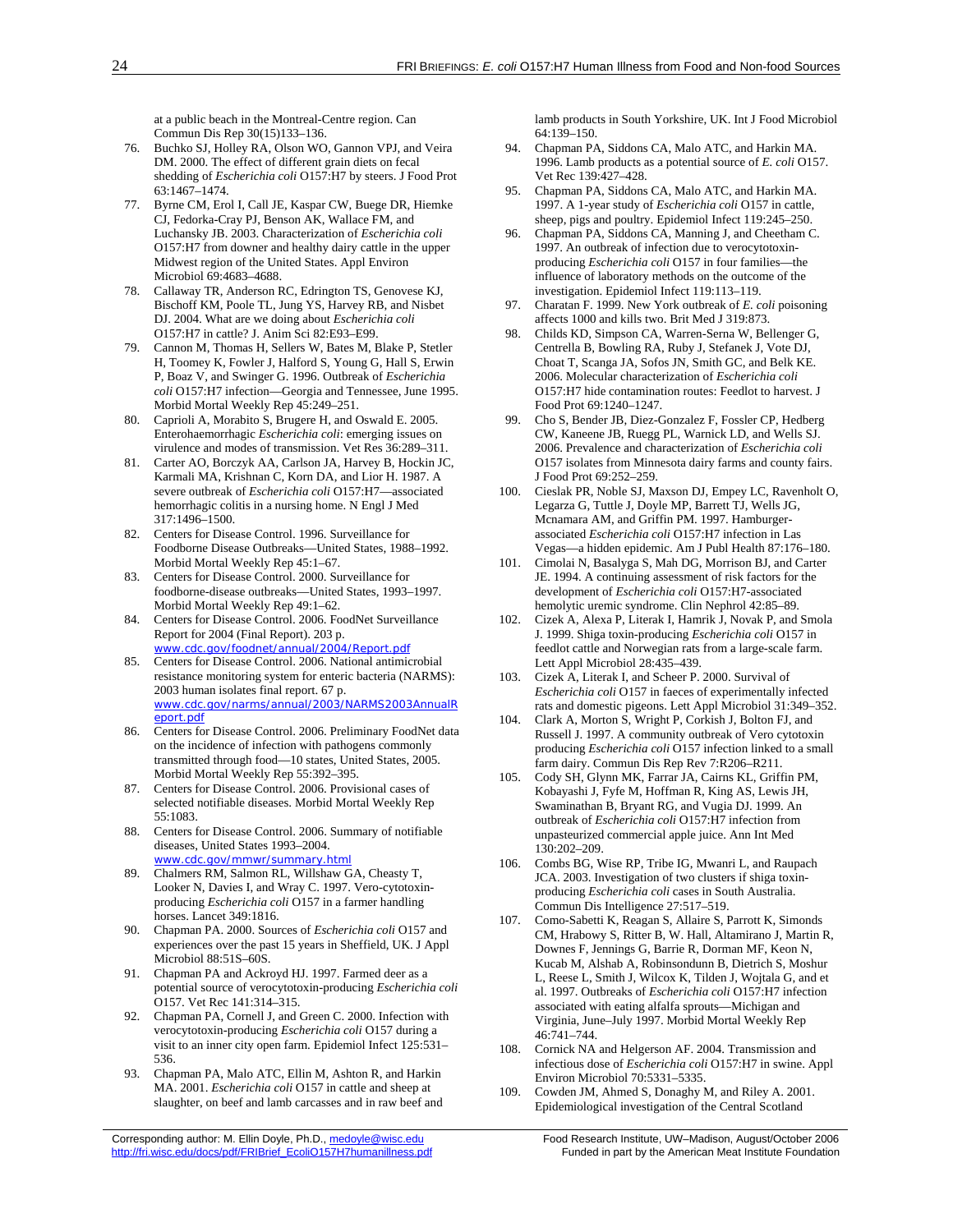outbreak of *Escherichia coli* O157 infection, November to December 1996. Epidemiol Infect 126:335–341.

- 110. Crampin M, Willshaw G, Hancock R, Djuretic T, Elstob C, Rouse A, Cheasty T, and Stuart J. 1999. Outbreak of *Escherichia coli* O157 infection associated with a music festival. Eur J Clin Microbiol Infect Dis 18:286–288.
- 111. Cransberg K, Vandenkerkhof JHCT, Banffer JRJ, Stijnen C, Wernars K, Vandekar NCAJ, Nauta J, and Wolff ED. 1996. Four cases of hemolytic uremic syndrome—source contaminated swimming water. Clin Nephrol 46:45–49.
- 112. Craun GF, Calderon RL, and Craun MF. 2005. Outbreaks associated with recreational water in the United States. Int J Environ Health Res 15:243–262.
- 113. Crump JA, Sulka AC, Langer AJ, Schaben C, Crielly AS, Gage R, Baysinger M, Moll M, Withers G, Toney DM, Hunter SB, Hoekstra RM, Wong SK, Griffin PM, and Van Gilder TJ. 2002. An outbreak of *Escherichia coli* O157:H7 infections among visitors to a dairy farm. N Engl J Med 347:555–560.
- 114. Dargatz D.A., S. J. Wells, L. A. Thomas, D. D. Hancock, and L. P. Garber. 1997. Factors associated with the presence of *Escherichia coli* O157 in feces of feedlot cattle. J Food Prot 60:466–470.
- 115. David ST, MacDougall L, Louie K, McIntyre L, Paccagnella AM, Schleicher S, and Hamade A. 2004. Petting zooassociated *Escherichia coli* O157:H7- secondary transmission, asymptomatic infection, and prolonged shedding in the classroom. Can Commun Dis Rep 30(20):173–180.
- 116. Davies M, Engel J, Griffin D, Ginzl D, Hopkins R, Blackmore C, Lawaczec E, Nathan L, Levy C, Briggs G, Kioski C, Kreis S, Keen J, Durso L, Schulte J, Fullerton K, Long C, Smith S, Barton C, Gleit C, Joyner M, Montgomery S, Braden C, Goode B, and Chertow D. 2005. Outbreaks of *Escherichia coli* O157:H7 associated with petting zoos— North Carolina, Florida, and Arizona, 2004 and 2005. Morbid Mortal Weekly Rep 54:1277–1280.
- 117. Davis BS and Brogan RT. 1994. Butchers, burgers, and *E. coli* O157. Commun Dis Environ Health Scotland 28:3–6.
- 118. Davis BS and Brogan RT. 1995. A widespread community outbreak of *E. coli* O157 infection in Scotland. Public Health 109:381–388.
- 119. Davis M. 1994. Update—Multistate outbreak of *Escherichia coli* O157:H7 infections from hamburgers—western United States, 1992–1993 Morbid Mortal Weekly Rep 42(14):258– 264.
- 120. Davis MA, Cloud-Hansen KA, Carpenter J, and Hovde CJ. 2005. *Escherichia coli* O157:H7 in environments of culturepositive cattle. Appl Environ Microbiol 71:6816–6822.
- 121. Deschenes G, Casenave C, Grimont F, Desenclos JC, Benoit S, Collin M, Baron S, Mariani P, Grimont PAD, and Nivet H. 1996. Cluster of cases of haemolytic uraemic syndrome due to unpasteurised cheese. Pediatr Nephrol 10(2):203–205.
- 122. Dev VJ, Main M, and Gould I. 1991. Waterborne outbreak of *Escherichia coli* O157. Lancet 337:1412.
- 123. Dipineto L, Santaniello A, Fontanella M, Lagos K, Fioretti A, and Menna LF. 2006. Presence of Shiga toxin-producing *Escherichia coli* O157:H7 in living layer hens. Lett Appl Microbiol 43:293–295.
- 124. Dontorou A, Papadopolou C, Filioussis G, Apostolou I, Economou V, Kansouzidou A, and Levidiotou S. 2004. Isolation of a rare *Escherichia coli* O157:H7 strain from farm animals in Greece. Comp Immunol Microbiol Infect Dis 27:201–207.
- 125. Doorduyn Y, de Jager CM, van der Zwaluw, Friesma IHM, Heuvelink AE, de Boer E, Wannet WJB, and van Duynhoven YTHP. 2006. Shiga toxin-producing *Escherichia coli* (STEC) O157 outbreak, The Netherlands, September– October 2005. Euro Surveill Monthly 11(7–8) www.eurosurveillance.org/em/v11n07/1107-223.asp.
- 126. Dorsa WJ, Cutter CN, and Siragusa GR. 1997. Effects of steam-vacuuming and hot water spray wash on the microflora of refrigerated beef carcass surface tissue inoculated with *Escherichia coli* O157:H7, Listeria innocua, and Clostridium sporogenes. J Food Prot 60:114–119.
- 127. Duffell E, Espié E, Nichols T, Adak GK, De Valk H, Anderson K, and Stuart JM. 2003. Investigation of an outbreak of *E. coli* O157 infections associated with a trip to France of schoolchildren from Somerset, England. Euro Surveill 8(4):81–86.
- 128. Dundas S, Todd WTA, Stewart AI, Murdoch PS, Chaudhuri AKR, and Hutchinson SJ. 2001. The central Scotland *Escherichia coli* O157:H7 outbreak: Risk factors for the hemolytic uremic syndrome and death among hospitalized patients. Clin Infect Dis 33:923–931.
- 129. Dunn JR, Keen JE, Moreland D, and Thompson RA. 2004. Prevalence of *Escherichia coli* O157:H7 in white-tailed deer from Louisiana. J Wildlife Dis 40:361–365.
- 130. Dunn JR, Keen JE, and Thompson RA. 2004. Prevalence of shiga-toxigenic *Escherichia coli* O157:H7 in adult dairy cattle. J Am Vet Med Assoc 224:1151–1158.
- 131. Durch J, Ringhand T, Manner K, Barnett M, Proctor M, Davis J, and Boxrud D. 2000. Outbreak of *Escherichia coli* O157:H7 infection associated with eating fresh cheese curds—Wisconsin, June 1998. Morbid Mortal Weekly Rep 49:911–913.
- 132. Echeverry A, Loneragan GH, Wagner BA, and Brashears MM. 2005. Effect of intensity of fecal pat sampling on estimates of *Escherichia coli* O157 prevalence. Am J Vet Res 66:2023–2027.
- 133. Ejidokun OO, Walsh A, Barnett J, Hope Y, Ellis S, Sharp MW, Paiba GA, Logan M, Willshaw GA, and Cheasty T. 2006. Human Vero cytotoxigenic *Escherichia coli* (VTEC) O157 infection linked to birds. Epidemiol Infect 134:421– 423.
- 134. Elder RO, Keen JE, Siragusa GR, Barkocy-Gallagher GA, Koohmaraie M, and Laegreid WW. 2000. Correlation of enterohemorrhagic *Escherichia coli* O157 prevalence in feces, hides, and carcasses of beef cattle during processing. Proc Nat Acad Sci USA 97:2999–3003.
- 135. Espié E, Vaillant V, Mariani-Kurkdjian P, Grimont F, Martin-Schaller R, De Valk H, and Vernozy-Rozand C. 2006. *Escherichia coli* O157 outbreak associated with fresh unpasteurized goats' cheese. Epidemiol Infect 134:143–146.
- 136. Fegan N, Higgs G, Vanderlinde P, and Desmarchelier P. 2005. An investigation of *Escherichia coli* O157 contamination of cattle during slaughter at an abattoir. J Food Prot 68:451–457.
- 137. Feldman KA, Mohle-Boetani JC, Ward J, Furst K, Abbott SL, Ferrero DV, Olsen A, and Werner SB. 2002. A cluster of *Escherichia coli* O157: Nonmotile infections associated with recreational exposure to lake water. Pub Health Rep 117:380–385.
- 138. Ferguson DD, Scheftel J, Cronquist A, Smith K, Woo-Ming A, Anderson E, Knutsen J, De AK, and Gershman K. 2005. Temporally distinct *Escherichia coli* O157 outbreaks associated with alfalfa sprouts linked to a common seed source—Colorado and Minnesota, 2003. Epidemiol Infect 133:439–447.
- 139. Fischer JR, Zhao T, Doyle MP, Goldberg MR, Brown CA, Sewell CT, Kavanaugh DM, and Bauman CD. 2001. Experimental and field studies of *Escherichia coli* O157:H7 in white-tailed deer. Appl Environ Microbiol 67:1218–1224.
- 140. Fisher I, Meakins S, and Enter-net participants. 2006. Surveillance of enteric pathogens in Europe and beyond: Enter-net annual report for 2004. Eurosurveillance 11.
- Fremaux B, Delignette-Muller ML, Prigent-Combaret C, Gleizal A, and Vernozy-Rozand C. 2007. Growth and survival of non-O157:H7 shiga-toxin-producing *Escherichia coli* in cow manure. J Appl Microbiol 102(1):89–99.

Corresponding author: M. Ellin Doyle, Ph.D., medoyle@wisc.edu Food Research Institute, UW–Madison, August/October 2006<br>http://fri.wisc.edu/docs/pdf/FRIBrief\_EcoliO157H7humanillness.pdf Funded in part by the American Meat I http://fri.wisc.edu/docs/pdf/FRIBrief\_EcoliO157H7humanillness.pdf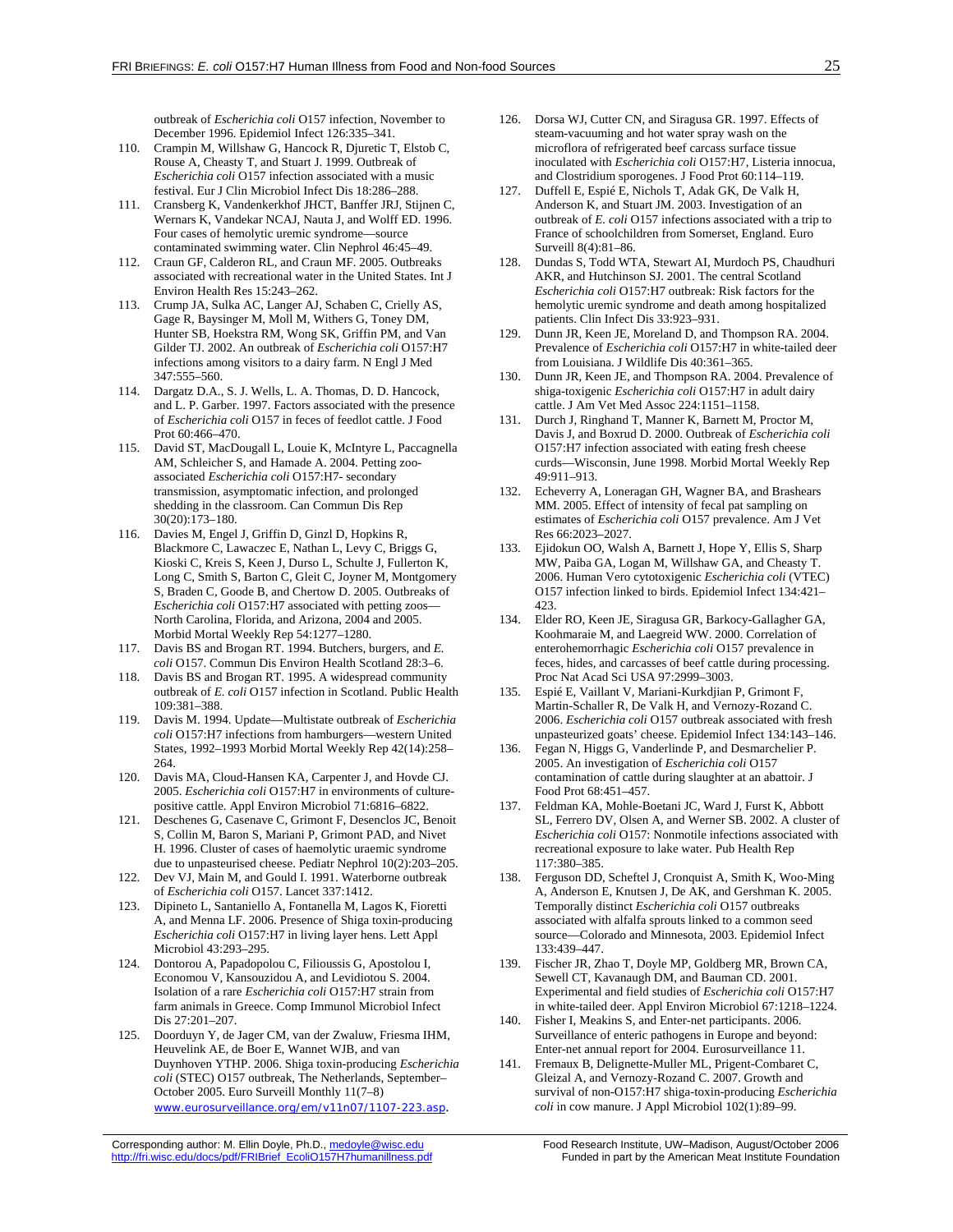- 142. French mult-agency outbreak investigation team. 2005. Outbreak of *E. coli* O157:H7 infections associated with a brand of beefburgers in France. Euro Surveill 10(11):E051103.1 www.eurosurveillance.org/ew/2005/051103.asp#1
- 143. Friedman MS, Roels T, Koehler JE, Feldman L, Bibb WF, and Blake P. 1999. *Escherichia coli* O157:H7 outbreak associated with an improperly chlorinated swimming pool. Clin Infect Dis 29:298–303.
- 144. Frost B, Chaos C, Ladaga L, Day W, Tenney M, Mcwilliams D, Barrett E, Branch L, Jenkins S, Linn M, Turf E, Woolard D, Miller GB, Henderson S, Campbell B, Mismas M, Dvorak J, Patel D, Peery D, Morano J, and Campbell K. 1995. *Escherichia coli* O157:H7 outbreak at a summer camp—Virginia, 1994. Morbid Mortal Weekly Rep 44:419– 421.
- 145. Fukushima H, Hashizume T, Morita Y, Tanaka J, Azuma K, Mizumoto Y, Kaneno M, Matsu-ura MO, Konma K, and Kitani T. 1999. Clinical experiences in Sakai City Hospital during the massive outbreak of enterohemorrhagic *Escherichia coli* O157 infections in Sakai City, 1996. Pediatr Int 41:213–217.
- 146. Fukushima H, Hoshina K, and Gomyoda M. 1999. Longterm survival of shiga toxin-producing *Escherichia coli* O26, O111, and O157 in cattle feces. Appl Environ Microbiol 65:5177–5181.
- 147. Gage R, Crielly A, Baysinger M, Chernak E, Herbert G, Johnson-Entsuah A, Fraser G, Rinehardt C, Solomon M, Withers G, Berman R, Moll M, Rankin J, Carroll J, Ettinger M, Henderson S, Mismas M, Patel D, Reed T, Smith E, Wozniak J, Toney D, Pearson J, Hofmann J, Grendon J, and Kobayashi J. 2001. Outbreaks of *Escherichia coli* O157:H7 infections among children associated with farm visits— Pennsylvania and Washington, 2000. Morbid Mortal Weekly Rep 50:293–297.
- 148. Galanis E, Longmore K, Hasselback P, Swann D, Ellis A, and Panaro L. 2003. Investigation of an *E. coli* O157:H7 outbreak in Brooks, Alberta, June–July 2002. Can Commun Dis Rep 29(3)2–28.
- 149. Garber LP, Wells SJ, Hancock DD, Doyle MP, Tuttle J, Shere JA, and Zhao T. 1995. Risk factors for fecal shedding of *Escherichia coli* O157:H7 in dairy calves. J Am Vet Med Assoc 207:46–49.
- 150. Garcia A and Fox JG. 2003. The rabbit as a new reservoir host of enterohemorrhagic *Escherichia coli*. Emerg Infect Dis 9:1592–1597.
- 151. Gerner-Smidt P, Kincaid J, Kubota K, Hise K, Hunter SB, Fair MA, Norton D, Woo-Ming A, Kurzynski T, Sotir MJ, Head M, Holt K, and Swaminathan B. 2005. Molecular surveillance of Shiga toxigenic *Escherichia coli* O157 by PulseNet USA. J Food Prot 68:1926–1931.
- 152. Gilbert M, Srour L, Paccagnella A, MacDougall L, Fung J, Nelson E, and Fyfe M. 2005. An outbreak of *Escherichia coli* O157:H7 associated withg a children's water spray park and identified by two rounds of pulsed-field gel electrophoresis testing. Can Commun Dis Rep 31(12):133– 140.
- 153. Goh S, Newman C, Knowles M, Bolton FJ, Hollyoak V, Richards S, Daley P, Counter D, Smith HR, and Keppie N. 2002. *E. coli* O157 phage type 21/28 outbreak in North Cumbria associated with pasteurized milk. Epidemiol Infect 129:451–457.
- 154. Goldwater PN and Bettelheim KA. 1995. Hemolytic uremic syndrome due to shiga-like toxin producing *Escherichia coli* O48:H21 in South Australia. Emerg Inf Dis 1(4):132–133.
- 155. Goldwater PN and Bettelheim KA. 1998. New perspectives on the role of *Escherichia coli* O157:H7 and other enterohemorrhagic *E. coli* serotypes in human disease. J Med Microbiol 47:1039–1045.
- 156. Gourmelon M, Montet MP, Lozach S, Le Mennec C, Pommepuy M, Beutin L, and Vernozy-Rozand C. 2006. First isolation of Shiga toxin 1d producing *Escherichia coli* variant strains in shellfish from coastal areas in France. J Appl Microbiol 100:85–97.
- 157. Greenquist MA, Drouillard JS, Sargeant JM, Depenbusch BE, Shi XR, Lechtenberg KF, and Nagaraja TG. 2005. Comparison of rectoanal mucosal swab cultures and fecal cultures for determining prevalence of *Escherichia coli* O157:H7 in feedlot cattle. Appl Environ Microbiol 71:6431– 6433.
- 158. Grif K, Orth D, Lederer I, Berghold C, Roedl S, Mache CJ, Dierich MP, and Wurzner R. 2005. Importance of environmental transmission in cases of EHEC O157 causing hemolytic uremic syndrome. Eur J Clin Microbiol Infect Dis 24:268–271.
- 159. Grossmann K, Weniger B, Baljer G, Brenig B, and Wieler LH. 2005. Racing, ornamental and city pigeons carry Shiga toxin producing *Escherichia coli* (STEC) with different Shiga toxin subtypes, urging further analysis of their epidemiological role in the spread of STEC. Berlin Munch Tierarzt Wochenschr 118:456–463.
- 160. Gupta A, Hunter SB, Bidol SA, Dietrich S, Kincaid J, Salehi E, Nicholson L, Genese CA, Todd-Weinstein S, Marengo L, Kimura AC, and Brooks JT. 2004. *Escherichia coli* O157 cluster evaluation. Emerg Infect Dis 10:1856–1858.
- 161. Hancock DD, Besser TE, Rice DH, Ebel ED, Herriott DE, and Carpenter LV. 1998. Multiple sources of *Escherichia coli* O157 in feedlots and dairy farms in the northwestern USA. Prev Vet Med 35:11–19.
- 162. Harakudo Y, Konuma H, Iwaki M, Kasuga F, Sugitakonishi Y, Ito Y, and Kumagai S. 1997. Potential hazard of radish sprouts as a vehicle of *Escherichia coli* O157:H7. J Food Prot 60:1125–1127.
- 163. Hardnett FP, Hoekstra RM, Kennedy M, Charles L, and Angulo FJ. 2004. Epidemiologic issues in study design and data analysis related to FoodNet activities. Clin Infect Dis 38:S121–S126.
- 164. Harrison S and Kinra S. 2004. Outbreak of *Escherichia coli* O157 associated with a busy bathing beach. Commun Dis Public Health 7:47–50.
- 165. Haus-Cheymol R, Espie E, Che D, Vaillant V, DeValk H, and Desenclos JC. 2006. Association between indicators of cattle density and incidence of paediatric haemolyticuraemic syndrome (HUS) in children under 15 years of age in France between 1996 and 2001: an ecological study. Epidemiol Infect 134:712–718.
- 166. Heuvelink AE, Van Heerwaarden C, Zwartkruis-Nahuis JTM, Van Oosterom R, Edink K, Van Duynhoven YTHP, and De Boer E. 2002. *Escherichia coli* O157 infection associated with a petting zoo. Epidemiol Infect 129:295– 302.
- 167. Heuvelink AE, Vandenbiggelaar FLAM, Deboer E, Herbes RG, Melchers WJG, Huisintveld JHJ, and Monnens LAH. 1998. Isolation and characterization of verocytotoxinproducing *Escherichia coli* O157 strains from Dutch cattle and sheep. J Clin Microbiol 36:878–882.
- 168. Heuvelink AE, Zwartkruis-Nahuis JTM, van den Biggelaar FLAM, van Leeuwen WJ, and de Boer E. 1999. Isolation and characterization of verocytotoxin-producing *Escherichia coli* O157 from slaughter pigs and poultry. Int J Food Microbiol 52:67–75.
- Hilborn ED, Mermin JH, Mshar PA, Hadler JL, Voetsch A, Wojtkunski C, Swartz M, Mshar R, Lambert-Fair MA, Farrar JA, Glynn MK, and Slutsker L. 1999. A multistate outbreak of *Escherichia coli* O157:H7 infections associated with consumption of mesclun lettuce. Arch Intern Med 159:1758–1764.
- 170. Hilborn ED, Mshar PA, Fiorentino TR, Dembek ZF, Barrett TJ, Howard RT, and Cartter ML. 2000. An outbreak of

http://fri.wisc.edu/docs/pdf/FRIBrief\_EcoliO157H7humanillness.pdf Funded in part by the American Meat Institute Foundation

Corresponding author: M. Ellin Doyle, Ph.D., medoyle@wisc.edu Food Research Institute, UW-Madison, August/October 2006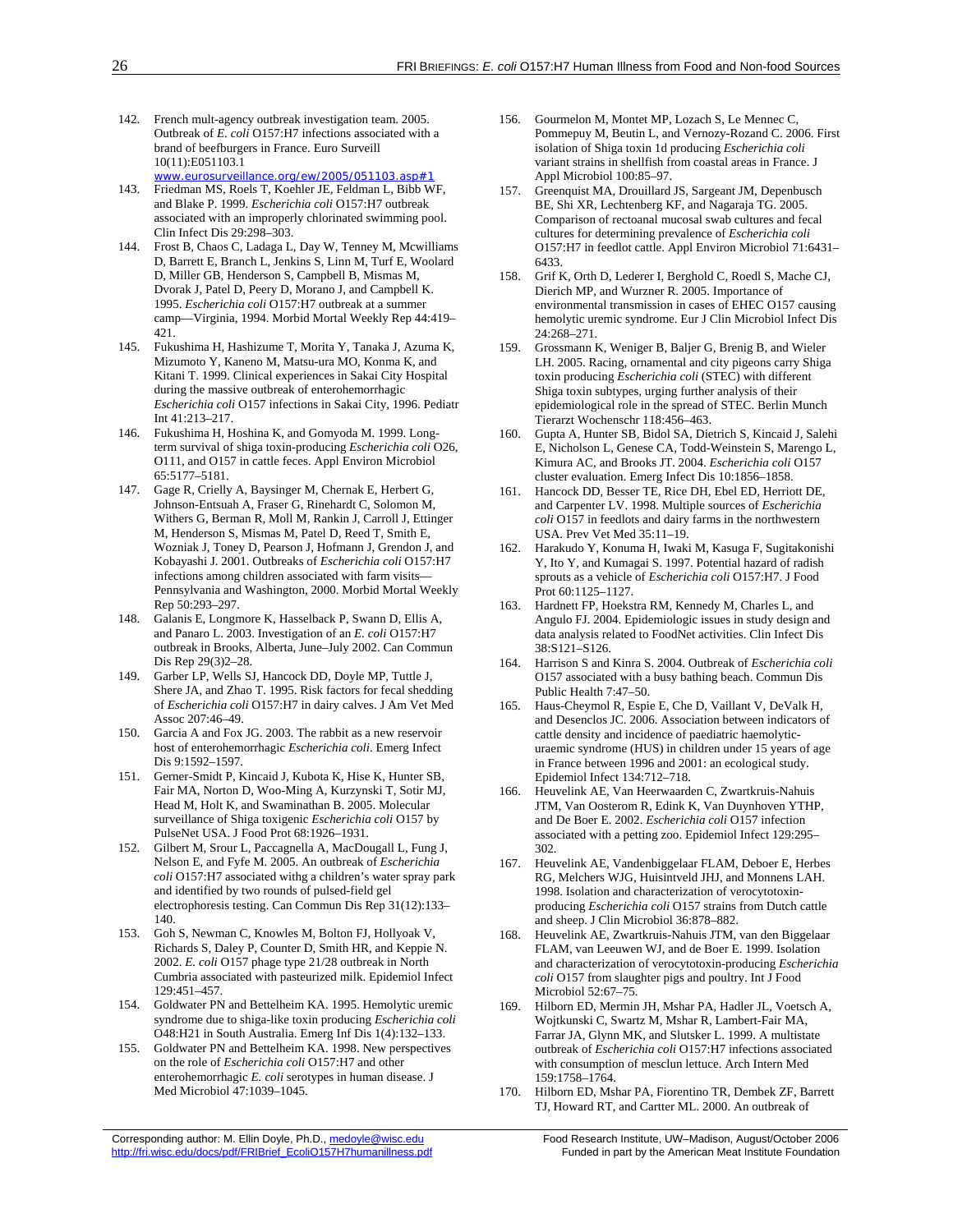*Escherichia coli* O157:H7 infections and haemolytic uraemic syndrome associated with consumption of unpasteurized apple cider. Epidemiol Infect 124:31–36.

- 171. Hildebrand JM, Maguire HC, Holliman RE, and Kangesu E. 1996. An outbreak of *Escherichia coli* O157 infection linked to paddling pools. Commun Dis Rep Rev 6:R33–R36.
- 172. Honish L, Predy G, Hislop N, Chui L, Kowalewska-Grochowska K, Trottier L, Kreplin C, and Zazulak I. 2005. An outbreak of *E. coli* O157:H7 hemorrhagic colitis associated with unpasteurized gouda cheese. Can J Pub Health 96:182–184.
- 173. Howatt G. 2006. Origin of beef linked to Longville death is still mystery. Star Tribune. www.startribune.com/462/vprint/story/632284.html.
- 174. Howie H, Mukerjee A, Cowden J, Leith J, and Reid T. 2003. Investigation of an outbreak of *Escherichia coli* O157 infection caused by environmental exposure at a scout camp. Epidemiol Infect 131:1063–1069.
- 175. Hrudey SE, Payment P, Huck PM, Gillham RW, and Hrudey EJ. 2003. A fatal waterborne disease epidemic in Walkerton, Ontario: comparison with other waterborne outbreaks in the developed world. Water Sci Technol 47:7–14.
- 176. Hussein HS and Bollinger LM. 2005. Prevalence of Shiga toxin-producing *Escherichia coli* in beef. Meat Sci 71:676– 689.
- 177. Hussein HS and Bollinger LM. 2005. Prevalence of Shiga toxin-producing *Escherichia coli* in beef cattle. J Food Prot 68:2224–2241.
- 178. Hussein HS and Sakuma T. 2005. Invited review: Prevalence of Shiga toxin-producing *Escherichia coli* in dairy cattle and their products. J Dairy Sci 88:450–465.
- 179. Hussein HS, Thran BH, and Glimp HA. 2003. Verotoxinproducing *Escherichia coli* in sheep grazing an irrigated pasture or arid rangeland forages. Exp Biol Med 228:358– 364.
- 180. Ihekweazu c, Barlow M, Roberts S, Christensen H, Guttridge B, Lewis D, and Paynter S. 2006. Outbreak of *E. coli* O157 infection in the south west of the UK: risks from streams crossing seaside beaches. Euro Surveill 11(4):128– 130.
- 181. Ikeda K, Ida O, Kimoto K, Takatorige T, Nakanishi N, and Tatara K. 2000. Predictors for the development of haemolytic uraemic syndrome with *Escherichia coli* O157:H7 infections: with focus on the day of illness. Epidemiol Infect 124:343–349.
- 182. Illinois Dept. of Health. 1999. Petersburg *E. coli* outbreak traced to beef.
- www.idph.state.il.us/public/press99/ecolinews.htm 183. Islam M, Doyle MP, Phatak SC, Millner P, and Jiang XP.
- 2005. Survival of *Escherichia coli* O157:H7 in soil and on carrots and onions grown in fields treated with contaminated manure composts or irrigation water. Food Microbiol 22:63– 70.
- 184. Jackson LA, Keene WE, McAnulty JM, Alexander ER, Diermayer M, Davis MA, Hedberg K, Boase J, Barrett TJ, Samadpour M, and Fleming DW. 2000. Where's the beef? The role of cross-contamination in 4 chain restaurantassociated outbreaks of *Escherichia coli* O157:H7 in the Pacific northwest. Arch Intern Med 160:2380–2385.
- 185. Jackson SG, Goodbrand RB, Johnson RP, Odorico VG, Alves D, Rahn K, Wilson JB, Welch MK, and Khakhria R. 1998. *Escherichia coli* O157:H7 diarrhoea associated with well water and infected cattle on an Ontario farm. Epidemiol Infect 120:17–20.
- 186. Janisiewicz WJ, Conway WS, Brown MW, Sapers GM, Fratamico P, and Buchanan RL. 1999. Fate of *Escherichia coli* O157:H7 on fresh-cut apple tissue and its potential for transmission by fruit flies. Appl Environ Microbiol 65:1–5.
- 187. Jay MT, Garrett V, Mohle-Boetani JC, Barros M, Farrar JA, Rios R, Abbott S, Sowadsky R, Komatsu K, Mandrell R,

Sobel J, and Werner SB. 2004. A multistate outbreak of *Escherichia coli* O157:H7 infection linked to consumption of beef tacos at a fast-food restaurant chain. Clin Infect Dis  $39.1 - 7$ 

- 188. Jensen C, Ethelberg S, Gervelmeyer A, Nielsen EM, Olsen KEP, and Molbak K. 2006. First general outbreak of verocytotoxin-producing *Escherichia coli* O157 in Denmark. Euro Surveill 11(2):55–58.
- 189. Johannessen GS, Bengtsson GB, Heier BT, Bredholt S, Wasteson Y, and Rorvik LM. 2005. Potential uptake of *Escherichia coli* O157:H7 from organic manure into crisphead lettuce. Appl Environ Microbiol 71:2221–2225.
- 190. Johannessen GS, Froseth RB, Solemdal L, Jarp J, Wasteson Y, and Rorvik LM. 2004. Influence of bovine manure as fertilizer on the bacteriological quality of organic Iceberg lettuce. J Appl Microbiol 96:787–794.
- 191. Johnsen G, Wasteson Y, Heir E, Berget OI, and Herikstad H. 2001. *Escherichia coli* O157 H7 in faeces from cattle, sheep and pigs in the southwest part of Norway during 1998 and 1999. Int J Food Microbiol 65:193–200.
- 192. Johnson RP, Clarke RC, Wilson JB, Read SC, Rahn K, Renwick SA, Sandhu KA, Alves D, Karmali MA, Lior H, McEwen SA, Spika JS, and Gyles CL. 1996. Growing concerns and recent outbreaks involving non-O157:H7 serotypes of verotoxigenic *Escherichia coli*. J Food Prot 59:1112–1122.
- 193. Jones IG and Roworth M. 1996. An outbreak of *Escherichia coli* O157 and campylobacteriosis associated with contamination of a drinking water supply. Public Health 110:277–282.
- 194. Kang SJ, Ryu SJ, Chae JS, Eo SK, Woo GJ, and Lee JH. 2004. Occurrence and characteristics of enterohemorrhagic *Escherichia coli* O157 in calves associated with diarrhoea. Vet Microbiol 98:323–328.
- 195. Karch H, Russmann H, Schmidt H, Schwarzkopf A, and Heesemann J. 1995. Long-term shedding and clonal turnover of enterohemorrhagic *Escherichia coli* O157 in diarrheal diseases. J Clin Microbiol 33:1602–1605.
- 196. Karmali MA. 2005. Use of comparative genomics as a tool to assess the clinical and public health significance of emerging Shiga toxin-producing *Escherichia coli* serotypes. Meat Sci 71:62–71.
- 197. Kassenborg HD, Hedberg CW, Hoekstra M, Evans MC, Chin AE, Marcus R, Vugia DJ, Smith K, Ahuja SD, Slutsker L, and Griffin PM. 2004. Farm visits and undercooked hamburgers as major risk factors for sporadic *Escherichia coli* O157:H7 infection: Data from a case-control study in 5 FoodNet sites. Clin Infect Dis 38:S271–S278.
- 198. Kaufmann M, Zweifel C, Blanco M, Blanco JE, Blanco J, Beutin L, and Stephan R. 2006. *Escherichia coli* O157 and non-O157 Shiga toxin-producing *Escherichia coli* in fecal samples of finished pigs at slaughter in Switzerland. J Food Prot 69:260–266.
- 199. Keen JE, Wittum JE, Dunn JR, Bono JL, and Durso LM. 2006. Shiga-toxigenic *Escherichia coli* O157 in agricultural fair livestock, United States. Emerg Infect Dis 12:780–786.
- 200. Keene WE, Hedberg K, Herriott DE./Hancock DD, McKay RW, Barrett TJ, and Fleming DW. 1997. Prolonged outbreak of *Escherichia coli* O157:H7 infections caused by commercially distributed raw milk. J Infect Dis 176:815– 818.
- 201. Keene WE, McAnulty JM, Hoesly FC, Williams LP Jr, Hedberg K, Oxman GL, Barrett TJ, Pfaller MA, and Fleming DW. 1994. A swimming-associated outbreak of hemorrhagic colitis caused by *Escherichia coli* O157:H7 and Shigella sonnei. N Engl J Med 331:579–584.
- Keene WE, Sazie E, Kok J, Rice DH, Hancock DD, Balan VK, Zhao T, and Doyle MP. 1997. An outbreak of *Escherichia coli* O157:H7 infections traced to jerky made from deer meat. J Am Med Assoc 277:1229–1231.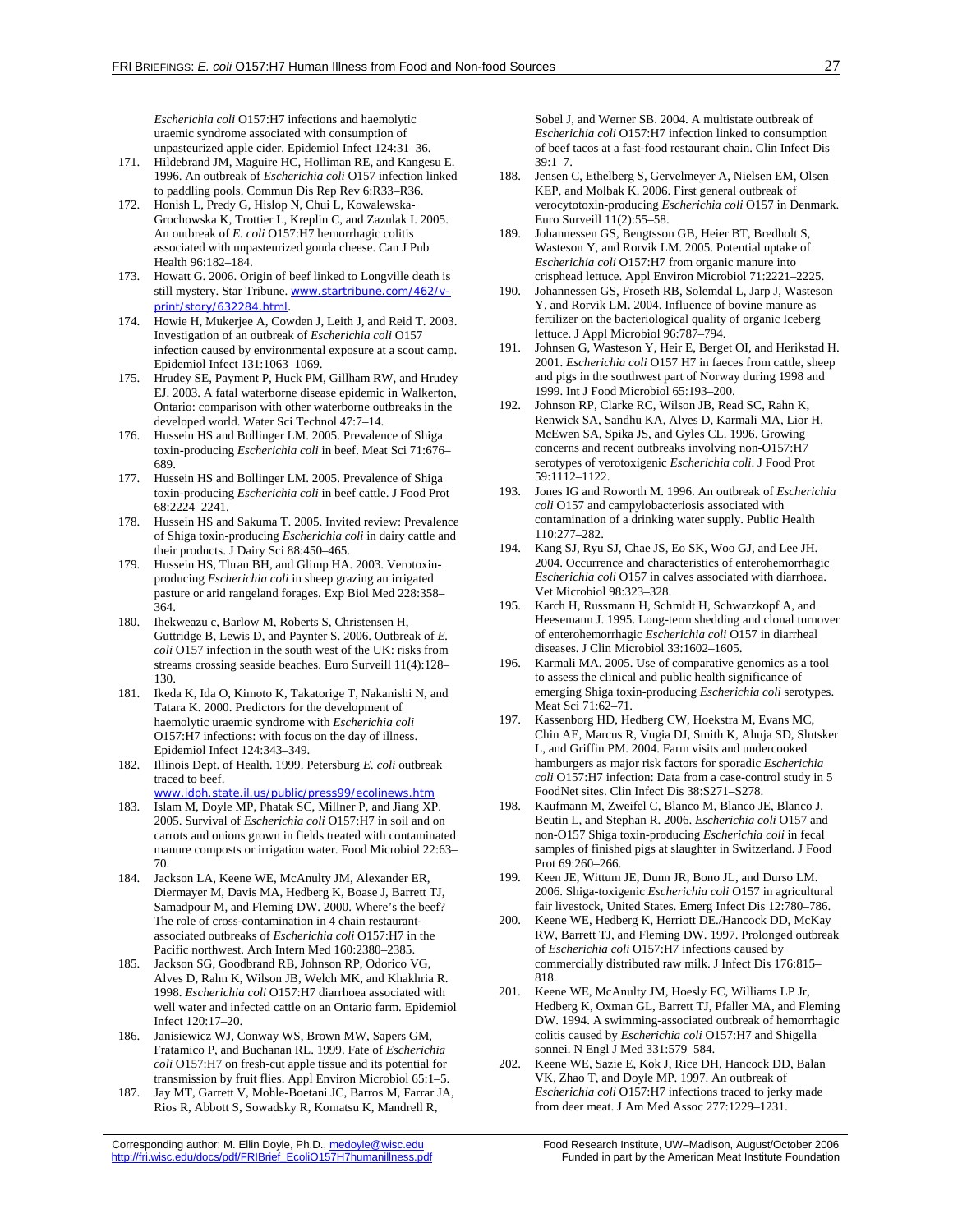203. Kijima-Tanaka M, Ishihara K, Kojima A, Morioka A, Nagata R, Kawanishi M, Nakazawa M, Tamura Y, and Takahashi T. 2005. A national surveillance of Shiga toxinproducing *Escherichia coli* in food-producing animals in Japan. J Vet Med Ser B 52:230–237.

 204. Kobayashi M, Sasaki T, Saito N, Tamura K, Suzuki K, Watanabe H, and Agui N. 1999. Houseflies: Not simple mechanical vectors of enterohemorrhagic *Escherichia coli* O157:H7. Am J Trop Med Hyg 61:625–629.

- 205. Kohli HS, Chaudhuri AK, Todd WT, Mitchell AA, and Liddell KG. 1994. A severe outbreak of *E. coli* O157 in two psychogeriatric wards. J Pub Health Med 16:11–15.
- 206. Krishnan C, Fitzgerald VA, Dakin SJ, and Behme RJ. 1987. Laboratory investigation of outbreak of hemorrhagic colitis caused by *Escherichia coli* O157:H7. J Clin Microbiol 25:1043–1047.
- 207. Kudaka J, Asato R, Itokazu K, Nakamura M, Taira K, Kuniyosi H, Kinjo Y, Terajima J, Watanabe H, Swaminathan B, Braden CR, and Dunn JR. 2005. *Escherichia coli* O157:H7 infections associated with ground beef from a U.S. military installation—Okinawa, Japan, February 2004. Morbid Mortal Weekly Rep 54:40–42.
- 208. Kudva IT, Hatfield PG, and Hovde CJ. 1995. Effect of diet on the shedding of *Escherichia coli* O157:H7 in a sheep model. Appl Environ Microbiol 61:1363–1370.
- 209. Kudva IT, Hatfield PG, and Hovde CJ. 1997. Characterization of *Escherichia coli* O157:H7 and other shiga toxin-producing *E. coli* serotypes isolated from sheep. J Clin Microbiol 35:892–899.
- 210. La Ragione RM, Ahmed NMY, Best A, Clifford D, Weyer U, Cooley WA, Johnson L, Pearson GR, and Woodward MJ. 2005. Colonization of 8-week-old conventionally reared goats by *Escherichia coli* O157:H7 after oral inoculation. J Med Microbiol 54:485–492.
- 211. Lahti E, Hirvela-Koski V, and Honkanen-Buzalski T. 2001. Occurrence of *Escherichia coli* O157 in reindeer (Rangifer tarandus). Vet Rec 148:633–634.
- 212. Laine ES, Scheftel JM, Boxrud DJ, Vought KJ, Danila RN, Elfering KM, and Smith KE. 2005. Outbreak of *Escherichia coli* O157:H7 infections associated with nonintact bladetenderized frozen steaks sold by door-to-door vendors. J Food Prot 68:1198–1202.
- 213. Law D. 2000. The history and evolution of *Escherichia coli* O157 and other Shiga toxin-producing *E. coli*. World J Microbiol Biotechnol 16:701–709.
- 214. Leclercq A and Mahillon J. 2003. Farmed rabbits and ducks as vectors for VTEC O157:H7. Vet Rec 152:723–724.
- 215. Lee SH, Levy DA, Craun GF, Beach MJ, and Calderon RL. 2002. Surveillance for waterborne disease outbreaks— United States, 1999–2000. Morbid Mortal Weekly Rep 519SS08):1–28.
- 216. LeJeune JT, Besser TE, and Hancock DD. 2001. Cattle water troughs as reservoirs of *Escherichia coli* O157. Appl Environ Microbiol 67:3053–3057.
- 217. LeJeune JT, Besser TE, Rice DH, Berg JL, Stilborn RP, and Hancock DD. 2004. Longitudinal study of fecal shedding of *Escherichia coli* O157:H7 in feedlot cattle: Predominance and persistence of specific clonal types despite massive cattle population turnover. Appl Environ Microbiol 70:377– 384.
- 218. Lemunier M, Francou C, Rousseaux S, Houot S, Dantigny P, Piveteau P, and Guzzo J. 2005. Long-term survival of pathogenic and sanitation indicator bacteria in experimental biowaste composts. Appl Environ Microbiol 71:5779–5786.
- 219. Lerman Y, Cohen D, Gluck A, Ohad E, and Sechter I. 1992. A cluster of cases of *Escherichia coli* O157 infection in a day-care center in a communal settlement (kibbutz) in Israel. J Clin Microbiol 30:520–521.
- 220. Levy DA, Bens MS, Craun GF, Calderon RL, and Herwaldt BL. 1998. Surveillance for waterborne disease outbreaks—

http://fri.wisc.edu/docs/pdf/FRIBrief\_EcoliO157H7humanillness.pdf Funded in part by the American Meat Institute Foundation

United States, 1995–1996. Morbid Mortal Weekly Rep 47(SS05). 80 p.

- 221. Licence K, Oates KR, Synge BA, and Reid TMS. 2001. An outbreak of *E. coli* O157 infection with evidence of spread from animals to man through contamination of a private water supply. Epidemiol Infect 126:135–138.
- 222. Liptakova A, Siegfried L, Rosocha J, Podracka L, Bogyiova E, and Kotulova D. 2004. A family outbreak of haemolytic uraemic syndrome and haemorrhagic colitis caused by verocytotoxigenic *Escherichia coli* O157 from unpasteurised cow's milk in Slovakia. Clin Microbiol Infect 10:576–578.
- 223. Low JC, McKendrick IJ, McKechnie C, Fenlon D, Naylor SW, Currie C, Smith DGE, Allison L, and Gally DL. 2005. Rectal carriage of enterohaemorrhagic *Escherichia coli* O157 in slaughtered cattle. Appl Environ Microbiol 71:93– 97.
- 224. Ludwig K, Ruder H, Bitzan M, Zimmermann S, and Karch H. 1997. Outbreak of *Escherichia coli* O157:H7 infection in a large family. Eur J Clin Microbiol Infect Dis 16:238–241.
- 225. MacDonald C, Drew J, Carlson R, Dzogan S, Tataryn S, Macdonald A, Ali A, Amhed R, Easy R, Clark C, and Rodgers F. 2000. Outbreak of *Escherichia coli* O157:H7 leading to the recall of retail ground beef—Winnipeg, Manitoba, May 1999. Can Commun Dis Rep 26(13)109– 111.
- 226. MacDonald DM, Fyfe M, Paccagnella A, Trinidad A, Louie K, and Patrick D. 2004. *Escherichia coli* O157:H7 outbreak linked to salami, British Columbia, Canada, 1999. Epidemiol Infect 132:283–289.
- 227. MacRae M, Hamilton C, Strachan NJC, Wright S, and Ogden ID. 2005. The detection of Cryptosporidium parvum and *Escherichia coli* O157 in UK bivalve shellfish. J Microbiol Meth 60:395–401.
- 228. Mannix M. 2005. Large *E. coli* O157 outbreak in Ireland, October–November 2005. Euro Surveill 10(12):E051222.3 www.eurosurveillance.org/ew/2005/051222.asp#3
- 229. Marsh J, MacLeod AF, Hanson M F, Emmanuel FX, Frost JA, and Thomas A. 1992. A restaurant-associated outbreak of *E. coli* O157 infection. J Pub Health Med 14:78–83.
- 230. Martin ML, Shipman LD, Wells JG, Potter ME, Hedberg K, Wachsmuth IK, Tauxe RV, Davis JP, Arnoldi J, and Tilleli J. 1986. Isolation of *Escherichia coli* O157:H7 from dairy cattle associated with two cases of haemolytic uraemic syndrome. Lancet 2(8514):1043.
- 231. Maruzumi M, Morita M, Matsuoka Y, Uekawa A, Nakamura T, and Fuji K. 2005. Mass food poisoning caused by beef offal contaminated by *Escherichia coli* O157. Jap J Infect Dis 58:397.
- 232. Matthews L, Low JC, Gally DL, Pearce MC, Mellor DJ, Heesterbeek JAP, Chase-Topping M, Naylor SW, Shaw DJ, Reid SWJ, Gunn GJ, and Woolhouse MEJ. 2006. Heterogeneous shedding of *Escherichia coli* O157 in cattle and its implications for control. Proc Nat Acad Sci USA 103:547–552.
- 233. Matthews L, McKendrick IJ, Ternent H, Gunn GJ, Synge B, and Woolhouse MEJ. 2006. Super-shedding cattle and the transmission dynamics of *Escherichia coli* O157. Epidemiol Infect 134:131–142.
- 234. McCall B, Strain D, Hills S, Heymer M, Bates J, Murphy D, Kelly R, and Price D. 1996. An outbreak of *Escherichia coli* O157 infection on the Gold Coast. Commun Dis Intelligence 20:236–239.
- 235. McCarthy TA, Barrett NL, Hadler JL, Salsbury B, Howard RT, Dingman DW, Brinkman CD, Bibb WF, and Cartter ML. 2001. Hemolytic-uremic syndrome and *Escherichia coli* O121 at a Lake in Connecticut, 1999. Pediatrics 108: NIL\_9- NIL\_15.
- 236. McCluskey BJ, Rice DH, Hancock DD, Hovde CJ, Besser TE, Gray S, and Johnson RP. 1999. Prevalence of

Corresponding author: M. Ellin Doyle, Ph.D., medoyle@wisc.edu Food Research Institute, UW-Madison, August/October 2006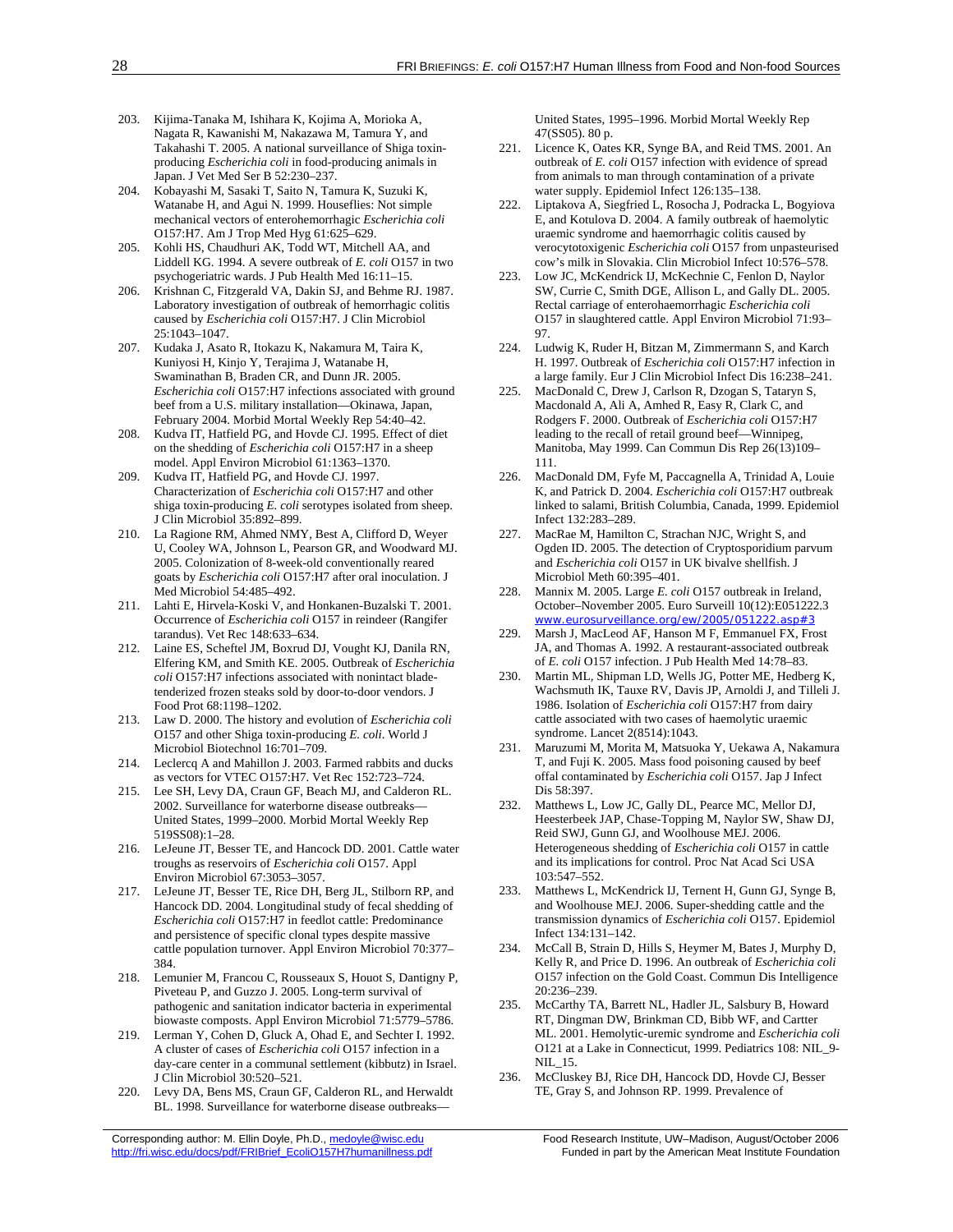*Escherichia coli* O157 and other Shiga-toxin-producing *E. coli* in lambs at slaughter. J Vet Diagn Invest 11:563–565.

- 237. McDonnell RJ, Rampling A, Crook S, Cockcroft PM, Wilshaw GA, Cheasty T, and Stuart J. 1997. An outbreak of Vero cytotoxin producing *Escherichia coli* O157 infection associated with takeaway sandwiches. Commun Dis Rep Rev 7:R201–R205.
- 238. McDonough S, Heer F, and Shireley L. 1991. Foodborne outbreak of gastroenteritis caused by *Escherichia coli* O157:H7—North Dakota, 1990. Morbid Mortal Weekly Rep 40:265–267.
- 239. McIntyre L, Fung J, Paccagnella A, Issac-Renton J, Rockwell F, Emerson B, and Preston T. 2002. *Escherichia coli* O157 outbreak associated with the ingestion of unpasteurized goat's milk in British Columbia, 2001. Can Commun Dis Rep 28(1):6–8.
- 240. Mellmann A, Bielaszewska M, Zimmerhackl LB, Prager R, Harmsen D, Tschape H, and Karch H. 2005. Enterohemorrhagic *Escherichia coli* in human infection: In vivo evolution of a bacterial pathogen. Clin Infect Dis 41:785–792.
- 241. Michino H, Araki K, Minami S, Takaya S, Sakai N, Miyazaki M, Ono A, and Yanagawa H. 1999. Massive outbreak of *Escherichia coli* O157:H7 infection in schoolchildren in Sakai City, Japan, associated with consumption of white radish sprouts. Am J Epidemiol 150:787–796.
- 242. Milne LM, Plom A, Strudley I, Pritchard GC, Crooks R, Hall M, Duckworth G, Seng C, Susman MD, Kearney J, Wiggins RJ, Moulsdale M, Cheasty T, and Willshaw GA. 1999. *Escherichia coli* O157 incident associated with a farm open to members of the public. Commun Dis Public Health 2:22–26.
- 243. Misselwitz J, Karch H, Bielazewska M, John U, Ringelmann F, Ronnefarth G, and Patzer L. 2003. Cluster of hemolyticuremic syndrome caused by Shiga toxin-producing *Escherichia coli* O26:H11. Pediatr Infect Dis J 22:349–354.
- 244. Mohle-Boetani JC, Farrar JA, Werner SB, Minassian D, Bryant R, Abbott S, Slutsker L, and Vugia DJ. 2001. *Escherichia coli* O157 and Salmonella infections associated with sprouts in California, 1996–1998. Ann Int Med 135:239–247.
- 245. Moore K, Damrow T, Abbott DO, and Jankowski S. 1995. Outbreak of acute gastroenteritis attributable to *Escherichia coli* serotype O104:H21—Helena, Montana, 1994. Morbid Mortal Weekly Rep 44:501–503.
- 246. Morabito S, Dell'Omo G, Agrimi U, Schmidt H, Karch H, Cheasty T, and Caprioli A. 2001. Detection and characterization of Shiga toxin-producing *Escherichia coli* in feral pigeons. Vet Microbiol 82:275–283.
- 247. Morgan AK, Piispanen, Humphreys, and Murphy D. 2005. A cluster of cases of haemolytic uraemic syndrome in north Queensland associated with a novel Shiga-like toxinproducing *Escherichia coli*. Commun Dis Intelligence 29:191–193.
- 248. Morgan D, Newman CP, Hutchinson DN, Walker AM, Rowe B, and Majid F. 1993. Verotoxin producing *Escherichia coli* O157 infections associated with consumption of yoghurt. Epidemiol Infect 111:181–187.
- 249. Moriya K, Fujibayashi T, Yoshihara T, Matsuda A, Sumi N, Umezaki N, Kurahashi H, Agui N, Wada A, and Watanabe H. 1999. Verotoxin-producing *Escherichia coli* O157:H7 carried by the housefly in Japan. Med Vet Entomol 13:214– 216.
- 250. Mudgett CC, Ruden R, and Austin CC. 1998. A beachassociated outbreak of *Escherichia coli* O157:H7. J Environ Health 60:7–13.
- 251. Mukherjee A, Cho S, Scheftel J, Jawahir S, Smith K, and Diez-Gonzalez. 2006. Soil survival of *Escherichia coli*

O157:H7 acquired by a child from garden soil recently fertilized with cattle manure. J Appl Microbiol 101:429–436.

- 252. Murphy J. 2005. Minnesota finds *E. coli* in lettuce bags. www.producenews.com/storydetail.cfm?ID=5449.
- 253. Nagano H, Hirochi T, Fujita K, Wakamori Y, Takeshi K, and Yano S. 2004. Phenotypic and genotypic characterization of beta-D-glucuronidase-positive Shiga toxin-producing *Escherichia coli* O157:H7 isolates from deer. J Med Microbiol 53:1037–1043.
- 254. Naugle AL, Holt KG, Levine P, and Eckel R. 2005. Food safety and inspection service regulatory testing program for *Escherichia coli* O157:H17 in raw ground beef. J Food Prot 68:462–468.
- 255. Naylor SW, Low JC, Besser TE, Mahajan A, Gunn GJ, Pearce MC, McKendrick IJ, Smith DG, and Gally DL. 2003. Lymphoid follicle-dense mucosa at the terminal rectum is the principal site of colonization of enterohemorrhagic *Escherichia coli* O157:H7 in the bovine host. Infect Immun 71:1505–1512.
- 256. Nielsen EM and Scheutz F. 2002. Characterisation of *Escherichia coli* O157 isolates from Danish cattle and human patients by genotyping and presence and variants of virulence genes. Vet Microbiol 88:259–273.
- 257. Notario R, Fain JC, Prado V, Rios M, Borda N, and Gambande T. 2000. Animal reservoir and genotipic characterization of enterohemorrhagic *Escherichia coli* (EHEC) in Argentina. Rev Med Chile 128:1335–1341.
- 258. Novello A. 1999. Outbreak of *Escherichia coli* O157:H7 and Campylobacter among attendees of the Washington County Fair-New York, 1999. Morbid Mortal Weekly Rep 48:803– 805.
- 259. Novotna R, Alexa P, Hamrik J, Madanat A, Smola J, and Cizek A. 2005. Isolation and characterization Shiga toxinproducing *Escherichia coli* from sheep and goats in Jordan with evidence of multiresistant serotype O157:H7. Vet Medicina 50:111–118.
- 260. NY State Dept Health. 2000. Health Commissioner releases *E. coli* outbreak report.
- www.health.state.ny.us/press/releases/2000/ecoli.htm 261. O'Brien SJ, Gillespie IA, Sivanesan MA, Elson R, Hughes C, and Adak GK. 2006. Publication bias in foodborne outbreaks of infectious intestinal disease and its implications foe evidence-based food policy. England and Wales 1992– 2003. Epidemiol Infect 134:667–674.
- 262. O'Brien SJ, Murdoch PS, Riley AH, King I, Barr M, Murdoch S, Greig A, Main R, Reilly WJ, and Thomson-Carter FM. 2001. A foodborne outbreak of Vero cytotoxinproducing *Escherichia coli* O157:H-phage type 8 in hospital. J Hosp Infect 49:167–172.
- 263. O'Flynn G, Ross RP, Fitzgerald GF, and Coffey A. 2004. Evaluation of a cocktail of three bacteriophages for biocontrol of *Escherichia coli* O157:H7. Appl Environ Microbiol 70:3417–3424.
- 264. Ogden ID, Hepburn NF, MacRae M, Strachan NJC, Fenlon DR, Rusbridge SM, and Pennington TH. 2002. Long-term survival of *Escherichia coli* O157 on pasture following an outbreak associated with sheep at a scout camp. Lett Appl Microbiol 34:100–104.
- 265. Ogden ID, MacRae M, and Strachan NJC. 2005. Concentration and prevalence of *Escherichia coli* O157 in sheep faeces at pasture in Scotland. J Appl Microbiol 98:646–651.
- 266. Olsen SJ, Miller G, Breuer T, Kennedy M, Higgins C, Walford J, McKee G, Fox K, Bibb W, and Mead P. 2002. A waterborne outbreak of *Escherichia coli* O157:H7 infections and hemolytic uremic syndrome: Implications for rural water systems. Emerg Infect Dis 8:370–375.
- 267. Omisakin F, MacRae M, Ogden ID, and Strachan NJC. 2003. Concentration and prevalence of *Escherichia coli*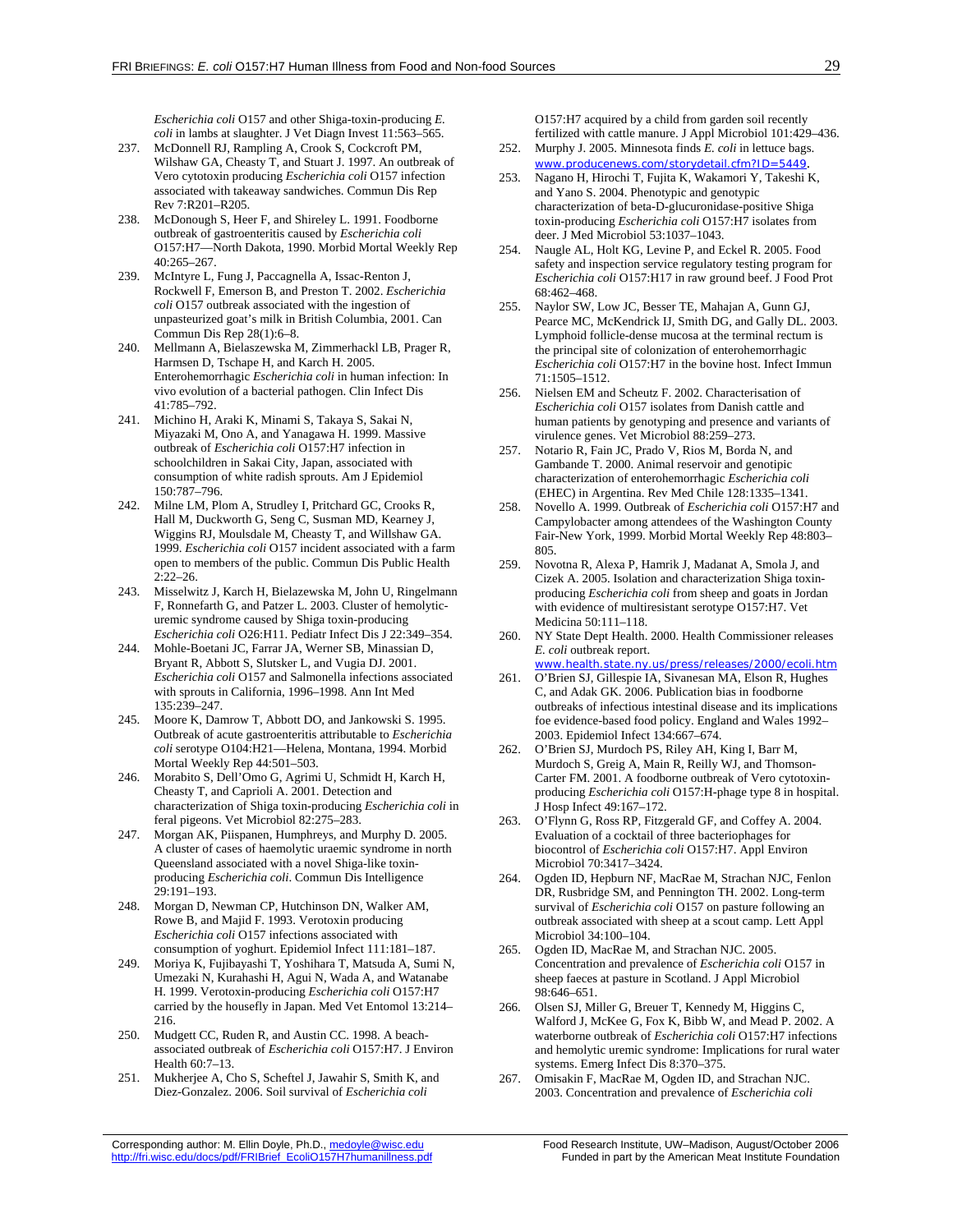O157 in cattle feces at slaughter. Appl Environ Microbiol 69:2444–2447.

- 268. Orr P, Lorencz B, Brown R, Kielly R, Tan B, Holton D, Clugstone H, Lugtig L, Pim C, Macdonald S, Hammond G, Moffatt M, Spika J, Manuel D, Winther W, Milley D, Lior H, and Sinuff N. 1994. An outbreak of diarrhea due to verotoxin-producing *Escherichia coli* in the Canadian Northwest Territories. Scan J Infect Dis 26:675–684.
- 269. Osek J. 2004. Phenotypic and genotypic characterization of *Escherichia coli* O157 strains isolated from humans, cattle and pigs. Vet Medicina 49:317–326.
- 270. Ostroff SM, Griffin PM, Tauxe RV, Shipman LD, Greene KD, Wells JG, Lewis JH, Blake PA, and Kobayashi JM. 1990. A statewide outbreak of *Escherichia coli* O157:H7 infections in Washington State. Am J Epidemiol 132:239– 247.
- 271. Paton AW, Ratcliff RM, Doyle RM, Seymour-Murray J, Davos D, Lanser JA, and Paton JC. 1996. Molecular microbiological investigation of an outbreak of hemolyticuremic syndrome caused by dry fermented sausage contaminated with shiga-like toxin-producing *Escherichia coli*. J Clin Microbiol 34:1622–1627.
- 272. Paunio M, Pebody R, Keskimaki M, Kokki M, Ruutu P, Oinonen S, Vuotari V, Siitonen A, Lahti E, and Leinikki P. 1999. Swimming-associated outbreak of *Escherichia coli* O157: H7. Epidemiol Infect 122:1–5.
- 273. Pavia AT, Nichols CR, Green DP, Tauxe RV, Mottice S, Greene KD, Wells JG, Siegler RL, Brewer ED, Hannon D, and Blake PA. 1990. Hemolytic-uremic syndrome during an outbreak of *Escherichia coli* O157:H7 infections in institutions for mentally retarded persons: clinical and epidemiologic observations. J Pediatr 116:544–551.
- 274. Payne CJI, Petrovic M, Roberts RJ, Paul A, Linnane E, Walker M, Kirby D, Burgess A, Smith RMM, Cheasty T, Willshaw G, and Salmon RL. 2003. Vero cytotoxinproducing *Escherichia coli* O157 gastroenteritis in farm visitors, North Wales. Emerg Infect Dis 9:526–530.
- 275. Pebody RG, Furtado C, Rojas A, McCarthy N, Nylen G, Ruutu P, Leino T, Chalmers R, de Jong B, Donnelly M, Fisher I, Gilham C, Graverson L, Cheasty T, Willshaw G, Navarro M, Salmon R, Leinikki P, Wall P, and Bartlett C. 1999. An international outbreak of Vero cytotoxin-producing *Escherichia coli* O157 infection amongst tourists; a challenge for the European infectious disease surveillance network. Epidemiol Infect 123:217–223.
- 276. Pedersen K, Clark L, Andelt WF, and Salman MD. 2006. Prevalence of shiga toxin-producing *Escherichia coli* and *Salmonella enterica* in rock pigeons captured in fort Collins, Colorado. J Wildlife Dis 42:46–55.
- 277. Pennington H. 1998. Factors involved in recent outbreaks of *Escherichia coli* O157:H7 in Scotland and recommendations for its control. J Food Safety 18:383–391.
- 278. Pennington TH. 2000. VTEC: lessons learned from British outbreaks. J Appl Microbiol 88:90S–98S.
- 279. Phebus RK, Nutsch AL, Schafer DE, Wilson RC, Riemann MJ, Leising JD, Kastner CL, Wolf JR, and Prasai RK. 1997. Comparison of steam pasteurization and other methods for reduction of pathogens on surfaces of freshly slaughtered beef. J Food Prot 60:476–484.
- 280. Pichner R, Sander A, Steinruck H, and Gareis M. 2005. Occurrence of Salmonella spp. and shigatoxin-producing *Escherichia coli* (STEC) in horse faeces and horse meat products. Berlin Munch Tierarzt Wochenschr 118:321–325.
- 281. Pilipcinec E, Tkacikova L, Naas HT, Cabadaj R, and Mikula I. 1999. Isolation of verotoxigenic *Escherichia coli* O157 from poultry. Folia Microbiol 44:455–456.
- 282. Pinto C. 2006. *E. coli* sends four toddlers to hospital. http://www.hendersonvillestarnews.com/apps/pbcs.dll /article?AID=/20060628/NEWS07/60628016 June 29, 2006.
- 283. Pollett GL and Warshawsky B. 1999. *E. coli* O157:H7 investigation complete. Middlesex-London Health Unit. www.healthunit.com/index.asp?mode=article&lang=en glish&articleID=11329&rank=313
- 284. Potter AA, Klashinsky S, Li Y, Frey E, Townsend H, Rogan D, Erickson G, Hinkley S, Klopfenstein T, Moxley RA, Smith DR, and Finlay BB. 2004. Decreased shedding of *Escherichia coli* O157:H7 by cattle following vaccination with type III secreted proteins. Vaccine 22:362–369.
- 285. Preston M, Borczyk A, Davidson R, McGeer A, Bertoli J, Harris S, Thususka J, Goldman C, Green K, Low D, Proctor P, Johnson W, and Khakhria R. 1997. Hospital outbreak of *Escherichia coli* O157:H7 associated with a rare phage type—Ontario. Can Commun Dis Rep 23(5):71–73.
- 286. Pritchard GC, Williamson S, Carson T, Bailey JR, Warner L, Willshaw G, and Cheasty T. 2001. Wild rabbits—novel vector for verocytotoxigenic *Escherichia coli* O157. Vet Rec 149:567.
- 287. Pritchard GC, Willshaw GA, Bailey JR, Carson T, and Cheasty T. 2000. Verocytotoxin-producing *Escherichia coli* O157 on a farm open to the public: outbreak investigation and longitudinal bacteriological study. Vet Rec 147:259– 264.
- 288. Rabatsky-Ehr T, Dingman D, Marcus R, Howard R, Kinney A, and Mshar P. 2002. Deer meat as the source for a sporadic case of *Escherichia coli* O157:H7 infection, Connecticut. Emerg Infect Dis 8:525–527.
- 289. Rahn K, Renwick SA, Johnson RP, Wilson JB, Clarke RC, Alves D, McEwen S, Lior H, and Spika J. 1997. Persistence of *Escherichia coli* O157:H7 in dairy cattle and the dairy farm environment. Epidemiol Infect 119:251–259.
- 290. Rajpura A, Lamden K, Forster S, Clarke S, Cheesbrough J, Gornall S, and Waterworth S. 2003. Large outbreak of infection with *Escherichia coli* O157 PT21/28 in Eccleston, Lancashire, due to cross contamination at a butcher's counter. Commun Disease Public Health 6:279–284.
- 291. Rangel JM, Sparling PH, Crowe C, Griffin PM, and Swerdlow DL. 2005. Epidemiology of *Escherichia coli* O157:H7 outbreaks, United States, 1982–2002. Emerg Infect Dis 11:603–609.
- 292. Ravva SV, Sarreal CZ, Duffy B, and Stanker LH. 2006. Survival of *Escherichia coli* O157:H7 in wastewater from dairy lagoons. J Appl Microbiol 101(4):891–902.
- 293. Reida P, Wolff M, Pohls HW, Kuhlmann W, Lehmacher A, Aleksic S, Karch H, and Bockemuhl J. 1994. An outbreak due to enterohaemorrhagic *Escherichia coli* O157:H7 in a children day care centre characterized by person-to-person transmission and environmental contamination. Int J Med Microbiol Virol Parasitol Infect Dis 281:534–43.
- 294. Reiss G, Kunz P, Koin D, and Keeffe EB. 2006. *Escherichia coli* O157:H7 infection in nursing homes: Review of literature and report of recent outbreak. J Am Geriatr Soc 54:680–684.
- 295. Renter DG, Morris JG, Sargeant JM, Hungerford LL, Berezowski J, Ngo T, Williams K, and Acheson DWK. 2005. Prevalence, risk factors, O serogroups, and virulence profiles of Shiga toxin-producing bacteria from cattle production environments. J Food Prot 68:1556–1565.
- 296. Renter DG, Sargeant JM, Hygnstorm SE, Hoffman JD, and Gillespie JR. 2001. *Escherichia coli* O157:H7 in freeranging deer in Nebraska. J Wildlife Dis 37:755–760.
- 297. Renter DG, Sargeant JM, Oberst RD, and Samadpour M. 2003. Diversity, frequency, and persistence of *Escherichia coli* O157 strains from range cattle environments. Appl Environ Microbiol 69:542–547.
- Rice DH, Hancock DD, and Besser IE. 2003. Faecal culture of wild animals for *Escherichia coli* O157:H7. Vet Rec 152:82–83.
- 299. Riley LW, Remis RS, Helgerson SD, McGee HB, Wells JG, Davis BR, Hebert RJ, Olcott ES, Johnson LM, Hargrett NT,

Corresponding author: M. Ellin Doyle, Ph.D., medoyle@wisc.edu Food Research Institute, UW-Madison, August/October 2006 http://fri.wisc.edu/docs/pdf/FRIBrief\_EcoliO157H7humanillness.pdf Funded in part by the American Meat Institute Foundation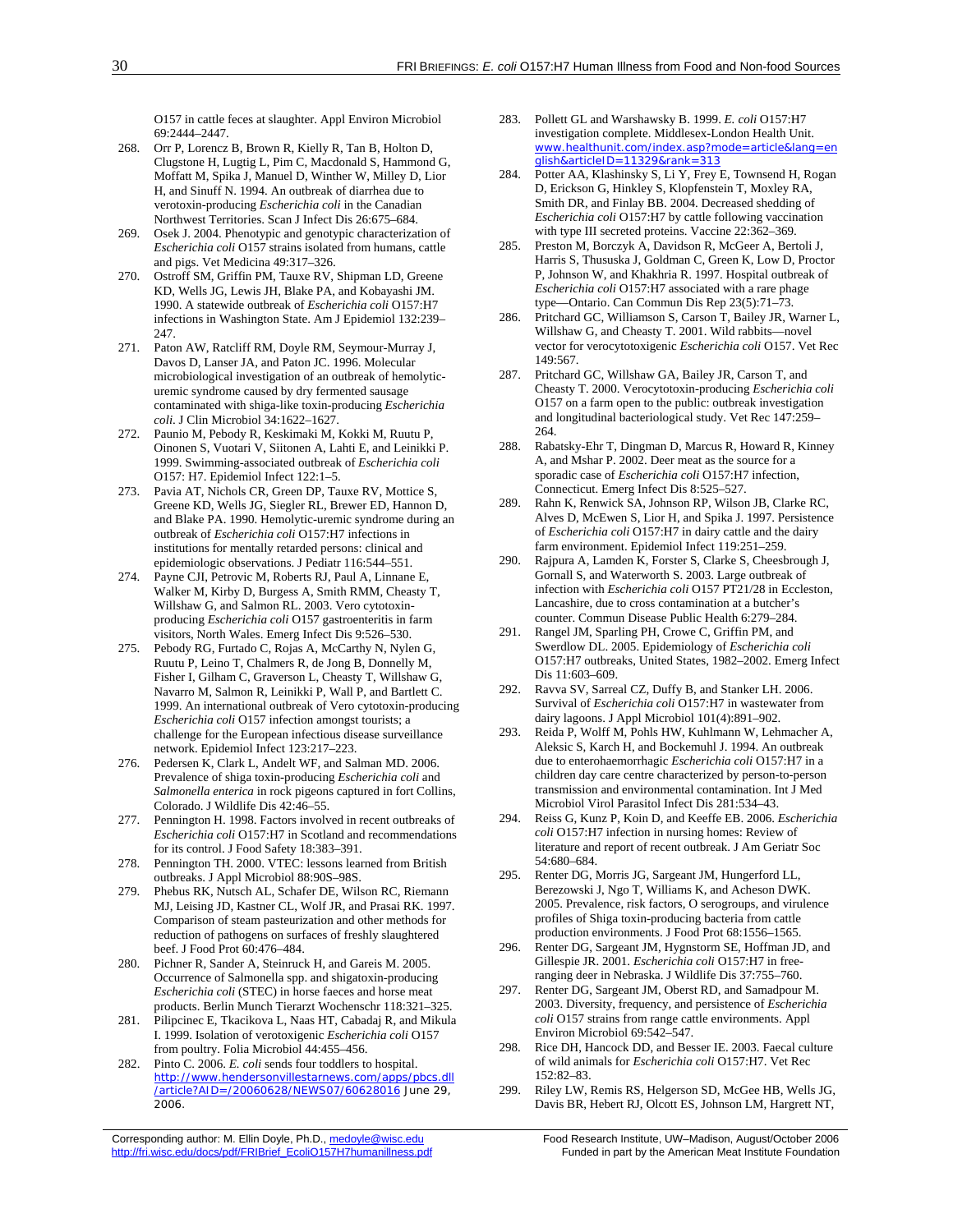Blake PA, and Cohen ML. 1983. Hemorrhagic colitis associated with a rare *Escherichia coli* serotype. N Engl J Med 308:681–685.

- 300. Roberts CL, Mshar PA, Cartter ML, Hadler JL, Sosin DM, Hayes PS, and Barrett TJ. 1995. The role of heightened surveillance in an outbreak of *Escherichia coli* O157:H7. Epidemiol Infect 115:447–454.
- 301. Roberts JA, Upton PA, and Azene G. 2000. *Escherichia coli* O157: H7; an economic assessment of an outbreak. J Pub Health Med 22:99–107.
- 302. Rodrigue DC, Mast EE, Greene KD, Davis JP, Hutchinson MA, Wells JG, Barrett TJ, and Griffin PM. 1995. A university outbreak of *Escherichia coli* O157:H7 infections associated with roast beef and an unusually benign clinical course. J Infect Dis 172:1122–1125.
- 303. Ryan CA, Tauxe RV, Hosek GW, Wells JG, Stoesz PA, McFadden HW Jr, Smith PW, Wright GF, and Blake PA. 1986. *Escherichia coli* O157:H7 diarrhea in a nursing home: clinical, epidemiological, and pathological findings. J Infect Dis 154:631–638.
- 304. Safdar N, Said A, Gangnon RE, and Maki DG. 2002. Risk of hemolytic uremic syndrome after antibiotic treatment of *Escherichia coli* O157:H7 enteritis—A meta-analysis. J Am Med Assoc 288:996–1001.
- 305. Salmon R. 2005. Outbreak of verotoxin producing *E. coli* O157 infections involving over forty schools in south Wales, September, 2005. Euro Surveill 10(10):E051006.1 www.eurosurveillance.org/ew/2005/051006.asp#1
- 306. Samadpour N, Stewart J, Steingart K, Addy C, Louderback J, McGinn M, Ellington J, and Newman T. 2002. Laboratory investigation of an *E. coli* O157:H7 outbreak associated with swimming in Battle Ground Lake, Vancouver, Washington. J Environ Health 64:16–20.
- 307. Sargeant JM, Hafer DJ, Gillespie JR, Oberst RD, and Flood SJA. 1999. Prevalence of *Escherichia coli* O157:H7 in white-tailed deer sharing rangeland with cattle. J Am Vet Med Assoc 215:792–794.
- 308. Sasaki T, Kobayashi M, and Agui N. 2000. Epidemiological potential of excretion and regurgitation by Musca domestica (Diptera: Muscidae) in the dissemination of *Escherichia coli* O157:H7 to food. J Med Entomol 37:945–949.
- 309. Scaife HR, Cowan D, Finney J, Kinghorn-Perry SF, and Crook B. 2006. Wild rabbits (*Oryctolagus cuniculus*) as potential carriers of verocytotoxin-producing *Escherichia coli*. Vet Rec 159:175–178.
- 310. Schimmer B, Outbreak Investigation Team. 2006. Outbreak of haemolytic uraemic syndrome in Norway: update. Euro Surveill 11(4):E060406.2 www.eurosurveillance.org/ew/2006/060406.asp#2
- 311. Schmidt H, Scheef J, Morabito S, Caprioli A, Wieler LH, and Karch A. 2000. A new shiga toxin 2 variant (Stx2f) from *Escherichia coli* isolated from pigeons. Appl Environ Microbiol 66:1205–1208.
- 312. Schoeni JL and Doyle MP. 1994. Variable colonization of chickens perorally inoculated with *Escherichia coli* O157:H7 and subsequent contamination of eggs. Appl Environ Microbiol 60:2958–2962.
- 313. Schouten JM, van de Giessen AW, Frankena K, De Jong MCM, and Graat EAM. 2005. *Escherichia coli* O157 prevalence in Dutch poultry, pig finishing and veal herds and risk factors in Dutch veal herds. Prev Vet Med 70:1–15.
- 314. Shefer AM, Koo D, Werner SB, Mintz ED, Baron R, Wells JG, Barrett TJ, Ginsberg M, Bryant R, Abbott S, and Griffin PM. 1996. Cluster of *Escherichia coli* O157:H7 infections with the hemolytic-uremic syndrome and death in California—a mandate for improved surveillance. West J Med 165:15–19.
- 315. Sheng H, Knecht HJ, Kudva IT, and Hovde CJ. 2006. Application of bacteriophages to control intestinal

*Escherichia coli* O157:H7 levels in ruminants. Appl Environ Microbiol 72:5359–5366.

- 316. Shere JA, Bartlett KJ, and Kaspar CW. 1998. Longitudinal study of *Escherichia coli* O157:H7 dissemination on four dairy farms in Wisconsin. Appl Environ Microbiol 64:1390– 1399.
- 317. Shere JA, Kaspar CW, Bartlett KJ, Linden SE, Norell B, Francey S, and Schaefer DM. 2002. Shedding of *Escherichia coli* O157:H7 in dairy cattle housed in a confined environment following waterborne inoculation. Appl Environ Microbiol 68:1947–1954.
- 318. Shillam P, Heltzel D, Beebe J, and Hoffman R. 1997. *Escherichia coli* O157:H7 infections associated with eating a nationally distributed commercial brand of frozen ground beef patties and burgers—Colorado, 1997. Morbid Mortal Weekly Rep 46:777–778.
- 319. Shillam P, Woo-Ming A, Mascola L, Bagby R, Lohff C, Bidol S, Stobierski MG, Carlson C, Schaefer L, Kightlinger L, Seys S, Kubota K, Mead PS, and Kalluri P. 2002. Multistate outbreak of *Escherichia coli* O157:H7 infections associated with eating ground beef—United States, June– July 2002. Morbid Mortal Weekly Rep 51:637–639.
- 320. Shukla R, Slack R, George A, Cheasty T, Rowe B, and Scutter J. 1995. *Escherichia coli* O157 infection associated with a farm visitor centre. Commun Dis Rep Rev 5:R86– R90.
- 321. Smith DJ, Oliver CE, Caton JS, and Anderson RC. 2005. Effect of sodium [36Cl]chlorate dose on total radioactive residues and residues of parent chlorate in beef cattle. J Agr Food Chem 53(18):7352–7360.
- 322. Smith KE, Stenzel SA, Bender JB, Wagstrom E, Soderlund D, Leano FT, Taylor CM, Belle-Isle PA, and Danila R. 2004. Outbreaks of enteric infections caused by multiple pathogens associated with calves at a farm day camp. Pediatr Infect Dis J 23:1098–1104.
- Smith-Palmer A, Locking M, Reilly B, and Fisher I. 2005. Cluster of *E. coli* O157 infections in Scottish tourists returning from southwest Turkey, July–August 2005. Euro Surveill 10(8):E050818.2 www.eurosurveillance.org/ew/2005/050818.asp#2
- 324. Solomon EB, Pang HJ, and Matthews KR. 2003. Persistence of *Escherichia coli* O157:H7 on lettuce plants following spray irrigation with contaminated water. J Food Prot 66:2198–2202.
- 325. Sproston EL, Macrae M, Ogden ID, Wilson MJ, and Strachan NJC. 2006. Slugs: Potential novel vectors of *Escherichia coli* O157. Appl Environ Microbiol 72:144–149.
- 326. Stavric S, Buchanan B, and Gleeson TM. 1993. Intestinal colonization of young chicks with *Escherichia coli* O157:H7 and other verotoxin-producing serotypes. J Appl Microbiol 74:557–563.
- 327. Stevenson J and Hanson S. 1996. Outbreak of *Escherichia coli* O157 phage type 2 infection associated with eating precooked meats. Commun Dis Rep Rev 6:R116–R118.
- 328. Strachan NJC, Doyle MP, Kasuga F, Rotariu O, and Ogden ID. 2005. Dose response modelling of *Escherichia coli* O157 incorporating data from foodborne and environmental outbreaks. Int J Food Microbiol 103:35–47.
- 329. Sugiyama A, Iwade Y, Akachi S, Nakano Y, Matsuno Y, Yano T, Yamauchi A, Nakayama O, Sakai H, Yamamoto K, Nagasaka Y, Nakano T, Ihara T, and Kamiya H. 2005. An outbreak of Shigatoxin-producing Eshcherichia coli O157:H7 in a nursery school in Mie Prefecture. Jap J Infect Dis 58:398–400.
- 330. Sutcliffe P, Picard L, Fortin BA, Malaviarachchi D, Hohenadel J, and O'Donnell B. 2004. *Escherichia coli* O157:H7 outbreak at a summer hockey camp, Sudbury, 2004. Can Commun Dis Rep 30(22):189–194.
- 331. Swerdlow DL, Woodruff BA, Brady RC, Griffin PM, Tippen S, Donnell HD Jr, Geldreich E, Payne BJ, Meyer A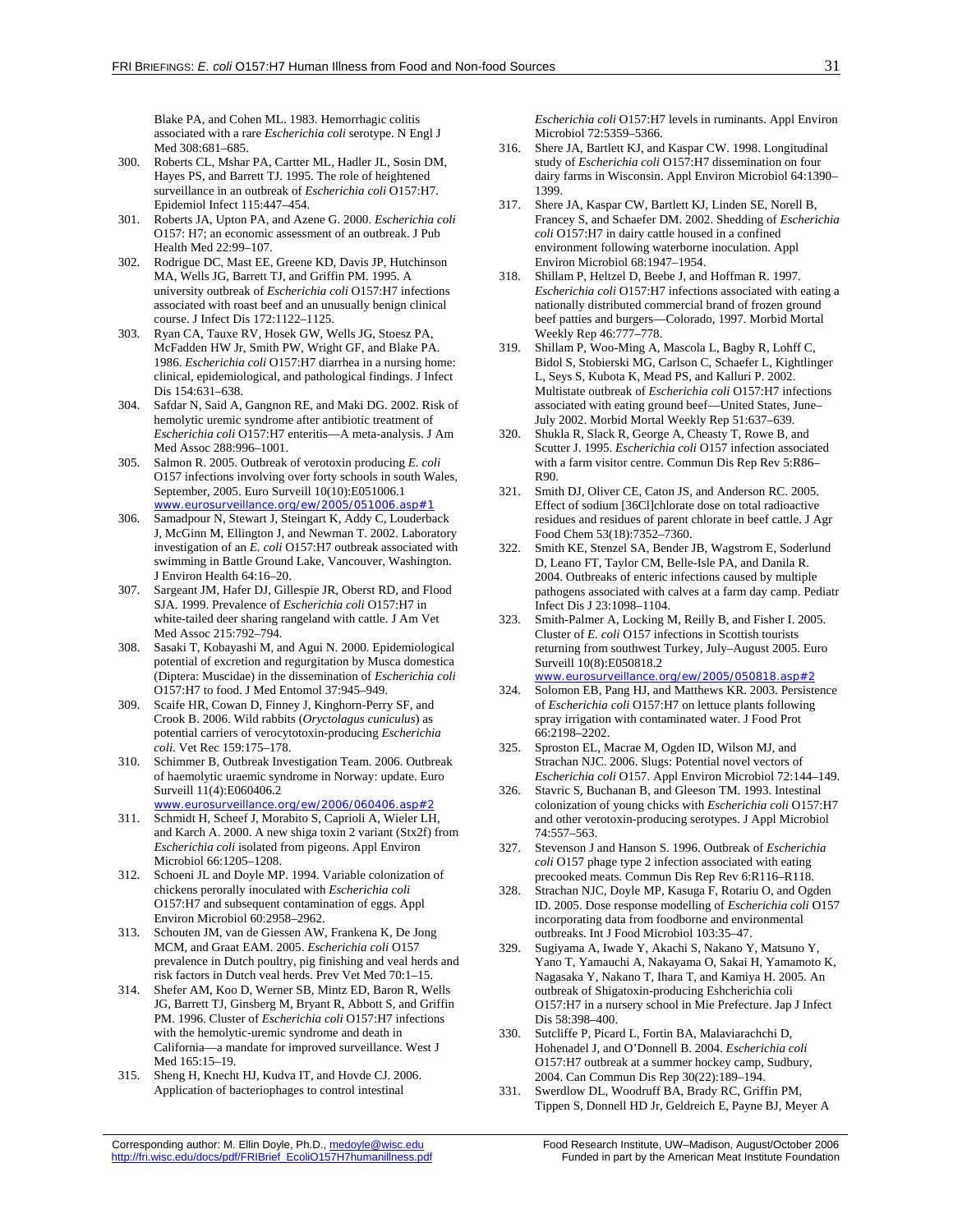Jr, Wells JG, and et al. 1992. A waterborne outbreak in Missouri of *Escherichia coli* O157:H7 associated with bloody diarrhea and death. Ann Int Med 117:812–819.

- 332. Szalanski AL, Owens CB, Mckay T, and Steelman CD. 2004. Detection of Campylobacter and *Escherichia coli* O157:H7 from filth flies by polymerase chain reaction. Med Vet Entomol 18:241–246.
- 333. Söderström A, Lindberg A, and Andersson Y. 2005. EHEC O157 outbreak in Sweden from locally produced lettuce, August–September 2005. Euro Surveill 10(9):E050922.1 www.eurosurveillance.org/ew/2005/050922.asp#
- 334. Tamblyn S, deGrosbois BA, Taylor D, and Stratton J. 1999. An outbreak of *Escherichia coli* O157:H7 infection associated with unpasteurized non-commercial, custompressed apple cider—Ontario, 1998. Can Commun Dis Rep 25(13):113–120.
- 335. Teunis P, Takumi K, and Shinagawa K. 2004. Dose response for infection by *Escherichia coli* O157:H7 from outbreak data. Risk Anal 24:401–407.
- 336. Thoms B. 1999. Detection of verotoxin-producing *Escherichia coli* in deer's meat. Arch Lebensmittelhyg 50:52–54.
- 337. Tkalcic S, Zhao T, Harmon BG, Doyle MP, Brown CA, and Zhao P. 2003. Fecal shedding of enterohemorrhagic *Escherichia coli* in weaned calves following treatment with probiotic *Escherichia coli*. J Food Prot 66:1184–1189.
- 338. Tozzi AE, Niccolini A, Caprioli A, Luzzi I, Montini G, Zacchello G, Gianviti A, Principato F, and Rizzoni G. 1994. A community outbreak of haemolytic-uraemic syndrome in children occurring in a large area of northern italy over a period of several months. Epidemiol Infect 113:209–219.
- 339. Tserenpuntsag B, Chang HG, Smith PF, and Morse DL. 2005. Hemolytic uremic syndrome risk and *Escherichia coli* O157:H7. Emerg Infect Dis 11:1955–1957.
- 340. Turney C, Greensmith M, Shipp M, Mordhorst C, Whittingslow C, Brawley L, Koppel D, Bridges E, Davis G, Voss J, Lee R, Jay M, Abbott S, Bryant R, Reilly K, Werner SB, Barrett L, Jackson RJ, Rutherford GW, and Lior H. 1994. *Escherichia coli* O157:H7 outbreak linked to homecooked hamburger—California, July 1993. Morbid Mortal Weekly Rep 43:213–216.
- 341. Tuttle J, Gomez T, Doyle MP, Wells JG, Zhao T, Tauxe RV, and Griffin PM. 1999. Lessons from a large outbreak of *Escherichia coli* O157:H7 infections: insights into the infectious dose and method of widespread contamination of hamburger patties. Epidemiol Infect 122:185–192.
- 342. Upton P and Coia JE. 1994. Outbreak of *Escherichia coli* O157 infection associated with pasteurised milk supply. Lancet 344:1015.
- 343. Valcour JE, Michel P, McEwen SA, and Wilson JB. 2002. Associations between indicators of livestock farming intensity and incidence of human shiga toxin-producing *Escherichia coli* infection. Emerg Infect Dis 8:252–257.
- 344. Vanselow BA, Krause DO, and McSweeney CS. 2005. The Shiga toxin-producing *Escherichia coli*, their ruminant hosts, and potential on-farm interventions: a review. Austral J Agr Res 56:219–244.
- 345. Varma JK, Greene KD, Reller ME, DeLong SM, Trottier J, Nowicki SF, DiOrio M, Koch EM, Bannerman TL, York ST, Lambert-Fair MA, Wells JG, and Mead PS. 2003. An outbreak of *Escherichia coli* O157 infection following exposure to a contaminated building. J Am Med Assoc 290:2709–2712.
- 346. Vogt RL and Dippold L. 2005. *Escherichia coli* O157:H7 outbreak associated with consumption of ground beef, June– July 2002. Pub Health Rep 120:174–178.
- 347. Wallace JS, Cheasty T, and Jones K. 1997. Isolation of vero cytotoxin-producing *Escherichia coli* O157 from wild birds. J Appl Microbiol 82:399–404.
- 348. Warrner M, Kuo K, Williams L, Adam B, Langkop C, Ruden R, Francis B, and Haupt T. 1996. Lake-associated outbreak of *Escherichia coli* O157:H7—Illinois, 1995. Morbid Mortal Weekly Rep 45:437–439.
- 349. Wasteson Y, Arnemo JM, Johansen BK, Vold L, Mathiesen SD, Olsen MA, Wiig O, and Derocher AE. 1999. Analysis of faecal samples from wild animals for verocytotoxin producing *Escherichia coli* and *E. coli* O157. Vet Rec 144:646–647.
- 350. Watanabe H, Wada A, Inagaki Y, Itoh K, and Tamura K. 1996. Outbreaks of enterohaemorrhagic *Escherichia coli* O157:H7 infection by two different genotype strains in Japan, 1996. Lancet 348:831–832.
- 351. Watanabe Y, Ozasa K, Mermin JH, Griffin PM, Masuda K, Imashuku S, and Sawada T. 1999. Factory outbreak of *Escherichia coli* O157:H7 infection in Japan. Emerg Infect Dis 5:424–428.
- 352. Welinder-Olsson C, Stenqvist K, Badenfors M, Brandberg A, Florén K, Holm M, Holmberg L, Kjellin E, Marild S, Studahl A, and Kaijser B. 2004. EHEC outbreak among staff at a children's hospital—use of PCR for verocytotoxin detection and PFGE for epidemiological investigation. Epidemiol Infect 132:43–49.
- 353. Wells JG, Davis B R, Wachsmuth IK, Riley LW, Remis RS, Sokolow R, and Morris GK. 1983. Laboratory investigation of hemorrhagic colitis outbreaks associated with a rare *Escherichia coli* serotype. J Clin Microbiol 18:512–520.
- 354. Werber D, Fruth A, Liesegang A, Littmann M, Buchholz U, Prager R, Karch H, Breuer T, Tschape H, and Ammon A. 2002. A multistate outbreak of Shiga toxin-producing *Escherichia coli* O26:H11 infections in Germany, detected by molecular subtyping surveillance. J Infect Dis 186:419– 422.
- 355. Wick LM, Qi WH, Lacher DW, and Whittam TS. 2005. Evolution of genomic content in the stepwise emergence of *Escherichia coli* O157:H7. J Bacteriol 187:1783–1791.
- 356. Williams AP, Avery LM, Killham K, and Jones DL. 2005. Persistence of *Escherichia coli* O157 on farm surfaces under different environmental conditions. J Appl Microbiol 98:1075–1083.
- 357. Williams LD, Hamilton PS, Wilson BW, and Estock MD. 1997. An outbreak of *Escherichia coli* O157:H7 - involving long term shedding and person-to-person transmission in a child care center. J Environ Health 59:9–14.
- 358. Williams RC, Isaacs S, Decou ML, Richardson EA, Buffett MC, Slinger RW, Brodsky MH, Ciebin BW, Ellis A, and Hockin A. 2000. Illness outbreak associated with *Escherichia coli* O157:H7 in Genoa salami. Can Med Assoc J 162:1409–1413.
- 359. Willshaw GA, Smith HR, Cheasty T, Wall PG, and Rowe B. 1997. Vero cytotoxin-producing *Escherichia coli* O157 outbreaks in England and Wales, 1995: phenotypic methods and genotypic subtyping. Emerg Infect Dis 3:561–565.
- 360. Willshaw GA, Thirlwell J, Jones AP, Parry S, Salmon RL, and Hickey M. 1994. Vero cytotoxin-producing *Escherichia coli* O157 in beefburgers linked to an outbreak of diarrhoea, haemorrhagic colitis and haemolytic uraemic syndrome in Britain. Lett Appl Microbiol 19:304–307.
- 361. Wilson J, Spika J, Clarke R, McEwen S, Johnson R, Rahn K, Renwick S, Karmali M, Lior H, Alves D, Gyles C, and Sandhu K. 1998. Verocytotoxigenic *Escherichia coli* infection in dairy farm families. Can Commun Dis Rep 24(3).
- 362. Xu JG, Liu QY, Jing HQ, Pang B, Yang JC, Zhao GF, and Li HW. 2003. Isolation of *Escherichia coli* O157:H7 from dung beetles Catharsius molossus. Microbial Immunol 47:45–49.
- 363. Yamasaki S and Takeda Y. 1997. Enterohemorrhagic *Escherichia coli* O157:H7 episode in Japan with a

Corresponding author: M. Ellin Doyle, Ph.D., medoyle@wisc.edu Food Research Institute, UW-Madison, August/October 2006

http://fri.wisc.edu/docs/pdf/FRIBrief\_EcoliO157H7humanillness.pdf Funded in part by the American Meat Institute Foundation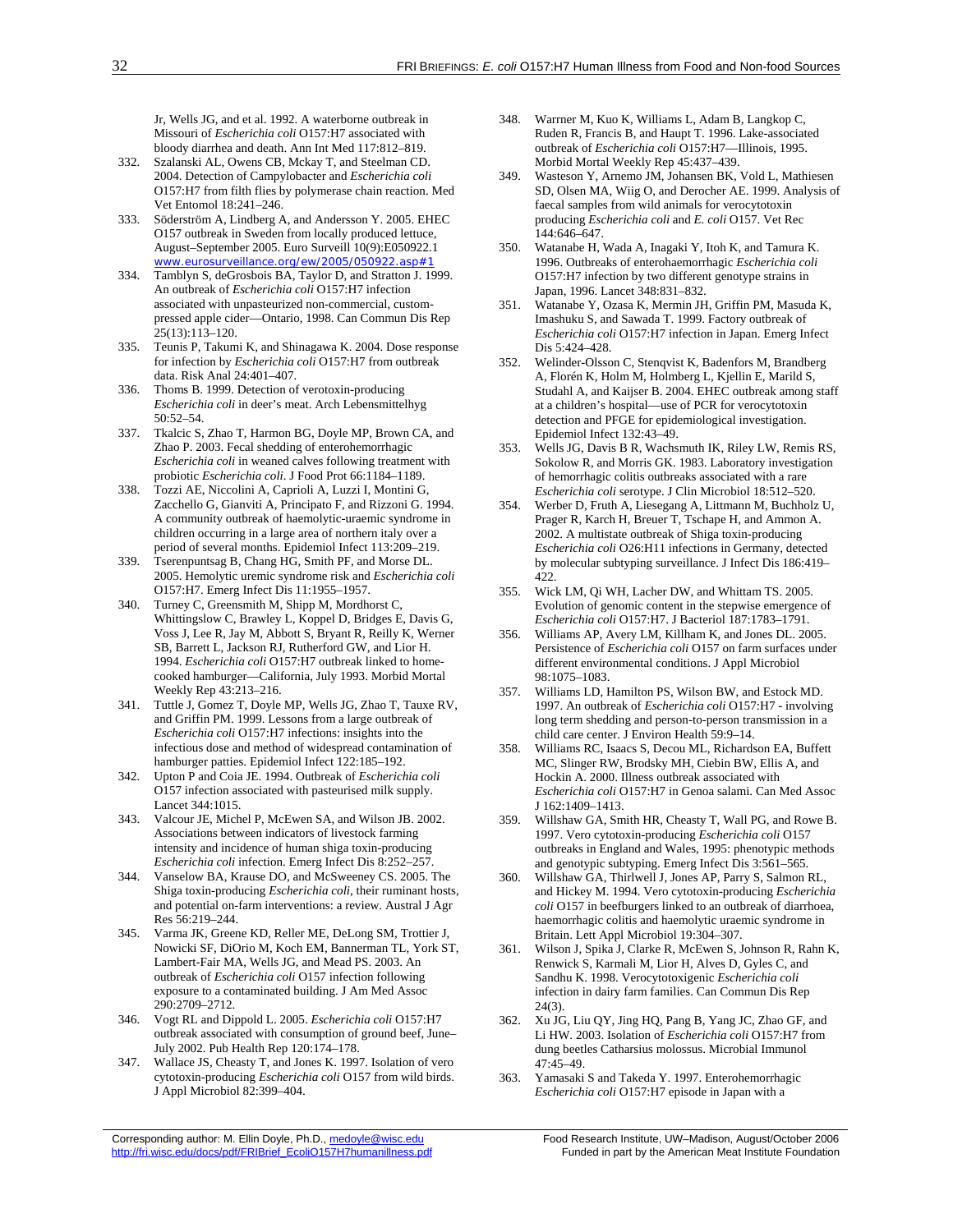perspective on vero toxins (shiga-like toxins). J Toxicol Toxin Rev 16:229–240.

- 364. Yoder JS, Blackburn BG, Craun GF, Hill V, Levy DA, Chen N, Lee SH, and Calderon RL Beach MJ. 2004. Surveillance for waterborne disease outbreaks associated with recreational water—United States, 2001–2002. Morbid Mortal Weekly Rep 53(SS08):1–22.
- 365. Younts-Dahl SP, Osborn GD, Galyean ML, Rivera JD, Loneragan GH, and Brashears MM. 2005. Reduction of *Escherichia coli* O157 in finishing beef cattle by various doses of Lactobacillus acidophilus in direct-fed microbials. J Food Protection 68:6–10.
- 366. Zhang J, Xia S, Shen G, Chen Z, Huang P, Fu B, and Tu G. 2002. A study on acute renal failure after an outbreak of diarrhea in Suixian county, Henan province [Chinese]. Chung-Hua Liu Hsing Ping Hsueh Tsa Chih Chinese J Epidemiol 23:105–107.
- 367. Zhao T, Doyle MP, Harmon BG, Brown CA, Mueller POE, and Parks AH. 1998. Reduction of carriage of enterohemorrhagic *Escherichia coli* O157:H7 in cattle by inoculation with probiotic bacteria. J Clin Microbiol 36:641– 647.
- 368. Ziese T, Anderson Y, de Jong B, Löfdahl S, and Ramberg M. 1996. Outbreak of *Escherichia coli* O157 in Sweden. Euro Surveill 1(1):2–3.
- 369. Zweifel C, S. Schumacher, Beutin L, Blanco J, and Stephan R. 2006. Virulence profiles of Shiga toxin 2e-producing *Escherichia coli* isolated from healthy pig at slaughter. Vet Microbiol. 117(2–4):328–332.
- 370. Archer, John (*personal communication*). Epidemiologist, Wisconsin Division of Public Health, Bureau of Communicable Diseases and Preparedness, Communicable Disease Epidemiology Section.

http://dhfs.wisconsin.gov/communicable/Communicabl e/Contacts.htm

- 371. Loneragan GH, and Brashears MM. 2005. Pre-harvest interventions to reduce carriage of *E. coli* O157 by harvstready feedlot cattle. Meat Sci 71:72–78.
- 372. Callaway TR; Elder RO; Keen JE; Anderson RC, and Nisbet DJ. 2003. Forage feeding to reduce preharvest *Escherichia coli* populations in cattle, a review. J Dairy Sci 86(3):852– 860.
- 373. Centers for Disease Control. 2006. Ongoing multistate outbreak of *E. coli* O157:H7 infections associated with consumption of fresh spinach – United States, September, 2006. Morbid Mortal Week Rep Dispatch 55:September 26, 2006.
- http://www.cdc.gov/mmwr/PDF/wk/mm55d926.pdf 374. Food and Drug Administration. 2006. Nationwide *E. coli* O157:H7 outbreak: questions and answers.
- http://www.cfsan.fda.gov/~dms/spinacqa.html 375. Franz E ; Visser AA; Van Diepeningen AD; Klerks MM;
- Termorshuizen AJ , and van Bruggen AH. 2007. Quantification of contamination of lettuce by GFPexpressing *Escherichia coli* O157:H7 and *Salmonella enterica* serovar Typhimurium. Food Microbiol 24(1):106– 112.
- 376. Centers for Disease Control. 2006. *E. coli* O157:H7 outbreak from fresh spinach. http://www.cdc.gov/foodborne/ecolispinach/
- 377. The Associated Press. Wild pigs eyed in tainted spinach probe. New York Times, October 27, 2006. http://www.nytimes.com/aponline/us/AP-Tainted-Spinach.html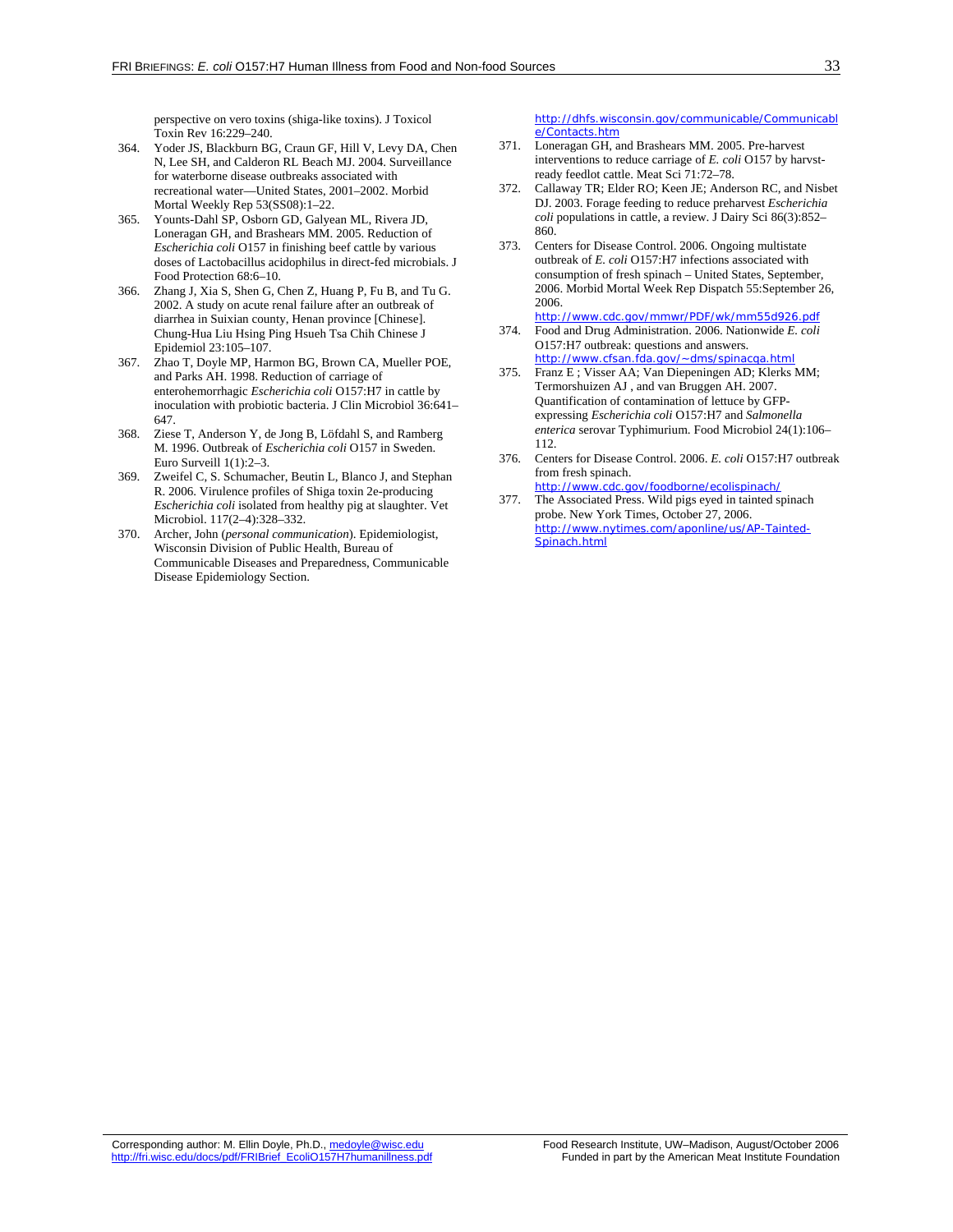### **Appendix 1**

Chronological List of Outbreaks of *E. coli* O157:H7

| Date                  | Location                            | Cases          | Deaths            | <b>HUS</b>       | Vehicle                           | Ref#                   |
|-----------------------|-------------------------------------|----------------|-------------------|------------------|-----------------------------------|------------------------|
| 1982(a)               | US: OR, MI                          | 20             |                   |                  | beef, ground                      | (299; 353)             |
| 1982(b)               | Canada                              | 31             | $\mathbf{1}$      | $\theta$         | beef, ground                      | (294)                  |
| 1984                  | US: NE                              | 34             | $\overline{4}$    | $\mathbf{1}$     | beef, ground (nursing home)       | (303)                  |
| 1985                  | Canada (nursing home)               | 73             | 17                | 12               | meat;person-person                | (81;206)               |
| 1986(a)               | US: WA                              | 40             | $\overline{c}$    | 1                | beef, ground                      | (270)                  |
| 1986(b)               | US: WI                              | $\overline{2}$ | $\boldsymbol{0}$  | $\overline{2}$   | milk, unpasteurized               | (230)                  |
| 1986 (c)              | Canada                              | 74             |                   | 1                | milk, unpasteurized               | (178)                  |
| 1988 (a)              | US: MN                              | 32             | $\boldsymbol{0}$  | $\mathbf{0}$     | meat patties                      | (54)                   |
| 1988 (b)              | US: WI                              | 61             | $\boldsymbol{0}$  | $\mathbf{0}$     | beef, roast                       | (302)                  |
| 1988 (c)              | US: UT                              | 51             | 4                 | 8                | beef, ground                      | (273)                  |
| 1989                  | Canada                              | $\overline{7}$ | $\mathbf{1}$      |                  | water, well (nursing home)        | (294)                  |
| 1990(a)               | Japan                               | 14             | 2                 | 14               | water, tap                        | (5)                    |
| 1990(b)               | US: MO                              | 243            | 4                 | $\overline{c}$   | water, well                       | (331)                  |
| 1990 (c)              | UK: Scotland                        | 11             | $\overline{4}$    |                  | person-person; geriatric hospital | (205)                  |
| 1990(d)               | UK                                  | 16             |                   | $\overline{4}$   | restaurant food                   | (229)                  |
| 1990(e)               | UK                                  | $\overline{4}$ | $\mathbf{0}$      | $\overline{4}$   | water, drinking                   | (122)                  |
| 1990(f)               | Israel                              | $\overline{4}$ | $\boldsymbol{0}$  | $\mathbf{0}$     | person-person                     | (219)                  |
| 1990(g)               | US: ND                              | 70             |                   | $\overline{2}$   | beef, roast                       | (238)                  |
| 1991 $(a)$            | Canada                              | 521            | $\overline{c}$    | 22               | beef, ground?;person-person       | (268)                  |
| 1991(b)               | US: MA                              | 18             | $\boldsymbol{0}$  | $\mathbf{0}$     | apple cider                       | (59)                   |
| 1991 $(c)$            | UK                                  | 16             | $\boldsymbol{0}$  | 5                | yogurt                            | (248)                  |
| $1991$ (d)            | US: OR                              | 21             | $\mathbf{0}$      | 3                | water, lake                       | (201)                  |
| 1992(a)               | Germany                             | 45             | $\mathbf{1}$      | 3                | person-person                     | (293)                  |
| 1992(b)               | Scotland                            | 6              |                   | $\mathbf{1}$     | water, pool                       | (71)                   |
| 1992-3 $(c)$          | US: WA, ID, CA, NV<br>(Jack in Box) | >700           | 3                 | 37               | beef, ground                      | (52;69;100;119;314;341 |
| 1992-3 $(f)$          | France                              | $\overline{4}$ | $\mathbf{0}$      | 4                | cheese, cows' unpasteurized       | (121)                  |
| 1992-4                | US: OR                              | 14             | $\overline{0}$    | $\boldsymbol{0}$ | milk, unpasteurized               | (200)                  |
| 1993(a)               | <b>UK: Wales</b>                    | 8              |                   | $\mathbf{1}$     | beef, ground                      | (360)                  |
| 1993(b)               | US: OR, WA,                         | 93             | $\boldsymbol{0}$  | $\mathbf{0}$     | salad bar?                        | (184)                  |
| 1993(c)               | Netherlands                         | 11             |                   | $\overline{4}$   | water, lake                       | (111)                  |
| $1993$ (d)            | US: CA                              | 15             | $\boldsymbol{0}$  | $\overline{0}$   | beef, ground                      | (340)                  |
| 1993 (e)              | UK                                  | 6              | $\mathbf{1}$      | 3                | water, paddling pool              | (171)                  |
| 1993(f)               | US: CT                              | 20             | $\overline{0}$    | $\mathbf{0}$     | beef, ground                      | (300)                  |
| 1993 (g)              | Germany                             | 6              |                   | $\mathbf{1}$     | person-person                     | (224)                  |
| 1994(a)               | US: VA                              | 20             | $\boldsymbol{0}$  | $\mathbf{1}$     | beef, ground                      | (144)                  |
| 1994(b)               | US: WA, CA                          | 23             | $\boldsymbol{0}$  | $\overline{2}$   | salami                            | (9)                    |
| 1994(c)               | Italy<br>UK: Scotland               | 15<br>>100     | $\mathbf{1}$      | 15               | poultry?                          | (338)<br>(342)         |
| $1994$ (d)<br>1994(e) |                                     | 12             | 1<br>$\mathbf{0}$ | 9<br>2           | milk, pasteurized<br>water, lake  | (4)                    |
| 1994(f)               | US: NY<br>UK: Scotland              | 22             |                   |                  | beef, ground                      |                        |
| 1994(g)               | UK: Scotland                        | 71             | $\overline{c}$    | 10               | milk, pasteurized                 | (118;278)<br>(301)     |
| 1994(h)               | UK: Scotland                        | 26             | $\overline{0}$    | 1                | beef, ground                      | (117)                  |
| 1994(i)               | US: CT                              | 21             |                   |                  | supermarket, food?                | (47)                   |
| 1994(j)               | UK: England                         | $\overline{7}$ |                   | 4                | animals, farm                     | (320)                  |
| 1994(k)               | US: WI                              | 26             | $\boldsymbol{0}$  | $\mathbf{0}$     | sandwiches                        | (370)                  |
| 1994(1)               | UK: Scotland                        | 22             |                   | $\mathbf{1}$     | cheese                            | (178)                  |
| 1995(a)               | US: IL                              | 12             |                   | 3                | water, lake                       | (348)                  |
| 1995(b)               | US: Mont.                           | 92             |                   | $\mathbf{1}$     | lettuce, leaf                     | (3)                    |
| 1995(c)               | UK: Wales                           | 31             |                   | $\overline{c}$   | person-person                     | (6)                    |
| 1995 $(d)$            | US: GA, TN                          | 10             |                   | 1                | beef, ground                      | (79)                   |
| 1995(e)               | US: IL                              | 12             |                   |                  | water, lake                       | (250)                  |
| 1995(f)               | US: OR                              | 11             | 0                 | $\boldsymbol{0}$ | deer jerky                        | (202)                  |
| 1995(g)               | UK                                  | 8              |                   | 1                | potatoes, person-person           | (96)                   |
| 1995 $(h)$            | Canada                              | 21             | $\boldsymbol{0}$  | $\boldsymbol{0}$ | lettuce                           | (285)                  |
| 1995(j)               | UK: Scotland                        | 633            | $\boldsymbol{0}$  | $\boldsymbol{2}$ | water, tap                        | (193)                  |
| 1995 $(k)$            | UK                                  | 14             | 0                 | $\overline{2}$   | meats, precooked                  | (327)                  |
| 1995(l)               | UK                                  | 26             | $\boldsymbol{0}$  | $\overline{2}$   | sandwiches, takeaway              | (237)                  |
| 1995 (m)              | Czech Republic                      | 9              |                   | $\overline{4}$   | milk, goat unpasteurized          | (65)                   |

Corresponding author: M. Ellin Doyle, Ph.D., medoyle@wisc.edu Food Research Institute, UW–Madison, August/October 2006 http://fri.wisc.edu/docs/pdf/FRIBrief\_EcoliO157H7humanillness.pdf Funded in part by the American Meat Institute Foundation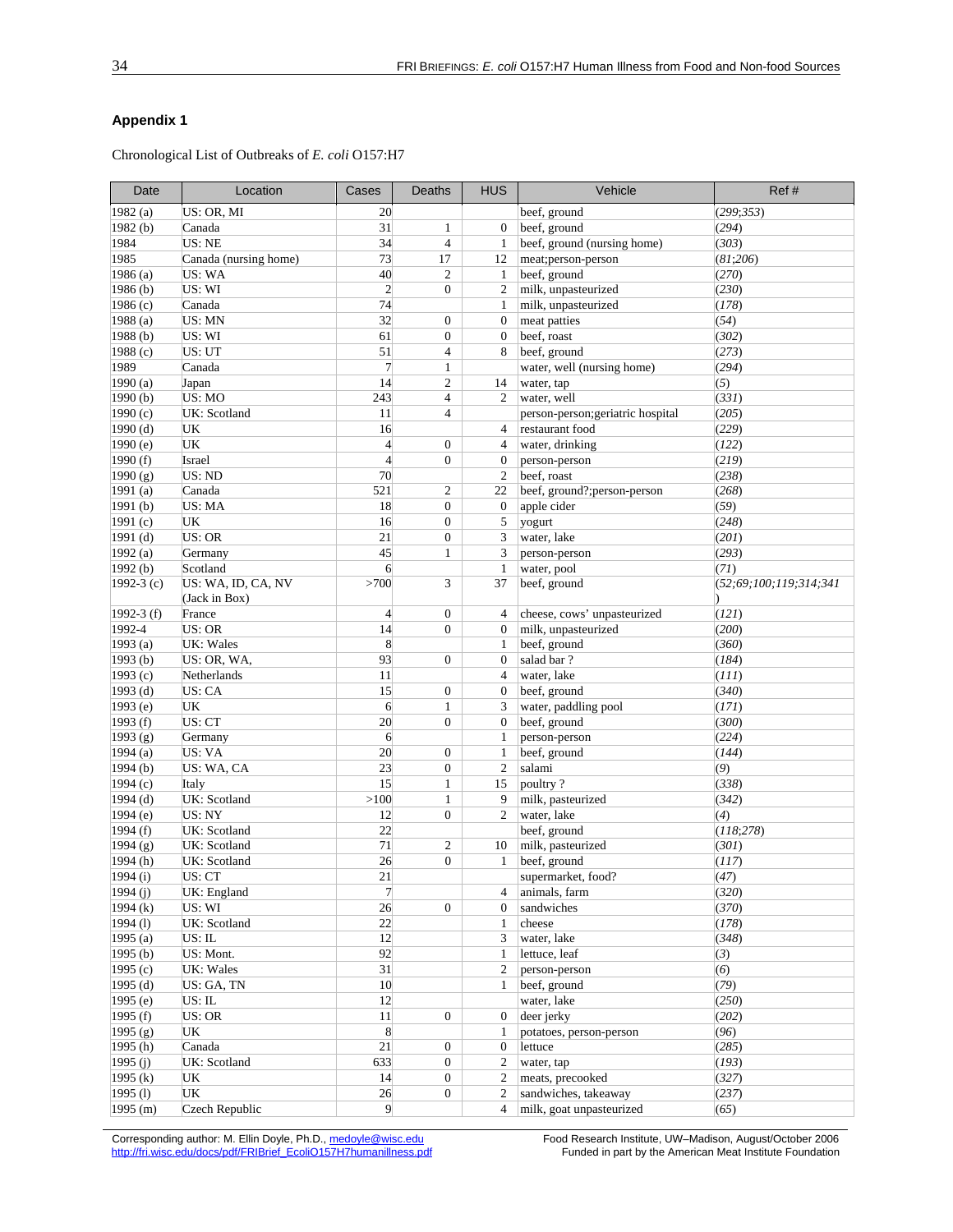| 1995(n)             | US: WI                   | 27                      | $\boldsymbol{0}$ | $\boldsymbol{0}$ | water                                             | (370)                |
|---------------------|--------------------------|-------------------------|------------------|------------------|---------------------------------------------------|----------------------|
| 1995 <sub>(0)</sub> | UK: England              | 11                      | $\overline{0}$   | $\overline{4}$   | ham, cooked                                       | (359)                |
| 1995(p)             | US: MN                   | 33                      |                  |                  | water, drinking                                   | (220)                |
| 1995-6 $(a)$        | Sweden                   | 110                     | $\boldsymbol{0}$ | 29               | unknown                                           | (368)                |
| $1995-6$ (b)        | Germany                  | 28                      | 3                | 28               | sausage                                           | (12)                 |
| 1996(a)             | US and Canada (Odwalla)  | 70                      | 1                | 14               | apple juice                                       | (14;105)             |
| 1996(b)             | US: CT, IL               | 61                      |                  | 3                | lettuce, mesclun                                  | (169)                |
| 1996 (c)            | US: GA                   | 18                      |                  | 1                | water, pool                                       | (143)                |
| 1996 (d)            | Japan, Sakai             | 12,680                  | 12               | 121              | sprouts, radish (schools)                         | (145; 241; 350; 363) |
| 1996 (e)            | US: CT                   | 14                      | $\mathbf{0}$     | 4                | apple cider                                       | (170)                |
| 1996 (f)            | Japan                    | 47                      | $\mathbf{1}$     | 3                | sprouts, radish (factory)                         | (351)                |
| 1996 (g)            | Scotland (Wishaw)        | 503                     | 20               | 34               | meats, cooked                                     | (128; 277; 278)      |
| 1996(h)             | US: CO                   | 24                      | $\mathbf{0}$     | 1                | person-person                                     | (357)                |
| 1996(i)             | Australia                | 6                       | $\mathbf{0}$     | $\Omega$         | food handler                                      | (234)                |
| 1996 (j)            | US: FL                   | $\overline{c}$          |                  |                  | water, well                                       | (220)                |
| 1996 $(k)$          | UK                       | $\overline{\mathbf{3}}$ | $\boldsymbol{0}$ | $\boldsymbol{0}$ | milk, unpasteurized                               | (15)                 |
| 1996(l)             | UK                       | 12                      | $\mathbf{0}$     | 1                | milk, raw and "pasteurized"                       | (104)                |
| 1996-7              | Scotland                 | 512                     | 17               |                  | meat from a shop                                  | (109)                |
| 1997                | Europe                   | 15                      | $\overline{0}$   | 3                | water, well                                       | (275)                |
| 1997(a)             | US: CO (Hudson)          | 15                      |                  |                  | beef, ground                                      | (318)                |
| 1997(c)             | US: MI, VA               | 108                     | $\mathbf{0}$     | 4                | sprouts, alfalfa                                  | (70;107)             |
| 1997 (d)            | UK: England              | $\mathfrak{S}$          |                  | 2                | animals, farm                                     | (287)                |
| 1997 (e)            | UK                       | 8                       | $\boldsymbol{0}$ | 1                | environment (dairy farm field)                    | (21;110)             |
| 1997 (f)            | UK                       | 45                      | $\overline{0}$   | $\mathbf{0}$     | cakes, cream-filled                               | (262)                |
| 1997(g)             | Finland                  | 14                      |                  |                  | water, lake                                       | (272)                |
| 1997(h)             | UK                       | 332                     | $\overline{0}$   | $\mathbf{1}$     | restaurant food                                   | (17)                 |
| 1997(i)             | UK                       | $\overline{c}$          | $\boldsymbol{0}$ | $\boldsymbol{0}$ | cheese, cows' unpasteurized                       | (23)                 |
| 1997(j)             | UK                       | 3                       | $\overline{0}$   | $\overline{c}$   | animals, farm                                     | (92;242)             |
| 1997(k)             | Europe (travel overseas) | 10                      | $\overline{0}$   | 3                | water, drinking?                                  | (18)                 |
| 1997(1)             | UK: Scotland             | 6                       |                  |                  | unknown (nursing home)                            | (19)                 |
| 1997 (m)            | UK: Scotland             | 10                      |                  |                  | meat, cooked, butcher shop                        | (20)                 |
| 1997(n)             | UK: Scotland             | 5                       |                  | 1                | unknown:farm animals?                             | (16)                 |
| 1997 (o)            | UK: Scotland             | 34                      |                  |                  | unknown; hospital                                 | (22)                 |
| 1997(p)             | US: WA                   | $\overline{4}$          |                  |                  | water, well                                       | (49)                 |
| 1997(q)             | US: MO                   | 8                       |                  |                  | water, lake                                       | (49)                 |
| 1998(a)             | US: WI                   | 69                      | $\overline{0}$   | 1                | cheese curds                                      | (131; 370)           |
| 1998 (b)            | US: WY                   | 157                     |                  | $\overline{4}$   | water, tap                                        | (266)                |
| 1998 (c)            | US: CA, NV               | 8                       | $\boldsymbol{0}$ |                  | sprouts, alfalfa                                  | (244)                |
| 1998 (d)            | Canada                   | 39                      | $\boldsymbol{0}$ | $\mathfrak{2}$   | salami                                            | (358)                |
| 1998 (e)            | Canada                   | 11                      | $\overline{0}$   | $\mathbf{0}$     | apple cider                                       | (334)                |
| 1998 (f)            | UK (Dorset)              | 10                      |                  |                  | water, drinking                                   | (26)                 |
| 1998(g)             | UK                       | $\overline{7}$          | $\boldsymbol{0}$ | $\mathbf{0}$     | cream, unpasteurized                              | (24)                 |
| 1998 (h)            | UK                       |                         |                  | $\mathbf{1}$     | cheese, cows' unpasteurized                       | (25)                 |
| 1998 (i)            | US: WI                   | 47                      | $\boldsymbol{0}$ | 3                | fruit salad                                       | (370)                |
| 1998 (j)            | US: WI                   | 13                      | $\boldsymbol{0}$ | $\overline{0}$   | beef, ground                                      | (370)                |
| 1998(k)             | US: GA                   | 26                      |                  |                  | water park                                        | (49)                 |
| 1998(1)             | US: MN                   | $\mathfrak{S}$          |                  |                  | water, lake                                       | (49)                 |
| 1998 (m)            | US: IL                   | $\overline{3}$          |                  |                  | water, well                                       | (49)                 |
| 1999(a)             | US: NY (Wash. Co. fair)  | 127                     | $\overline{c}$   | 14               | water, well; 781cases E. coli and/or<br>C. jejuni | (258;260)            |
| 1999(b)             | UK                       | 114                     |                  | 3                | milk, pasteurized                                 | (153)                |
| 1999(c)             | Canada                   | 143                     | 0                | 6                | salami                                            | (226)                |
| 1999(d)             | US: CA, NV, AZ           | 13                      | $\mathbf{0}$     | 3                | beef, tacos                                       | (187)                |
| 1999 (e)            | US: CT                   | $\mathbf{1}$            |                  |                  | deer meat                                         | (288)                |
| 1999 $(f)$          | US: WA                   | 37                      | $\boldsymbol{0}$ | 3                | water, lake                                       | (74;306)             |
| 1999(g)             | Scotland                 | 6                       |                  |                  | water, drinking                                   | (221)                |
| 1999(h)             | UK: Wales                | 24                      |                  | 3                | animals, farm                                     | (274)                |
| 1999(i)             | Canada                   | $\overline{7}$          | $\boldsymbol{0}$ | $\boldsymbol{0}$ | beef, ground                                      | (225)                |
| 1999(j)             | US: NY                   | >1,000                  | $\overline{c}$   | 11               | water, well                                       | (97)                 |
| 1999 $(k)$          | UK                       | $\overline{3}$          | $\mathbf{0}$     | $\theta$         | cheese, cows' unpasteurized                       | (27)                 |
| 1999(1)             | UK                       | 9                       |                  | 3                | milk?; person-person                              | (30)                 |
| 1999(m)             | UK                       | 27                      | $\boldsymbol{0}$ | $\boldsymbol{0}$ | unknown                                           | (28)                 |
| 1999(n)             | UK                       | $\mathfrak{S}$          | $\mathbf{0}$     | $\mathfrak{2}$   | unknown-visit to Turkey                           | (29)                 |
| 1999 (o)            | UK                       | 14                      | 1                | 3                | beach                                             | (31;164)             |
| 1999 (p)            | US: CA                   | $\overline{7}$          | $\mathbf{0}$     | $\overline{0}$   | water, lake                                       | (137)                |

Corresponding author: M. Ellin Doyle, Ph.D., medoyle@wisc.edu Food Research Institute, UW–Madison, August/October 2006 http://fri.wisc.edu/docs/pdf/FRIBrief\_EcoliO157H7humanillness.pdf Funded in part by the American Meat Institute Foundation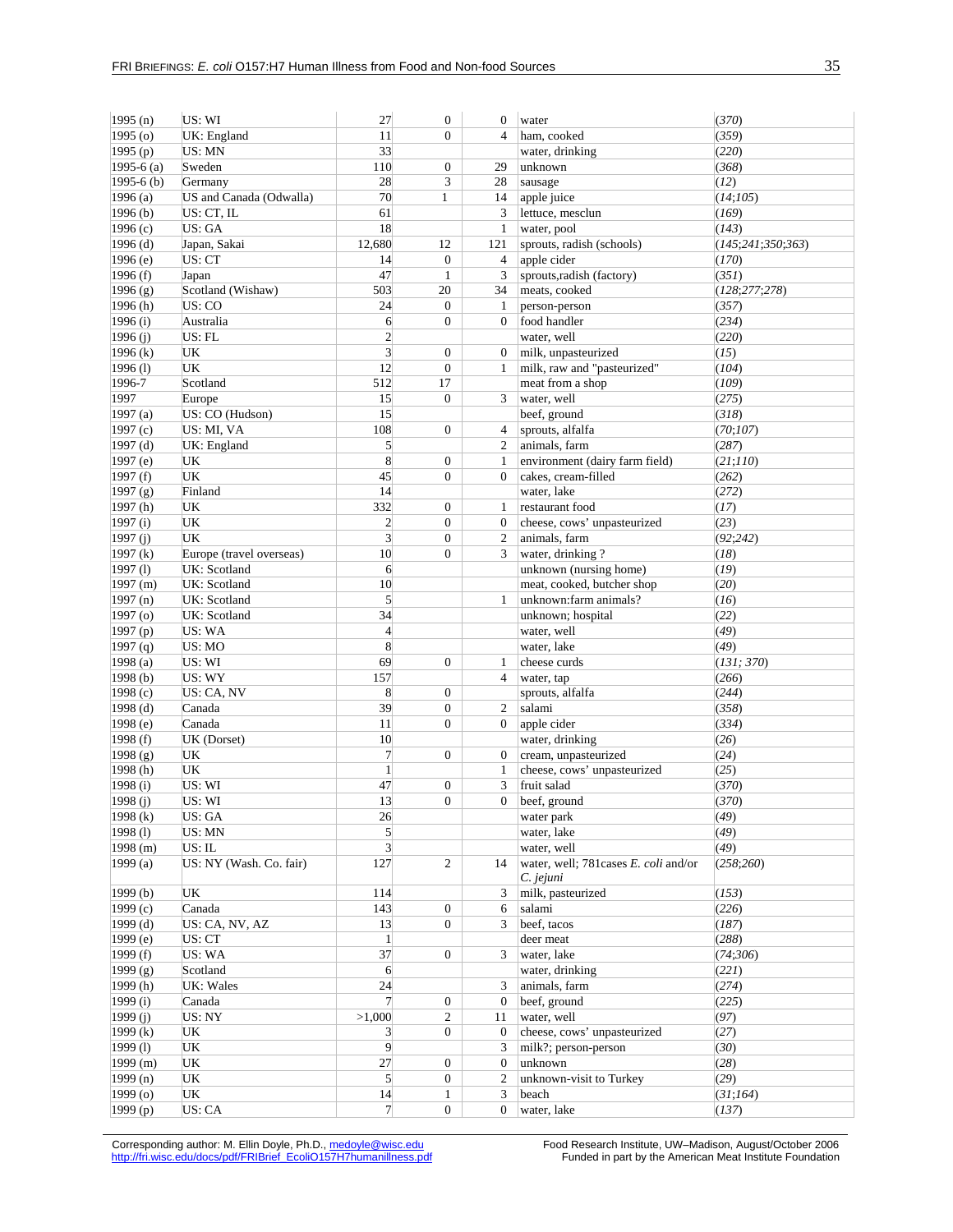| 1999 $(q)$         | Canada                 | 159                     |                  |                  | animals, petting zoo              | (283)      |
|--------------------|------------------------|-------------------------|------------------|------------------|-----------------------------------|------------|
| 1999 $(r)$         | Sweden                 | 11                      | $\boldsymbol{0}$ | $\Omega$         | lettuce                           | (352)      |
| 1999 $(s)$         | US: TX                 | 22                      |                  |                  | water, drinking                   | (215)      |
| 1999 $(t)$         | US: IL, KY, MO         | 329                     |                  |                  | beef                              | (182)      |
| 2000(a)            | US: WA                 | $\mathbf{5}$            | $\boldsymbol{0}$ |                  | animals, farm                     | (147)      |
| 2000(b)            | Canada (Walkerton)     | 2,300                   | 7                | 27               | water, drinking                   | (175)      |
| 2000(c)            | UK: Scotland           | 20                      |                  |                  | environment (agr. showground)     | (174)      |
| 2000(d)            | UK                     | 6                       | $\mathbf{0}$     | 1                | milk, unpasteurized (2 outbrk)    | (35)       |
| 2000(e)            | UK                     | $\overline{9}$          | $\mathbf{0}$     | $\mathbf{1}$     | foods, deli                       | (36)       |
| 2000(f)            | UK                     | 15                      | $\boldsymbol{0}$ | 3                | unknown                           | (36)       |
| 2000(g)            | UK                     | $\overline{7}$          |                  |                  | person-person                     | (33)       |
| 2000(h)            | UK                     | 45                      | $\mathbf{0}$     | $\mathbf{0}$     | foods? (prison)                   | (34)       |
| 2000(i)            | UK: Scotland           | 18                      |                  |                  | animals, farm ?; camp             | (32)       |
| 2000(j)            | US: WI (Sizzler)       | 788                     | $\mathbf{1}$     | 4                | beef, unknown foods               | (370)      |
| 2000 (k)           | US: OH                 | 48                      | $\mathbf{0}$     | 2                | water, drinking                   | (294)      |
| 2000(l)            | Netherlands            | $\overline{c}$          |                  | $\mathbf{1}$     | animals, petting zoo              | (166)      |
| 2000(m)            | US: PA                 | 51                      | $\boldsymbol{0}$ | 8                | animals, farm                     | (113)      |
| 2000(n)            | US: WI                 | 15                      | $\boldsymbol{0}$ | 3                | unknown food                      | (370)      |
| $2000($ o $)$      | US: WI                 | 9                       | $\mathbf{0}$     | 1                | beef, ground                      | (370)      |
| 2000(p)            | US: ID                 | $\overline{4}$          |                  |                  | water, canal                      | (215)      |
|                    | US: CA                 | $\mathfrak{h}$          |                  |                  |                                   | (215)      |
| 2000(q)<br>2000(r) |                        |                         |                  |                  | water, stream                     |            |
| 2000(s)            | US: UT                 | 102                     |                  |                  | water, irrigation; also C. jejuni | (215)      |
|                    | US: ID                 | 15                      |                  |                  | water, spring                     | (215)      |
| 2000(t)            | US: CT                 | 11                      |                  |                  | water, lake                       | (215)      |
| 2001(a)            | US: OH                 | 23                      |                  | $\mathbf{1}$     | environment (fair building)       | (345)      |
| 2001(b)            | Canada                 | $\mathfrak{h}$          | $\mathbf{0}$     | 2                | milk, goat, unpasteurized         | (239)      |
| 2001(c)            | Canada                 | $\overline{4}$          | $\mathbf{0}$     | $\mathbf{0}$     | water, lake                       | (75)       |
| $2001$ (d)         | Austria                | $\overline{c}$          | $\mathbf{0}$     | $\mathbf{1}$     | milk, unpasteurized               | (11)       |
| 2001(e)            | UK                     | 20                      |                  | 1                | person-person                     | (38)       |
| 2001(f)            | UK: Scotland           | 15                      |                  |                  | water private well                | (37)       |
| 2001(g)            | China                  | 39                      | 32               | 28               | water, animals?(91%>60yrs)        | (366)      |
| 2001(h)            | UK                     | 30                      | $\mathbf{0}$     | 2                | meat (butcher shop)               | (290)      |
| 2001(i)            | US: MN                 | $\overline{4}$          | $\mathbf{0}$     | $\overline{0}$   | animals, farm                     | (322)      |
| 2001(j)            | US: WI                 | 55                      |                  | $\mathbf{1}$     | animals, fair                     | (370)      |
| 2001 (k)           | US: WI                 | 34                      | $\mathbf{0}$     | 1                | environment (stock pavilion)      | (370)      |
| 2001(1)            | US: MN                 | 20                      |                  |                  | water, lake                       | (364)      |
| $2001$ (m)         | US: SC                 | 45                      |                  |                  | water, lake                       | (364)      |
| 2001(n)            | US: ME                 | 9                       |                  |                  | water, wading pool                | (364)      |
| 2002(a)            | US: CO, etc. (ConAgra) | 28                      |                  | 5                | beef, ground                      | (319; 346) |
| 2002(c)            | Canada                 | 13                      | $\mathbf{0}$     | $\mathfrak{2}$   | cheese, cows' unpasteurized       | (172)      |
| $2002$ (d)         | Canada                 | 17                      | $\mathbf{0}$     | 2                | person-person; daycare            | (148)      |
| 2002(e)            | Canada                 | 109                     | $\overline{c}$   | $\mathbf{0}$     | salads                            | (67)       |
| 2002(f)            | UK, France             | 10                      | $\boldsymbol{0}$ | $\mathbf{0}$     | salad, cucumber                   | (127)      |
| 2002(g)            | UK: Wales              | 16                      | $\mathbf{0}$     | $\overline{0}$   | water, drinking                   | (41)       |
| 2002(h)            | UK                     | 16                      |                  |                  | person-person                     | (40)       |
| 2002(i)            | UK                     | 15                      |                  |                  | water, drinking                   | (39)       |
| 2002(j)            | US: WI                 | 54                      | $\boldsymbol{0}$ | $\Omega$         | beef, ground                      | (370)      |
| 2002(k)            | US: WA                 | 76                      |                  |                  | lettuce, romaine                  | Ecoliblog  |
| 2002(1)            | US: KY                 | $\overline{2}$          |                  |                  | water, well                       | (66)       |
| 2002(m)            | US: OR                 | 60                      |                  | 12               | environment, animal dust (fair)   | (57)       |
| 2003(a)            | US: MN, CO             | 20                      |                  |                  | sprouts, alfalfa                  | (138)      |
| 2003(b)            | US                     | 12                      |                  | 1                | beef, steak, blade tenderized     | (212)      |
| 2003(c)            | Canada                 | 45                      | $\mathbf{0}$     | $\boldsymbol{0}$ | animals, petting zoo              | (115)      |
| $2003$ (d)         | Canada                 | $8\overline{)}$         | $\boldsymbol{0}$ | 3                | person-person                     | (I)        |
| 2003(e)            | Australia              | $\overline{\mathbf{3}}$ | $\boldsymbol{0}$ | $\boldsymbol{0}$ | foods?                            | (106)      |
| 2003(f)            | US: CA                 | 32                      | $\mathbf{2}$     | 3                | spinach (nursing home)            | (294)      |
| 2003?              | Slovakia               | 9                       |                  | 3                | milk, unpasteurized               | (222)      |
| 2003-4             | Denmark                | 25                      | $\mathbf{0}$     | $\mathbf{0}$     | milk, pasteurized                 | (188)      |
| 2004(a)            | Japan: Okinawa         | 6                       | $\boldsymbol{0}$ | 0                | beef, ground                      | (207)      |
| 2004(b)            | France                 | $\overline{\mathbf{3}}$ |                  | $\overline{c}$   | cheese, goats'                    | (135)      |
| 2004(c)            | Canada                 | 34                      | $\boldsymbol{0}$ | 2                | beef, ground                      | (330)      |
| $2004$ (d)         | Canada                 | 13                      | $\mathbf{0}$     | $\mathbf{1}$     | water park                        | (152)      |
| 2004(e)            | UK: Scotland           |                         |                  | $\overline{c}$   |                                   |            |
|                    |                        | $\mathfrak{h}$          | $\boldsymbol{0}$ |                  | water, drinking                   | (42)       |
| 2004(f)            | Japan: Mie             | 23                      |                  | $\mathbf{1}$     | person-person                     | (329)      |
| 2004(g)            | UK: England            | $\tau$                  | $\mathbf{0}$     | $\overline{0}$   | water, stream                     | (180)      |

Corresponding author: M. Ellin Doyle, Ph.D., medoyle@wisc.edu Food Research Institute, UW–Madison, August/October 2006 http://fri.wisc.edu/docs/pdf/FRIBrief\_EcoliO157H7humanillness.pdf Funded in part by the American Meat Institute Foundation